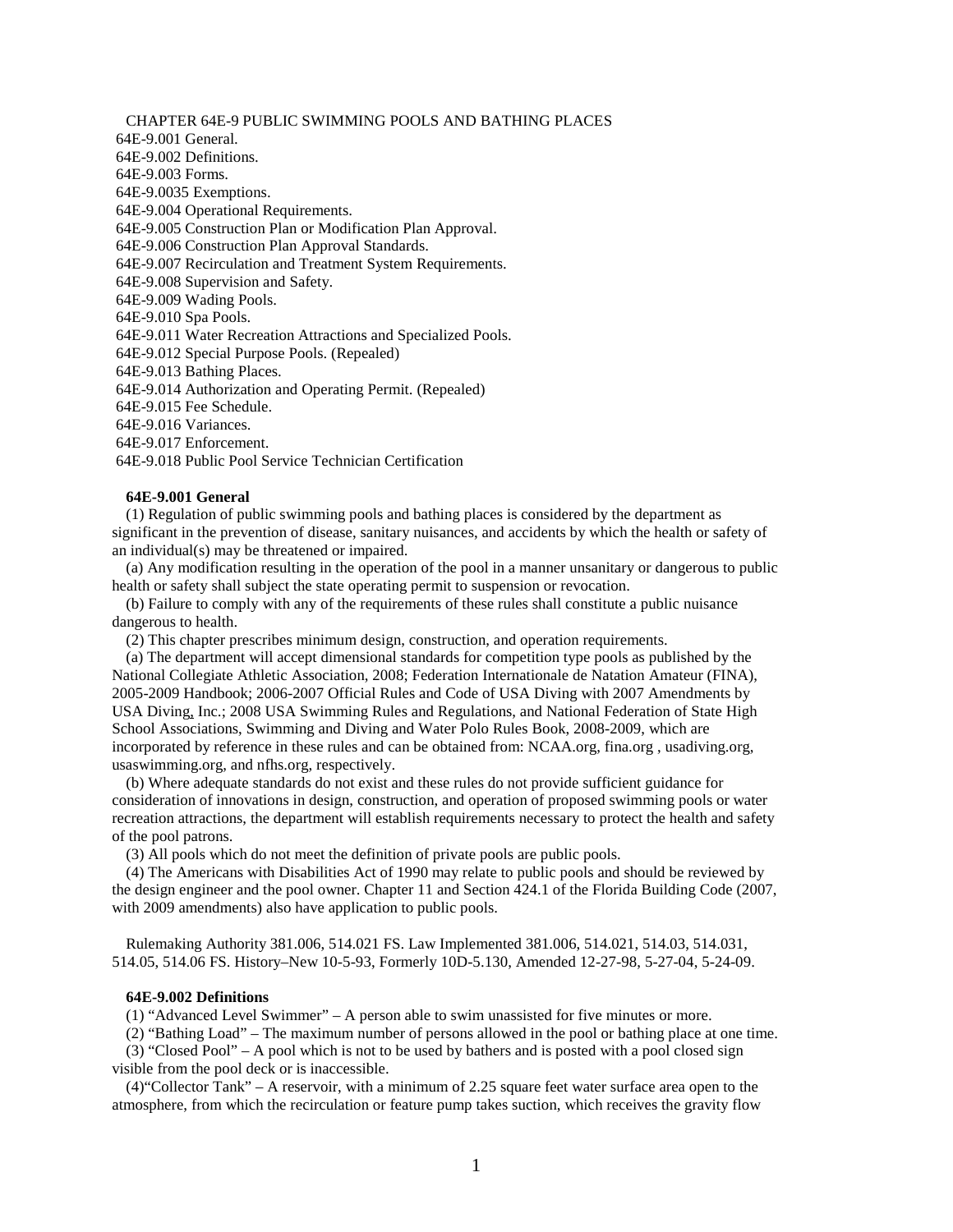from the main drain line, surface overflow system or feature water source line, and that is cleanable.

(5) "D.E." – is the Diatomaceous Earth that is used as a filter aid in DE type filters. For the purpose of this rule, it also includes alternative filter aids that have been approved under NSF/ANSI Standard 50-2007, and accepted by the filter manufacturer.

(6) "Department" – The Department of Health (DOH), specifically, Division of Environmental Health and county health departments unless specified otherwise.

(7) "Effective Barrier" – A barrier which consists of a building, or equivalent structure, plus a 48 inch minimum height fence on the remaining sides or a continuous 48 inch minimum height fence. All access through the barrier must have one or more of the following safety features: alarm, key lock or self-locking doors and gates. Safety covers that comply with the American Society for Testing Materials standard F1346-91 (2003) may also be considered as an effective barrier.

(8) "Flow Through" – Continuous verifiable inflow and outflow or in the case of spring fed lakes shall be verifiable by continuous outflow.

(9) "Inaccessible" – Enclosed by an effective barrier.

(10) Interactive Water Features – A structure designed to allow for recreational activities with recirculated, filtered, and treated water; but having minimal standing water. Water from the interactive fountain type features is collected by gravity below grade in a collector tank or sump. The water is filtered, disinfected and then pumped to the feature spray discharge heads.

(11) "Lifeguard" – Person responsible for the safety of the users of a public swimming pool.

(12) "Living Unit" – Room(s) or spaces capable of being occupied by an individual or group for temporary or permanent lodging purposes. This includes motel and hotel rooms, apartment units, boarding house rooms, condominium units, travel trailers, recreational vehicles, mobile homes, single family homes, and individual units in multiple unit housing complexes.

(13) "Marking" or "Markings" – Refers to the placement and installation of visual marking cues to help patrons identify step, bench and swimout outlines, slope break location, depth designations, and NO ENTRY and NO DIVING warnings. When markings are specified by code to be dark the term dark shall mean a Munsell Color Value from zero to four.

(14) "Modification" – Any act which changes or alters the original characteristics of the pool as approved. For example, changes in the recirculation systems, decking, treatment systems, disinfection system, and pool shape are modifications.

(15) "NTU" – Nephelometric Turbidity Unit which is a means of measuring water clarity.

(16) "Perimeter Overflow Gutter" – A level trough or ledge around the inside perimeter of the pool containing drains to clean the pool water surface.

(17) "Plunge Pool" – The receiving body of water located at the terminus of a recreational water slide.

(18) "Pool Floor" – The interior pool bottom surface which consists of that area from a horizontal plane up to a maximum of a 45 degree slope.

(19) "Pool Wall" – The interior pool side surfaces which consist of that area from a vertical plane to a 45 degree slope.

(20) "Pool Turnover" – The circulation of the entire pool volume through the filter system. Pool volume shall be determined from the design water level which is the normal operating water level; for gutter type pools is the horizontal plane of the upper lip of the gutter and for skimmer pools is the centerline of the skimmer opening.

(21) "Precoat Pot" – A container with a valved connection to the suction side of the recirculation pump of a pressure diatomaceous earth (D.E.) type filter system used for coating the filter with D.E. powder or NSF/ANSI Standard 50-2007 and manufacturer approved substitute filter aid.

(22) "Private Pool" – See Section 514.011(3), F.S.

(23) "Public Bathing Place" – See Section 514.011(4), F.S. The bathing water areas of public bathing places include lakes, ponds, rivers, springs, streams, and artificial impoundments.

(24) "Public Swimming Pool" or "Public Pool" – See Section 514.011(2), F.S.

(25) "Recirculation System" – The system of piping and mechanics designed to remove the water from the pool then filter, disinfect and return it to the pool.

(26) "River Ride" – A water recreation attraction designed to convey bathers around a relatively flat course using an artificially created current.

(27) "Sanitary Survey" – A professional assessment of any existing and potential sources of pollution of a specific land or water area.

(28) "Slip Resistant" – Having a textured surface which is not conducive to slipping under contact of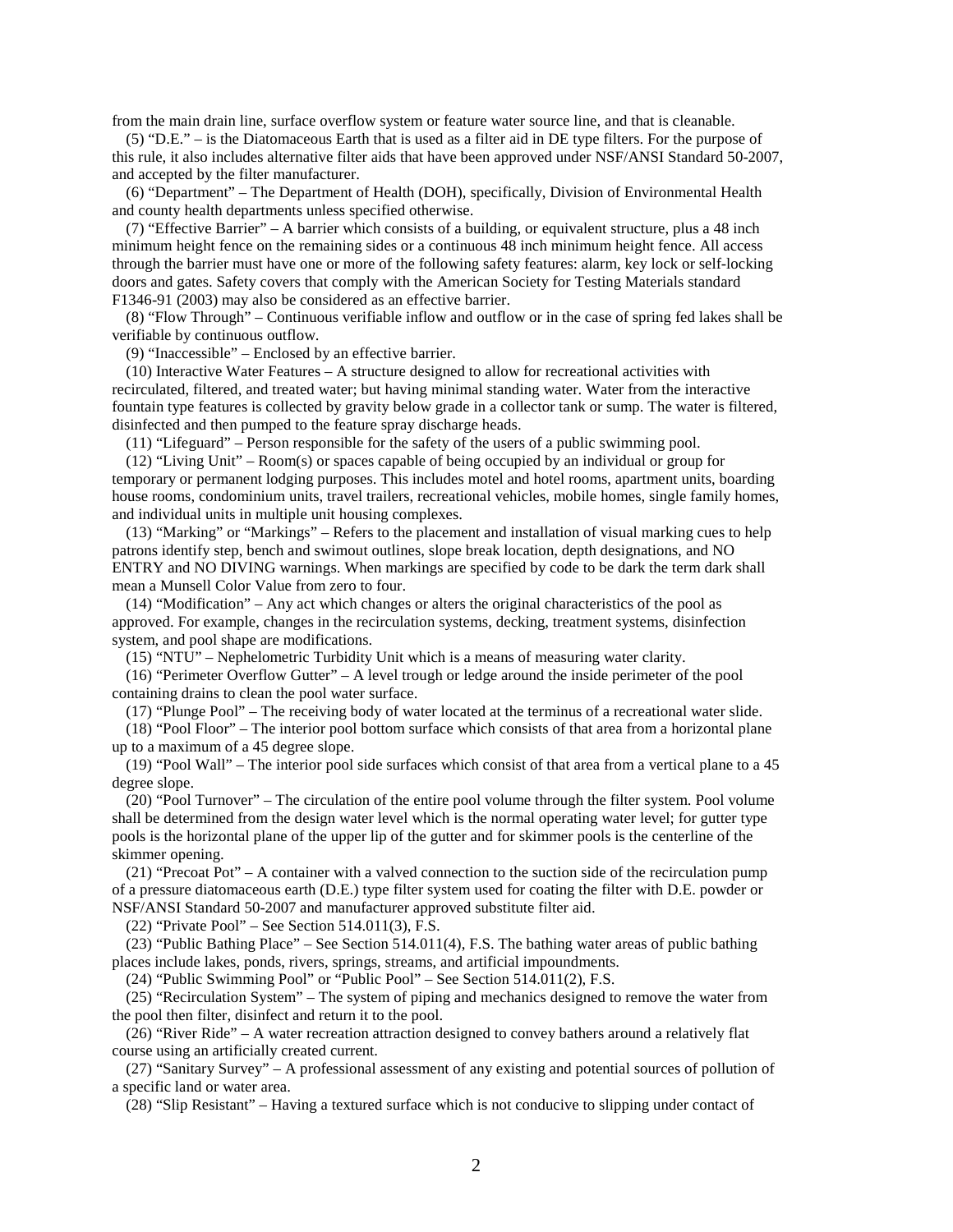bare feet unlike glazed tile or masonry terrazzo and non-textured plastic materials. Manufactured surface products shall be designated by the manufacturer as suitable for walking surfaces in wet areas.

(29) "Spa Pool" – A pool used in conjunction with high velocity air or water.

(30) "Special Purpose Pool" – A public pool used exclusively for a specific, supervised purpose, including springboard or platform diving training, SCUBA diving instruction, and aquatic programs for handicapped individuals, pre-school or kindergarten children.

(31) "Swimming Instructor" – Person who offers progressive swimming instruction.

(32) "Swimming Pool Slide" a slide designed by its manufacturer to discharge over the sidewall of a swimming pool.

(33) "Swim Spa" – A pool used in conjunction with a directional flow of water against which one swims. (34) "Wading Pool" – A shallow pool designed to be used by children.

(35) "Water Recreation Attraction" – A facility with design and operational features that provide patron recreational activity and purposefully involves immersion of the body partially or totally in the water. Water recreation attractions include water slides, river rides, water course rides, water activity pools, interactive water features, wave pools and any additional pool within the boundaries of the attraction.

(36) "Water Activity Pool" – A water recreation attraction which has water related activities such as rope ladders, rope swings, cargo nets and other similar activities.

 (37) "Water Slides" – A water recreation attraction ride which is characterized by having trough-like or tubular flumes or chutes.

(38) "Water Theme Park" – Means a complex with controlled access, fenced and gated attraction where guests enter through a limited number of entrances upon purchase of a ticket. These facilities are permanent and consist of multiple water recreation attractions. Lifeguards are present during all operating hours.

(39) "Water Therapy Facilities" as that term is used in section 514.0115(1), F.S., are pools used exclusively for water therapy to treat a diagnosed injury, illness, or medical condition, wherein the therapy is provided under the direct supervision of a Florida licensed physical therapist, occupational therapist, or athletic trainer; pursuant to a prescription by a physician or a physician's assistant (PA) licensed pursuant to chapters 458 or 459, F.S., a podiatrist licensed pursuant to chapter 461, F.S., or an advanced registered nurse practitioner (ARNP) licensed pursuant to chapter 464, F.S.; and the prescribing physician, PA, podiatrist or ARNP, authorizes a plan of treatment justifying use of the pool for health care purposes.

(40) "Wave Pool" – A water recreation attraction that is characterized by wave action.

(41) "Wet Deck Area" – The four foot wide unobstructed pool deck area around the outside of the pool water perimeter, curb, ladders, handrails, diving boards, diving towers, pool slides, waterfalls, water features, starting blocks, planters, or lifeguard chairs.

(42) "Zero Depth Entry Pool" – A pool where the pool floor continues to slope upward to a point where it meets the surface of the water and the pool deck.

Rulemaking Authority 381.006, 514.021 FS. Law Implemented 514.021, 514.03, 514.031, 514.05, 514.06, 514.071 FS. History–New 10-5-93, Formerly 10D-5.131, Amended 12-27-98, 5-27-04, 5-24-09.

#### **64E-9.003 Forms**

(1) All forms listed in this chapter are herein incorporated by reference and may be obtained from the department, at: http://www.doh.state.fl.us/environment/water/swim/download.html, or write to DOH, Bureau of Water Programs, mail bin C-22, 4052 Bald Cypress Way, Tallahassee 32399-1742, or at the local county health department. The following forms are for use by the department or the public:

(a) DH 1350, 7/08, Public Swimming Pool Engineering Inspection Report.

(b) DH Form 920, Jan. 04, Public Pool and Bathing Place Inspection Report.

(c) DH 921, 3/98, Monthly Swimming Pool Report.

(2) Upon receipt of the following properly completed forms, the department shall approve or deny the following applications in accordance with the provisions of Chapters 120 and 514, F.S.:

(a) DH 4065, 3/98, Application For A Swimming Pool Exemption Status 32 units or less.

(b) DH 1704, 3/98, Application For A Swimming Pool Exemption Status More Than 32 Units.

(c) DH 914, 7/08, Application For Approval Of Swimming Pool Plans.

(d) DH 916, 7/08, Application for Swimming Pool Operating Permit/Authorization.

(e) DH 917, 3/98, Application for a Bathing Place Operating Permit/Authorization.

(f) DH 4063, 3/98, Application for Annual Renewal or Reissuance of Public Swimming Pool/Bathing Place Operating Permit.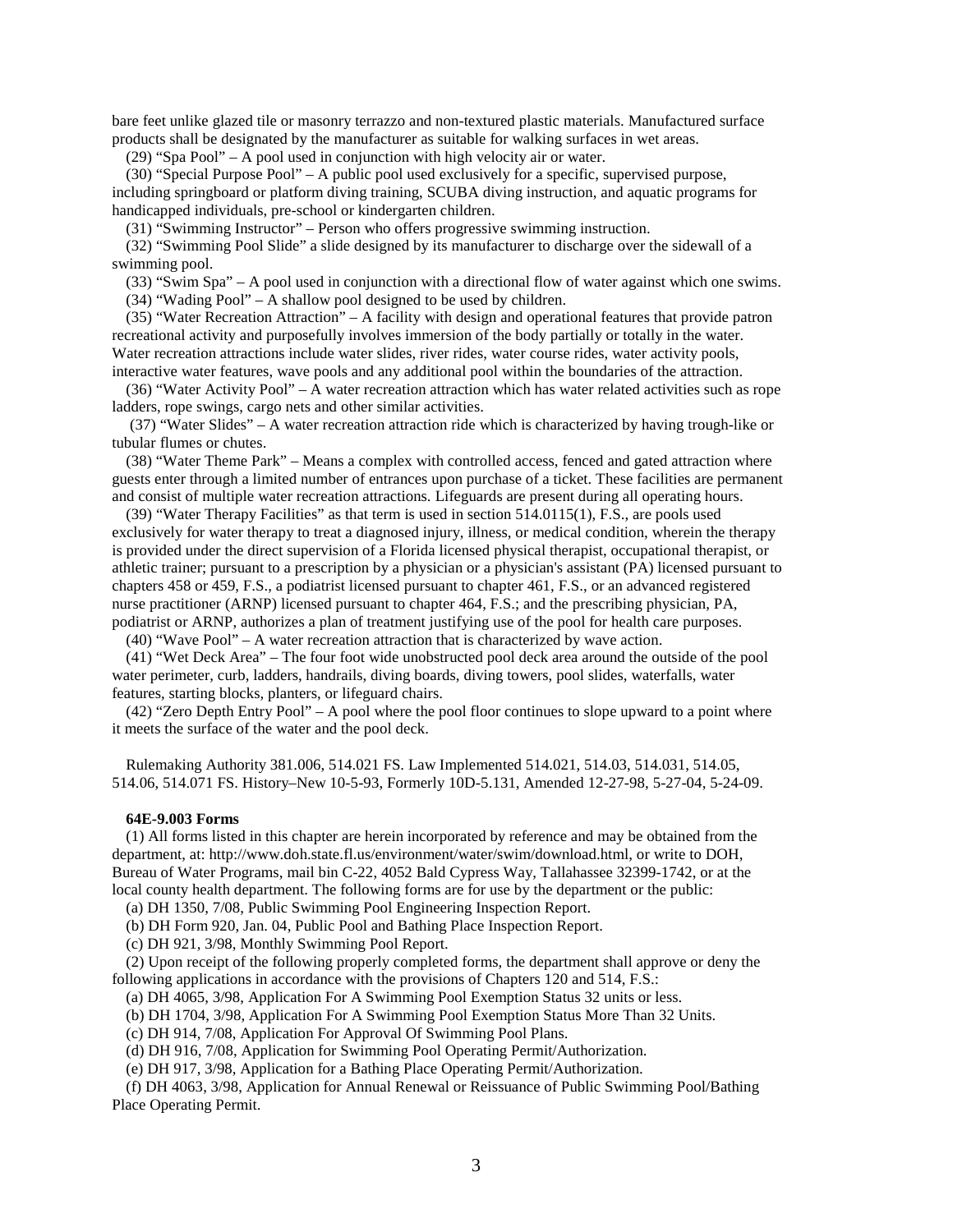(g) DH 4080, 7/08, Application for Variance from Chapter 64E-9, F.A.C.

(h) DH 4144 1/09, Application for Swimming Pool Exemption Status- Water Therapy Facilities

Rulemaking Authority 381.006, 514.021 FS. Law Implemented 381.006, 514.0115, 514.021, 514.025, 514.03, 514.031, 514.033 FS. History–New 10-5-93, Formerly 10D-5.132, Amended 12-27-98, 3-30-00, 5- 27-04, 5-24-09.

## **64E-9.0035 Exemptions**

(1) A person seeking an initial exemption, or an existing facility claiming to be exempt from department regulation pursuant to the provisions of section 514.0115, F.S., shall apply to the department on forms listed in Rule 64E-9.003, F.A.C. Each such application shall be renewed bi-annually, by July  $1<sup>st</sup>$  of each even numbered year.

(a) Applicants for a swimming pool exemption pursuant to  $(2)(a)$  or  $(2)(b)$  or  $(1)$ , of section 514.0115, FS, shall submit the following information along with the applicable department form listed:

1. For condominiums: the recorded declaration of condominium; the condominium's articles of incorporation; bylaws, and all duly adopted and recorded amendments; supplements, and recorded exhibits thereto; a copy of a plot plan diagram for the proposed property; and form DH 4065 for 32 units or less, or DH 1704 for more than 32 units, or

2. For cooperatives: the articles of incorporation of the association; bylaws, and the ground lease or other underlying lease, if any; the document evidencing a unit owner's membership or share in the association; and the document recognizing a unit owner's title or right of possession to his or her unit; a copy of a plot plan diagram for the proposed property; and a completed form DH 4065 for 32 units or less, or DH 1704 for more than 32 units.

3. For exemption as a water therapy facility pool: along with a completed form DH4144; a written statement signed by a medical professional that they have already, or intend to prescribe medical water therapy for a patient in the pool. This medical professional shall be a physician or a physician's assistant (PA) licensed pursuant to chapters 458 or 459, F.S., a podiatrist licensed pursuant to chapter 461, F.S., or an advanced registered nurse practitioner (ARNP) licensed pursuant to chapter 464, F.S. For subsequent biannual exemption renewals, in addition to the signed written statement from a medical professional as required above, each water therapy facility shall provide a list of the Florida licensed physical therapist(s), occupational therapist(s), and athletic trainer(s) providing therapy in the pool.

(b) For purposes of section 514.0115 , FS, the term condominium shall be as defined in chapter 718, FS, and the term cooperative shall be as defined in chapter 719, FS.

(2) A person who sought and received an exemption from public swimming pool regulation, shall contact the department if the conditions upon which the exemption was granted change so as to eliminate the exemption status. Under such circumstances, the pool must be modified in order to comply with the provisions of this chapter and chapter 514, F.S.

(3) An exemption from department rules does not exempt the pool from Florida Building Code (2007 with 2009 amendments) requirements, found in sections 11 and 424.1

Rulemaking Authority 381.006, 514.021 FS. Law Implemented, 514.0115, FS. History–New 5-24-09.

### **64E-9.004 Operational Requirements**

(1) Water Quality – The water supply for all pools shall be an approved potable water system or shall meet the requirements for potable water systems by the submission from the operator of bacteriological and chemical laboratory reports to the county health department. Salt water sources are exempt from the potable water chemical standards except for iron and color requirements.

(a) Cross-connection prevention – An atmospheric break or approved back flow prevention device shall be provided in each pool water supply line that is connected to a public water supply. Vacuum breakers shall be installed on all hose bibbs.

(b) Bacteriological quality – The pool water shall be free of coliform bacteria contamination.

(c) Clarity– The pool water shall be 0.5 or less NTU and the main drain grate must be readily visible from the pool deck.

(d) Chemical quality – Chemicals used in controlling the quality of the pool water shall be tested and approved using the National Sanitation Foundation (NSF-ANSI) Standard 60-2005, Drinking Water Treatment Chemicals-Health Effects dated September, 2005, which is incorporated by reference in these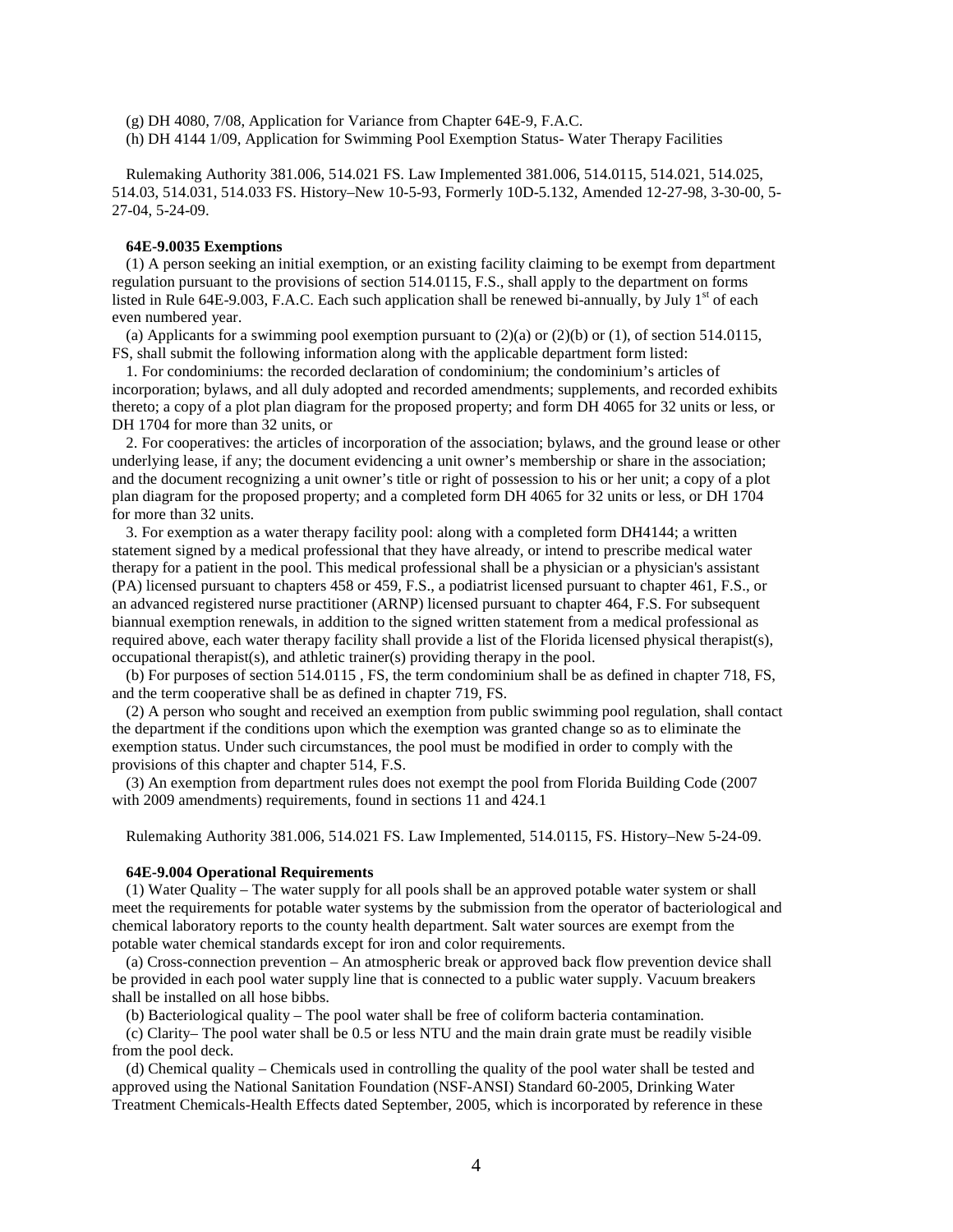rules and shall be compatible with other accepted chemicals used in pools. The following parameters shall be adhered to for pool water treatment:

1. pH – 7.2 to 7.8.

2. Disinfection – Free chlorine residual shall be 1 milligram per liter  $(mg/L)$  to 10 mg/L, inclusive, in conventional swimming pools and  $2 \text{ mg/L}$  to  $10 \text{ mg/L}$ , inclusive, in all other type pools such as spa-type pools and interactive water fountains; bromine residual shall be 1.5 mg/L to 10 mg/L, inclusive, in conventional swimming pools and 3 mg/L to 10 mg/L, inclusive, in all other type pools. Except that, the following maximum disinfectant levels shall apply to indoor conventional swimming pools: 5 mg/L free chlorine or 6 mg/L bromine.

3. When oxidation-reduction potential controllers are required, the water potential shall be kept between 700 and 850 millivolts. Use of these units does not negate the manual daily testing requirement of subsection 64E-9.004(13), F.A.C.

4. Cyanuric acid – 100 mg/L maximum in pools, with 40 mg/L as the recommended maximum, and 40 mg/L maximum in spa pools

5. Quaternary ammonium – 5 mg/L maximum

6. Copper – 1 mg/L maximum

7. Silver – 0.1 mg/L maximum

(e) Landscape irrigation water that wets the wet deck area of the pool, the pool itself, enters the collector tank, or wets an interactive water feature must be potable water from a public water system.

(2) Manual addition of chemicals will be allowed under special conditions and requires that the pool be closed prior to addition and for at least 1 hour period after addition or a longer period as necessary for sufficient and safe distribution of the chemical. After treatment for breakpoint chlorination and algae prevention, use of the pool can be resumed when the free chlorine levels drop to 10 mg/L.

(3) Cleanliness – The pool and pool deck shall be kept free from sediment, floating debris, visible dirt and algae. Pools shall be refinished when the pool surfaces cannot be maintained in a safe and sanitary condition.

(4) Food and beverages are prohibited in the pool and on the pool wet deck area; animals and glass containers are prohibited within the fenced pool area, or 50 feet from pool edge when no fence exists.

(5) The pool recirculation system must be operated at all times when the pool is open for use. The recirculation system may be shut off three hours after the pool closes but must resume operation three hours before opening the pool. Shut down time must be controlled by a time clock.

(6) The pool water level must be maintained at an elevation suitable for continuous skimming without flooding during periods of non-use.

(7) All equipment and appurtenances shall be kept in good repair.

(8) When use of a public swimming pool requires an admission or a membership fee, the most recent pool inspection report shall be posted in plain view of existing and potential members and patrons.

(9) Sanitary facilities shall be maintained in a clean and sanitary condition and sanitary supplies such as toilet paper, paper towels or blow dryer, soap and waste baskets shall be provided.

(10) Footbaths are prohibited.

(11) Test kits are required to be on the premises of all pools to determine free active chlorine and total chlorine using N,N-Diethyl-p-Phenylenediamine (DPD), or bromine level, total alkalinity, calcium hardness, and pH.

(a) The following test kits shall be provided if the corresponding chemicals are used: cyanuric acid, sodium chloride, quaternary ammonium, ozone and copper.

(12) Activity accessories such as volleyball and basketball nets may be used for designated times provided a clear four foot deck area is maintained behind the structures. When the pool is open for general use such accessories must be removed.

(13) The keeping of a daily record of information regarding pool operation, using the Monthly Swimming Pool Report – DH 921 3/98, obtained from the local county health department, shall be the responsibility of the pool owner or operator. Customized report forms may be substituted provided they contain the appropriate information and are acceptable to the department. The completed report shall reflect manually conducted pool water tests for pH and disinfectant levels at least once every 24 hours, and weekly testing for cyanuric acid when chlorinated isocyanurates are used at spas and pools, and shall be retained at the pool or submitted monthly as required by the local health department. DH 921, 3/98, may be obtained at the local county health department. For the purposes of daily testing of the pool water and keeping of the Monthly Swimming Pool Log, the requirements of Rule 64E-9.018, F.A.C., are not applicable.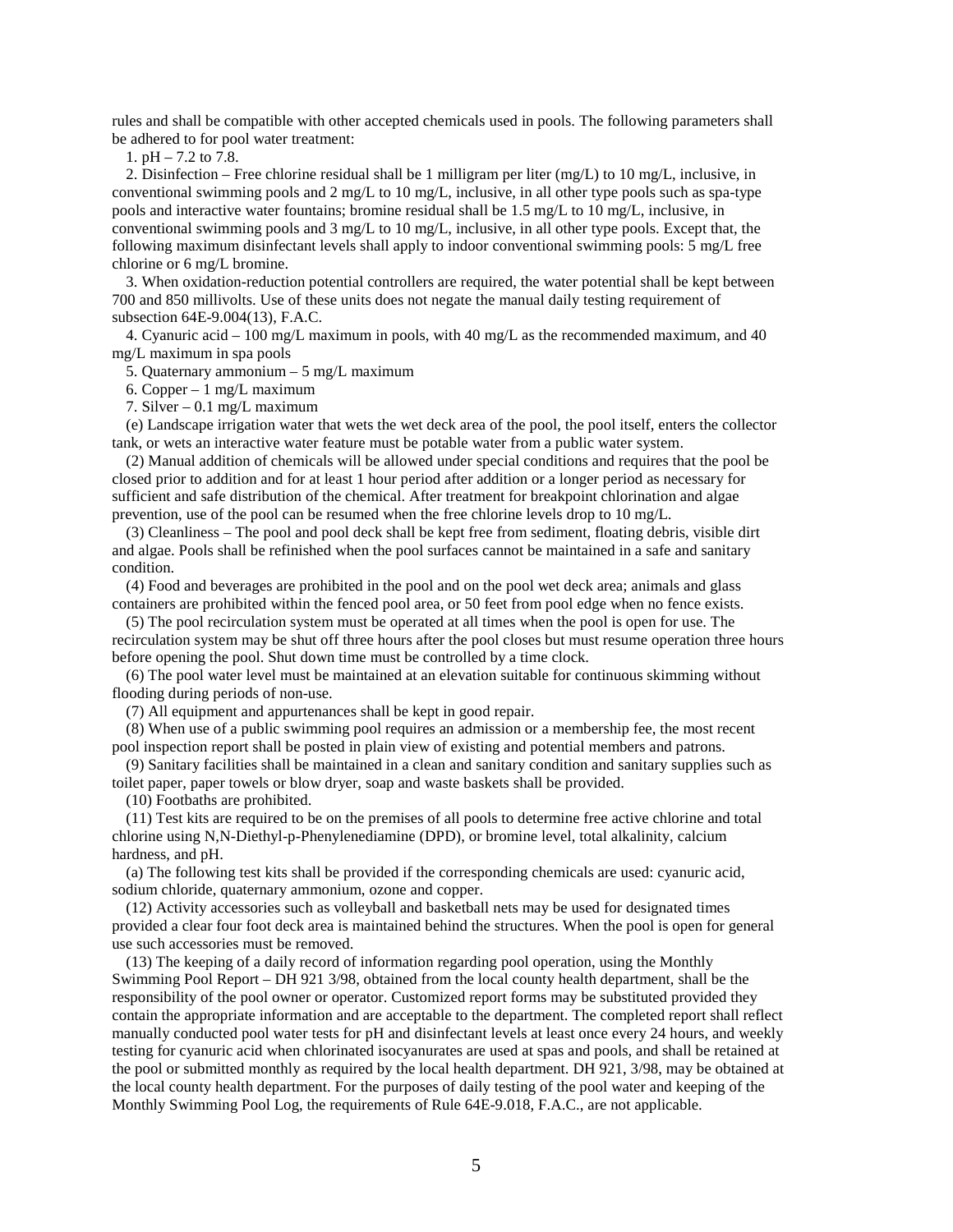(14) Should a human fecal accident occur, the pool operator or owner shall comply with all recommendations found in the Centers for Disease Control and Prevention's (CDC) "Fecal accident response recommendations for Aquatics Staff" dated February 15, 2008, found on the department's internet web site: http://www.floridashealth.org/Environment/water/swim/index.html. Alternative emergency disinfection methods developed by industry, or by the application of new disinfection technology, or by the use of chemical disinfectants that are effective, safe and appropriate for public bathing facilities, and are approved by the CDC, may also be used.

(15) For pools used at night or when adequate natural lighting is not available, the lighting requirements of 64E-9.006(2)(c) shall be met.

Rulemaking Authority 381.006, 514.021 FS. Law Implemented 381.006, 514.021, 514.03, 514.031, 514.05, 514.06 FS. History–New 10-5-93, Formerly 10D-5.133, Amended 12-27-98, 5-27-04, 5-24-09.

### **64E-9.005 Construction Plan or Modification Plan Approval**

It is unlawful for any person(s) to begin construction or modification of any public pool without first having received written approval from the department. Unapproved pools and proposed modifications to previously approved aspects of pools shall satisfy the requirements of the rules in effect at the time of project plans submittal. The department shall allow flow velocities through the main drain and surface overflow system piping which exceed those specified in subsection 64E-9.007(8), F.A.C., when retrofitting the pool recirculation system with a collector tank. However, the design engineer must provide appropriate calculations justifying the design. The flow rate through the main drain grating shall not exceed 1.5 feet per second.

(1) Construction Plan Approval – In counties where the county health department is delegated authority to review and approve plans, projects shall be submitted by the design engineer directly to these county health departments. Projects in all other counties shall be submitted either to the Bureau of Water Programs, 4052 Bald Cypress Way, BIN C-22, Tallahassee, FL 32399-1742 or to the Bureau of Water Programs, 400 West Robinson Street, Suite S-532, Orlando, FL 32801-1752 as appropriate.

(a) The following shall be submitted for each pool with a separate filter system. Except that when several pools are to be constructed at the same site, at the same time, those pools can be submitted on the same set of plans. Each submittal shall include six sets of original applications and drawings or the number required by the reviewing entity:

1. Form DH 914.

2. Construction drawings of the project which contain sufficient detail to clearly apprise the department of the work to be undertaken which includes a site map with nearest cross streets and major thoroughfares, all views of the pool including dimensions, equipment area or enclosure, project layout and location, sanitary facility detail and location, a scaled site plan, a property survey (if available), a pool equipment list including the manufacturer or distributor names, model numbers, and catalog numbers or equipment description. All prints shall be drawn to a standard scale and shall be a minimum size of  $18 \times 24$  inches and a maximum size of  $36 \times 42$  inches. The details on the drawings shall be satisfactory for photographic reproduction. Color coded drawings are not acceptable. A four by six inch blank space shall be left vacant on the lower right hand corner or directly above the title block on each sheet.

3. Fees for each pool as required by Rule 64E-9.015, F.A.C.

4. If available, an electronic copy of the plans in PDF, TIF, DWG, or JPEG format.

(b) All drawings and applications shall be prepared, signed and sealed by a professional engineer, licensed in the State of Florida under provisions of Chapter 471, F.S., and shall fulfill the requirements of Section 471.025, F.S.

(c) If the initial application is not complete, the reviewing engineer shall request the information needed to complete the application.

(d) If the engineering plans are substantially in compliance with these rules, provisional approval shall be granted and the approval shall state all necessary corrective action to be completed prior to issuance of the operating permit. Provisional approvals require that a copy of the provisos be attached to each set of approved plans and the plans shall be marked provisional.

(e) Upon approval, the plans and applications not required for use by the department shall be delivered to the design engineer for distribution to the owner and pool contractor. There shall be one complete set of approved plans and documents on the pool construction site at all times during construction.

(f) Revision of approved plans prior to construction must have written approval from the department.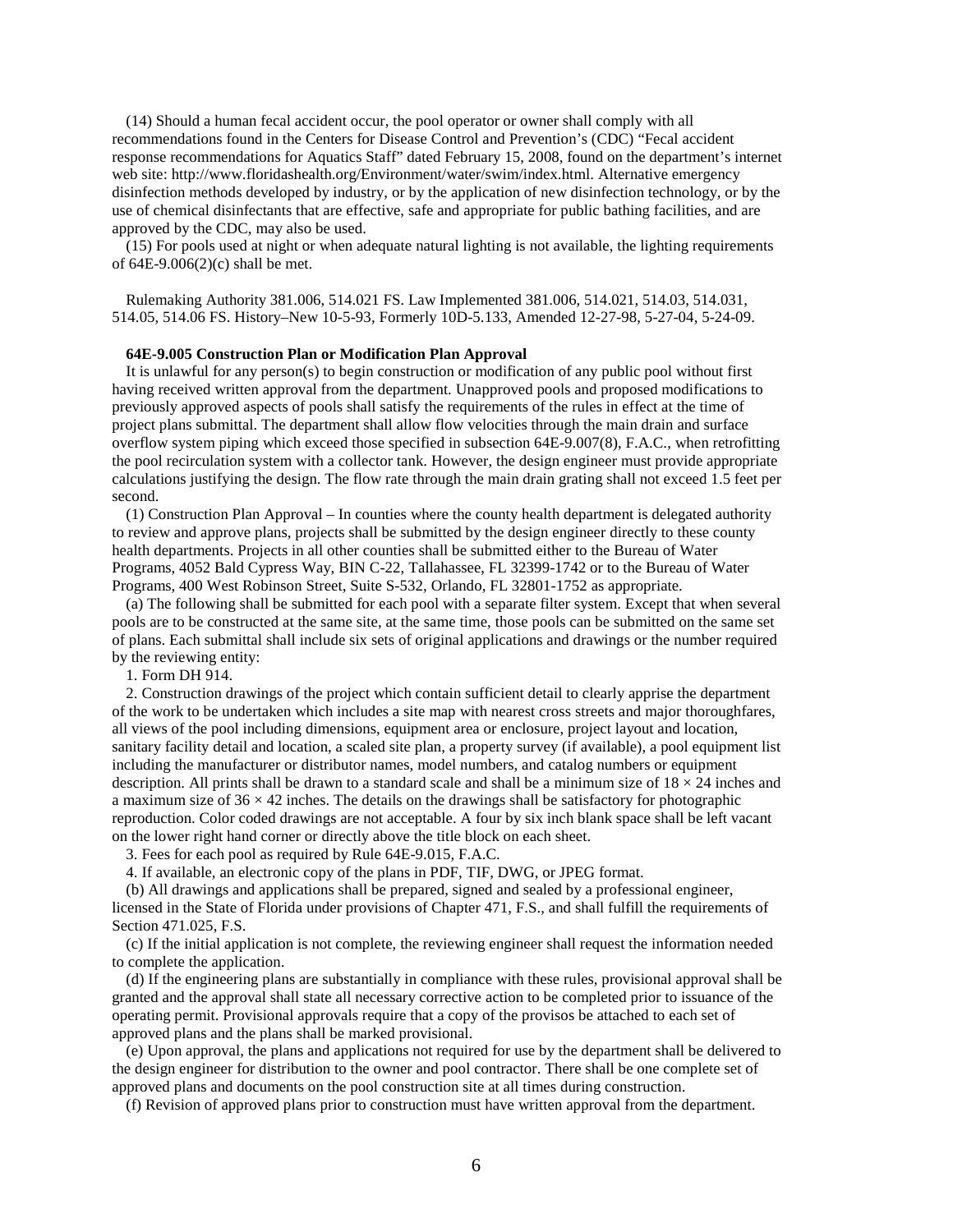Revision of plans after construction commencement shall be considered a modification.

(g) Individual pieces of equipment which are equivalent to equipment specified on the approved plans may be substituted during construction provided the engineer justifies the equivalency to the department along with the authorization application. Equipment packages, piping, and filters do not qualify for substitution without prior written plans approval from the department.

(h) If construction of the pool shell has not commenced within one year from the date of plans approval, the approval shall expire. After plans approval expires, and there have been no changes to Chapter 64E-9, FAC, that affect the proposed plans, the applicant may submit the same plans to the department for reapproval, along with the fee established in 64E-9.015(1)(b). If there have been changes to Chapter 64E-9, FAC. that affect the proposed plans, or if the plans differ from the original submission, then the applicant must submit the fee established in 64E-9.015(1)(a).

(i) Upon completion of the project the following shall be submitted for each pool to the reviewing entity: 1. Form DH916, incorporated by reference at paragraph 64E-9.003(2)(d), F.A.C., bearing original

signatures of all required signatories and the seal of the professional engineer and three copies.

2. Fees for each pool as required by Rule 64E-9.015, F.A.C.

3. When night swimming is proposed, an engineer licensed in Florida shall provide certification that the deck and surface lighting requirements of paragraph  $64E-9.006(2)(c)$ , F.A.C., have been met.

(j) After satisfactory and timely correction of any deficiencies following the final construction inspection conducted by the department, the initial operating permit will be issued.

(2) Modifications – Modifications include non-equivalent changes or additions to the recirculation system, treatment equipment, physical structure, or appurtenances. Replacement of the pool or spa shell is considered to be construction of a new facility and shall be processed as such. The installation of new decking is not considered a modification if it is installed in conformance with paragraph 64E-9.006(2)(a), F.A.C., and deck markings are upgraded per subparagraph 64E-9.006(1)(c)3., F.A.C. Resurfacing the pool interior to original non-toxic slip-resistant and smooth specifications or equivalent replacement of equipment are not considered modifications. However, the following items shall be addressed during resurfacing projects:

(a) The lip of the gutter must be leveled to within 1/4 inch between the highest and lowest point and the downward slope from the lip to the drain must be maintained as originally designed or increased, but shall not exceed new construction standards.

(b) Tile step markings must be installed meeting the requirements of subparagraph  $64E-9.006(1)(d)3$ . F.A.C.

(c) Where applicable the slope break marking must be installed meeting the requirements of subsubparagraph 64E-9.006(1)(c)2.b., F.A.C., and the safety line must be installed two feet before the marking.

(d) Depth markers and NO DIVING markers must be installed in accordance with subparagraph 64E- $9.006(1)(c)3$ ., F.A.C.

(e) The pool ladder must have a three to six inch clearance from the pool wall. New cross braced ladder(s) shall be installed in place of non-cross braced ladder(s) in conformance with 64E-9.006(1)(d)1. during a pool re-surfacing

(f) Should resurfacing works affect the step riser heights, no riser shall exceed 12 inches and the intermediate risers shall be made uniform.

(g) When fiberglass is used to resurface a pool any existing tile shall not be covered by the fiberglass finish.

(h) The County Health Department shall be notified in writing of any proposed pool resurfacing or upgrades to decking at least 10 days prior to commencement. The notification shall include an itemized list of all proposed work that is to be performed, the license number of the contractor selected and shall indicate that all work will meet the requirements of paragraphs 64E-9.005(2)(a) through (g), F.A.C.

(i) Upon completion of the work the licensed contractor shall provide the County Health Department a letter bearing their license number which certifies that the work was completed in accordance with paragraphs  $64E-9.005(2)(a)$  through (g), F.A.C.

(j) Recessed treads that protrude from the pool wall shall be removed and replaced with a cross braced ladder or reconstructed to meet the requirements of Chapter 64E-9.006(1)(d)2.

(3) Approval for pool modifications shall be obtained in the same manner as a construction approval as outlined in subsection 64E-9.005(1), F.A.C., above.

(4) Upon completion of an approved modification, written certification signed by the pool contractor,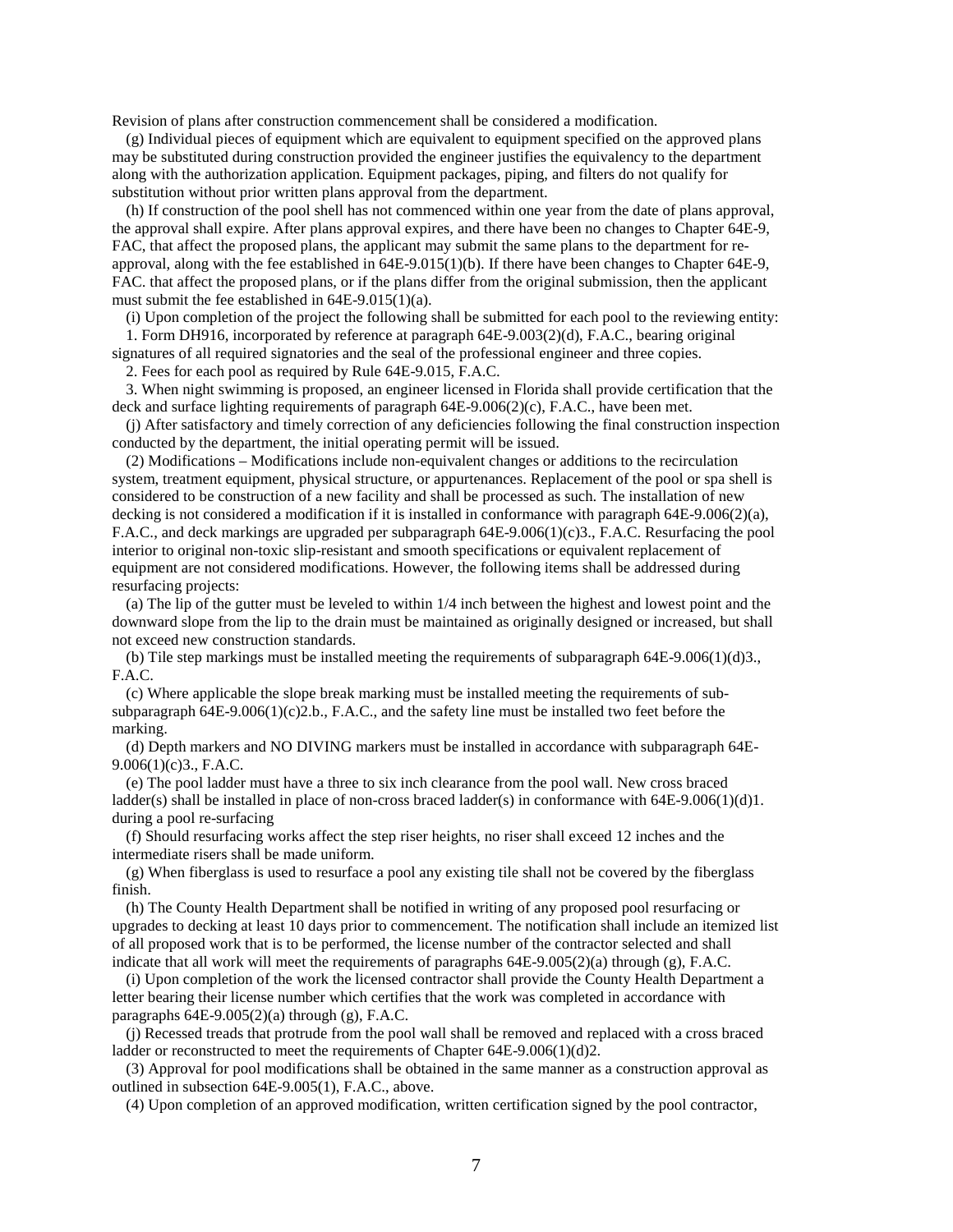electrical contractor or inspector and signed and sealed by the engineer shall be provided to the department. This shall read as follows: "I certify that to the best of my knowledge and belief, the modification construction and equipment installation has been completed in conformance with the approved plans and documents."

(5) Upon completion of a modification, the pool shall not be reopened without authorization from the department.

(6) The painting of pools shall not be considered a modification provided the following conditions are met:

(a) Only paints designated by the manufacturer as pool paints are used.

(b) All step stripes, slope break markers and safety line, and depth and NO DIVING markings shall be provided to comply with the applicable subsection 64E-9.005(2), F.A.C.

(7) The installation of copper or copper/silver ionization units and ozone generators capable of producing less than a pool water ozone contact concentration of 0.1 milligrams per liter (mg/L). shall not be considered a pool modification provided compliance with the following is met:

(a) The ionization or ozone generator unit complies with paragraph 64E-9.007(16)(e), F.A.C.

(b) The manufacturer provides one set of signed and sealed engineering drawings indicating the following:

1. The unit does not interfere with the design flow rate.

2. The unit and the typical installation meet the requirements of the National Electrical Code.

3. A copper test kit and information regarding the maximum allowed copper and silver level and the minimum required chlorine level shall be available to the pool owner.

4. The unit shall meet the requirements of the NSF/ANSI standard 50-2007.

(c) At least 7 days before the time of installation, the installer will provide a photocopy of the above drawings and a letter of intent identifying the pool on which the unit is to be installed.

(d) Upon completion of the installation, a professional engineer or electrician licensed in the State of Florida shall provide a letter, to the county health department, indicating the unit was properly installed in accordance with the typical drawings, the National Electrical Code and with local codes.

Rulemaking Authority 381.006, 514.021 FS. Law Implemented 381.006, 514.021, 514.025, 514.03, 514.031, 514.05, 514.06 FS. History–New 10-5-93, Formerly 10D-5.134, Amended 12-27-98, 5-27-04, 5- 24-09.

# **64E-9.006 Construction Plan Approval Standards**

(1) Pool Structure – Pools shall be constructed of concrete or other impervious and structurally rigid material. All pools shall be watertight, free from structural cracks and shall have a nontoxic smooth and slip resistant finish. All materials shall be installed in accordance with manufacturer's specifications unless such specifications violate Chapter 64E-9, F.A.C., rule requirements or the approval criteria of NSF/ANSI Standard 50-2007 or NSF/ANSI Standard 60-2005.

(a) Floors and walls shall be white or light pastel in color and shall have the characteristic of reflecting rather than absorbing light. A minimum 4 inch tile line, each tile a minimum size of one inch on all sides, shall be installed at the water line, but shall not exceed 12 inches in height if a dark color is used. Gutter type pools may substitute 2-inch tile, each a minimum size of one inch on all sides, along the pool wall edge of the gutter lip.

1. Any design or logo on the pool floor or walls shall be such that it will not hinder the detection of a human in distress, algae, sediment, or other objects in the pool and written approval must be obtained from the department prior to installation.

2. Pools that are not intended to be utilized for officially sanctioned competition may install lap lane markings provided they meet the following criteria: The markings must be 2 to 6 inches wide, they must terminate five feet from the end wall in a "T" with the "T" bar at least 18 inches long, they must be placed at 7 foot intervals on center and be no closer than 4 feet from any side wall, steps or other obstructions. A 2 to 6 inch wide 18 inch  $\times$  18 inch target (+) may be installed on the pool wall. Tile used in less than 5 feet of water must be slip resistant. Floating rope lines associated with lap lanes must not obstruct the entrance or exit from the pool and are prohibited when the pool is open for general use.

3. One inch square tile may be used if the licensed contractor provides a signed written certification to the approving department engineer that the adhesive used on the one inch square tile has a manufacturer's tested shear strength of at least 250 psi and the manufacturer has specified the adhesive for use underwater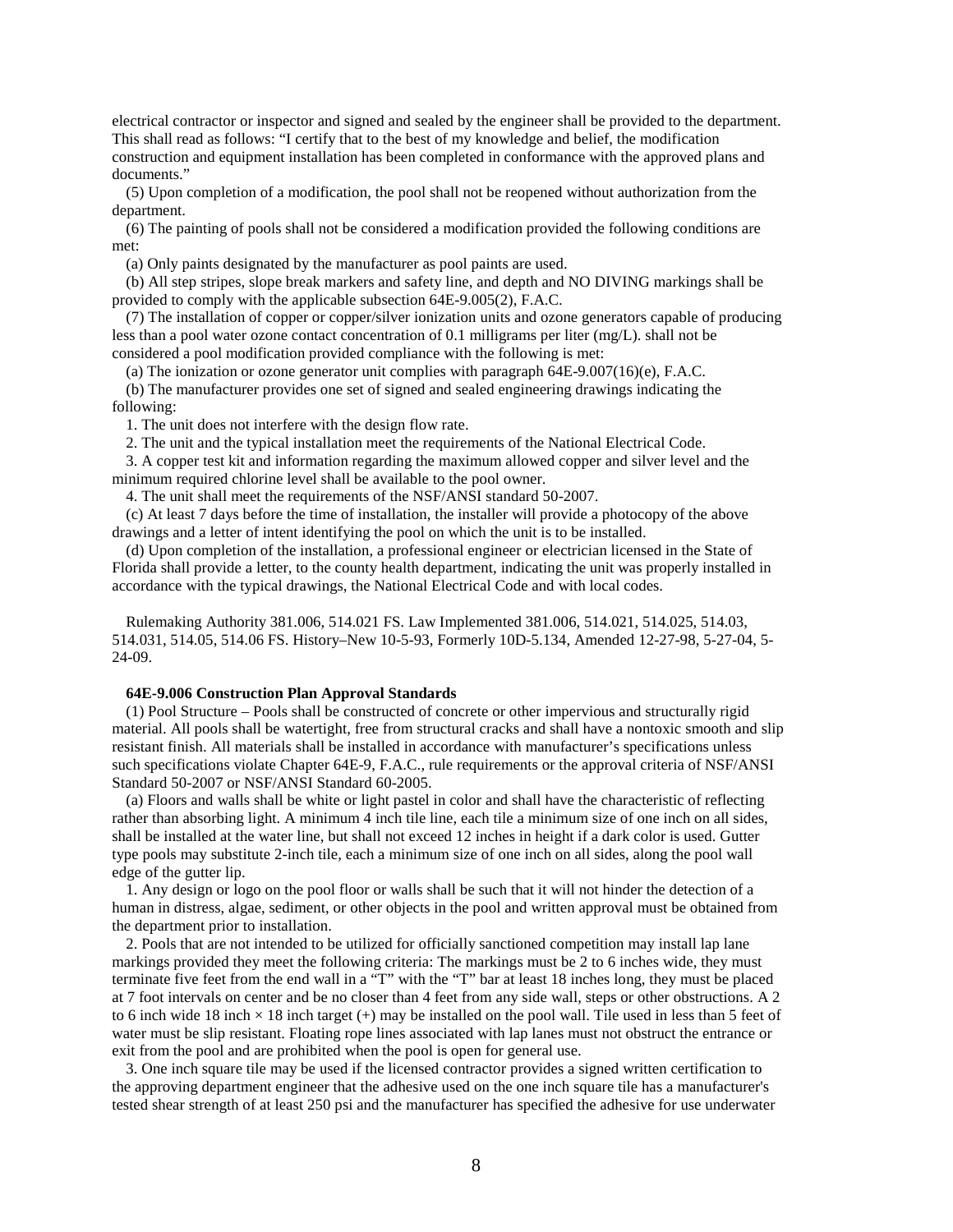to adhere the type of tile used (vitreous (glass) or ceramic). Tiles shall not have sharp edges exposed that could cause bather injury.

(b) Sizing – The bathing load for conventional swimming pools, wading pools, interactive water features, water activity pools less than 24" deep, and special purpose pools shall be computed on the basis of one person per five gallons per minute (gpm) of recirculation flow. The bathing load for spa type pools shall be based on one person per each 10 square feet of surface area. The filtration system for swimming pools shall be capable of meeting all other requirements of these rules while providing a flowrate of at least one gallon per minute for each living unit at transient facilities and three-fourths gallon per minute at non-transient facilities. Recreational vehicle sites, campsites and boat slips designated for live-aboards shall be considered a transient living unit. For properties with multiple pools, this requirement includes the cumulative total GPM of all swimming pools, excluding spas, wading pools and interactive water features. All other types of projects shall be sized according to the anticipated bathing load and proposed uses. For the purpose of determining minimum pool size only, the pool turnover period used cannot be less than three hours.

#### (c) Dimensions.

1. Walls and corners – All pool walls shall have a clearance of 15 feet perpendicular to the wall (as measured at design water level from gutter lip to gutter lip, or on skimmer pools, from vertical wall to vertical wall). Offset steps, spa coves, spa pools and wading pools are exempt from this clearance requirement. Where interior steps protrude into the pool resulting in less than 15 feet of clearance from any wall such protrusion shall not exceed six feet on any perpendicular line from a tangent to any pool wall from which the steps emanate. The upper part of pool walls in areas five feet deep or less shall be within five degrees of vertical for a minimum depth of two and one-half feet from which point the wall may join the floor with a maximum radius equal to the difference between the pool depth and two and one-half feet. The upper part of pool walls in areas over five feet deep shall be within five degrees of vertical for a minimum depth equal to the pool water depth minus two and one-half feet from which point the wall may join the floor with a maximum radius of two and one-half feet. Corners shall be a minimum 90 degree angle. The corner intersections of walls which protrude or angle into the pool water area shall be rounded with a minimum radius of two inches. This radius shall be continued through the top of the gutter edge; chamfering is allowed. Pool coping shall not overhang into the pool more than one and a half inches.

2. Pool Floor Slope and Slope Transition – The radius of curvature between the floor and walls is excluded from these requirements. Multiple floor levels in pools are prohibited.

a. Floor slope shall be uniform. The floor slope shall be a maximum one foot vertical in ten feet horizontal and a minimum of one foot vertical in forty feet horizontal in areas five feet deep or less. The floor slope shall be a maximum one foot vertical in three feet horizontal in areas more than five feet deep.

b. Any transition in floor slope shall occur at a minimum of five feet of water depth. A slope transition must have a 2 to 6 inch wide dark contrasting tile marking across the bottom and must extend up both sides of the pool at the transition point. The marking shall be continuous except for necessary grouting. A slope transition must have a safety line mounted by use of recessed cup anchors, two feet before the contrasting marking, towards the shallow end. The safety line shall have visible floats at maximum seven foot intervals.

3. Depths and Markings – The minimum water depth shall be three feet in shallow areas and four feet in deep areas.

a. Permanent depth markings followed by the appropriate full or abbreviated words "FEET", "FT" or "INCHES", "IN", shall be installed in minimum four inch high numbers and letters on a contrasting background. Depth markers shall indicate the actual pool depth, within three inches, at normal operating water level when measured three feet from the pool wall. Symmetrical pool designs with the deep point at the center may be allowed provided a dual marking system is used which indicates the depth at the wall and at the deep point.

b. At a minimum, the markings shall be located on both sides of the pool at the shallow end, slope break, deep end wall and deep point (if located more than five feet from the deep end wall). Depth markings shall be legible from inside the pool and also from the pool deck. The maximum perimeter distance between depth markings is 25 feet. Pool size and geometry may necessitate additional depth marking placements about all sides of the pool to meet this requirement. When a curb is provided, the depth markings shall be installed on the inside and outside or top of the pool curb. When a pool curb is not provided, the depth markings shall be located on the inside vertical wall at or above the water level and on the edge of the deck within 2 feet of the pool water. When open type gutter designs are utilized, depth markers shall be located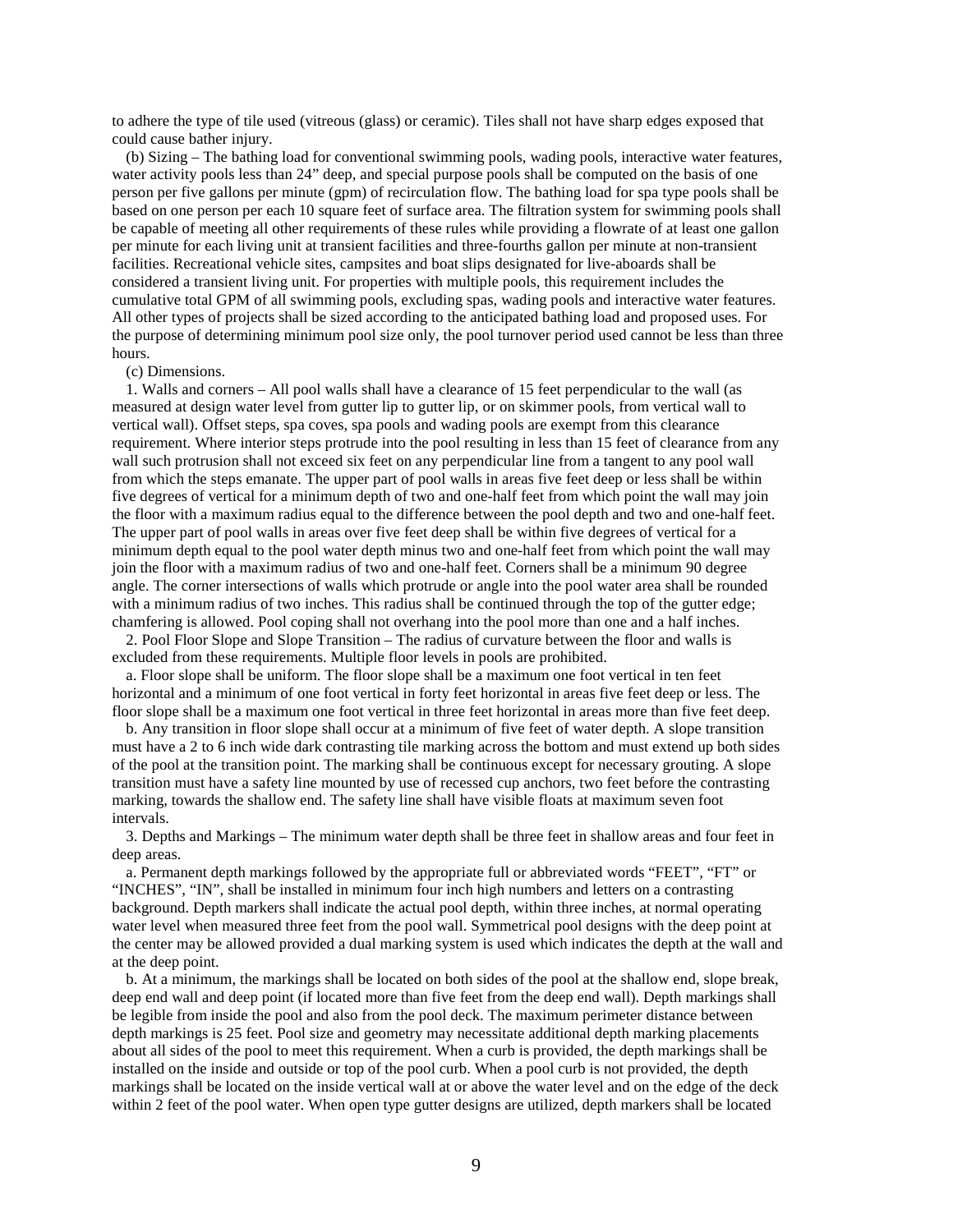on the back of the gutter wall.

c. When deck level perimeter overflow systems are utilized, additional depth marking signs shall be posted nearby or placed on adjacent fencing or walls and the size shall be increased so they are recognizable from inside the swimming pool. Alternatively tile depth markers may be placed at the top of the pool wall just under the water level. Depth markers placed on the pool deck shall be within 3 feet of the water.

d. Those areas of the pool that are not part of an approved diving bowl shall have dark contrasting tile four inch high "NO DIVING" markings installed along the perimeter of the pool on the top of the pool curb or deck within two feet of the pool water with a maximum perimeter distance of 25 feet between markings. A 6-inch tile with a 4-inch or larger red, international "NO DIVING" symbol may be substituted for the "NO DIVING" markings.

e. All markings shall be tile, except that pools constructed of fiberglass, thermoplastic or stainless steel may substitute other type markings when it can be shown that said markings are permanent and will not fade over time. This exemption does not extend to concrete pools that are coated with fiberglass. Tile alternative examples include stone or manufactured plaques with engraved or sandblasted numbers and characters with permanent paint. Permanent appliqués may be used for fiberglass, thermoplastic or stainless steel pools. All markings installed on horizontal surfaces shall have a slip resistant finish. Markings shall be flush with the surrounding area where placed and recessed if necessary to provide a smooth finish that will avoid creation of an injury hazard to bathers. Pools that are not conducive to tile can employ other equivalent markings as stated above.

(d) Access– All pools shall have a means of access every 75 feet of pool perimeter with a minimum of two, located so as to serve both ends of the pool. In addition, an access point shall be provided at the deep portion, if the deep portion is not at one end of the pool. When the deep portion of the pool is over 30 feet wide both sides of this area shall have a means of access. Access shall consist of ladders, stairs, recessed treads or swimouts and may be used in combination. All treads shall have a slip resistant surface.

1. Ladders – Ladders shall be of the cross-braced type and shall be constructed of corrosion resistant materials and be securely anchored into the pool deck. Clearance between the ladder and pool wall shall be between three to six inches. Ladders shall extend at least 28 inches and no more than 40 inches above the pool deck. Ladder bottom braces shall have intact end caps or bumpers that rest firmly against the pool wall. The top rung of the ladder shall be at or below the water level on open gutter pools and not more than 12 inches below the deck or curb top on all other type pools.

2. Recessed Treads – Recessed treads shall be installed flush with the wall and shall be a minimum five inches wide, 10 inches long, with a maximum vertical distance of 12 inches between treads.

3. Stairs – Stairs shall have a minimum tread width of 10 inches and a maximum width of 48 inches for a minimum tread length of 24 inches and a maximum riser height of 10 inches. Treads and risers between the top and bottom treads shall be uniform to within 1/2 inch in width and height. The riser heights shall be measured at the marked step edges and the differences in elevation shall be considered the riser heights. The front 3/4 to 2 inches of the tread and the top 2 inches of the riser shall be tile, dark in color, contrasting with the interior of the pool. Tile shall be slip resistant. Bullnose tile that is slip resistant may be used when the 3/4ths inch segment is placed on the tread or horizontal surface and the 2 inch segment is placed on the riser or vertical surface. Where the gutter is used as the top step, the tile on the gutter for the width of the steps shall be slip resistant. Vinyl liner and fiberglass pools may use other material for the step edge marking, provided the material is permanent, permanently secured, dark in color, non-fading, and slip resistant.

4. Swimouts – Swimouts shall extend 18 to 24 inches back from the pool wall, shall be 4 to 5 feet wide, shall be a maximum of 12 inches below the deck, unless stairs are provided in the swimout, and shall be located only in areas of the pool greater than 5 feet deep. Pools that do not utilize a continuous perimeter overflow system must provide a wall return inlet in the swimout for circulation. A permanent dark contrasting colored band of tile shall be installed at the intersection of the pool wall and the swimout and must extend two inches on the horizontal and vertical surfaces. Tile must be slip resistant. Bullnose tile may be substituted and installed in accordance with subparagraph 64E-9.006(1)(d)3., F.A.C., above.

5. Handrails and Grabrails – Handrails shall be provided for all stairs, shall be anchored in the bottom step and the deck. Where "figure 4" deck mounted type handrails are used, they shall be anchored in the deck and extend laterally to any point vertically above the bottom step. Grabrails must be mounted in the pool deck at each side of recessed steps. Handrails and grabrails shall extend between 28 and 40 inches above the step edge and deck.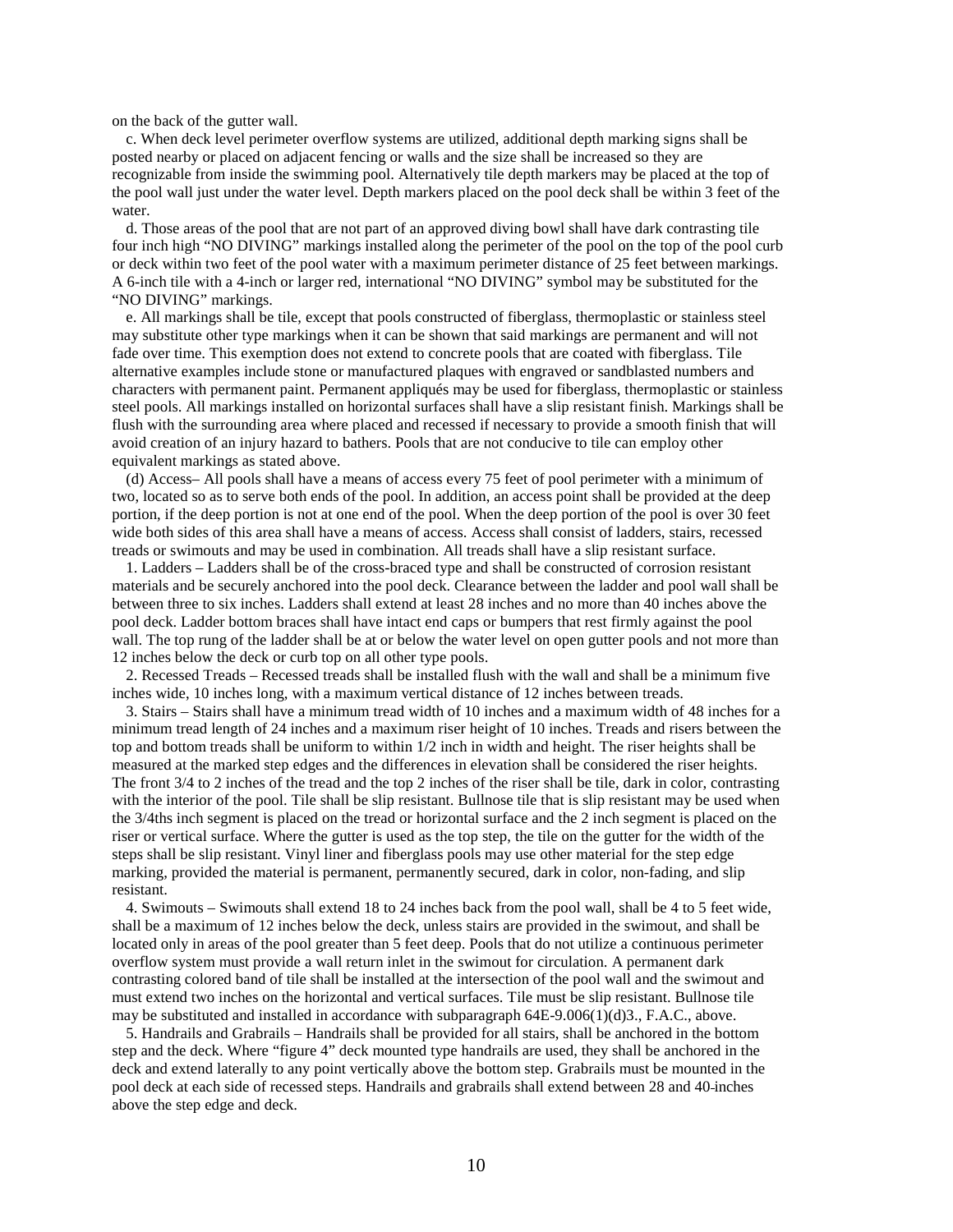6. Permanent or portable steps, ramps, handrails, lifts, or other devices designed to accommodate handicapped individuals in swimming pools may be provided. Lifts mounted into the pool deck shall have a minimum four foot wide deck behind the lift mount.

(e) The pool water area shall be unobstructed by any type structure unless justified by engineering design as a part of the recirculation system. Engineering design and material specifications shall show that such structures will not endanger the pool patron, can be maintained in a sanitary condition and will not create a problem for sanitary maintenance of any part of the pool, pool water, or pool facilities. Structures in accord with the above shall not be located in a diving bowl area or within 15 feet of any pool wall.

1. Stairs, ladders and ramps, necessary for entrance/exit from the pool are not considered obstructions.

2. Underwater seat benches may be installed in areas less than five feet deep. Bench seats must be 14 to 18 inches wide and must have a dark contrasting tile marking on the seat edge extending two inches on the horizontal and vertical surface. Tile shall be slip resistant. Bullnose tile may be substituted and installed in accordance with subparagraph 64E-9.006(1)(d)3., F.A.C. Vinyl liner, stainless steel, and fiberglass pools may use other material for the bench edge marking as detailed in 64E-9.006(1)(c)3.e. above, provided the material is permanently secured, dark in color, non-fading, and slip resistant. Benches shall not protrude into the 15 foot clearance requirement of subparagraph 64E-9.006(1)(c)1., F.A.C.

(f) The vertical clearance above the pool deck shall be at least seven feet.

(g) Diving Areas – Diving facilities shall meet the minimum requirements of the FINA dimensions for diving facilities in accordance with the 2005-2009 FINA Handbook.

1. Diving boards or platforms with heights of less than the established standard shall meet the dimensional requirements of the next greater height.

2. Diving boards, platforms and ladders shall have a nonabsorbent, slip resistant finish and be of sufficient strength to safely carry the anticipated loads. Diving equipment one meter and greater shall have guard rails which extend to the edge of the pool wall. All diving boards over 21 inches from the deck shall be provided with a ladder. Diving boards or platforms shall not be installed on curved walls where the wall enters into the defined rectangular diving area specified in this section. Adjacent platform and diving boards shall be parallel.

3. The location of pool ladders shall be such that the distance from the ladder to any point on a diving board or platform centerline is not less than the plummet to side wall dimension (b) indicated in the FINA standards. Trampoline type diving facilities are prohibited.

4. Diving targets may be installed in accordance with FINA standards.

(2) Pool Appurtenances.

(a) Decks and Walkways – Wooden decks and walkways are prohibited.

1. Pool wet decks shall have a minimum unobstructed width of four feet around the perimeter of the pool, pool curb, ladders, handrails, diving boards, diving towers, and slides, shall be constructed of concrete or other nonabsorbent material having a smooth slip resistant finish and shall be uniformly sloped at a minimum of two percent to a maximum of four percent away from the pool or to deck drains to prevent standing water. Textured deck finishes that provide pitting and crevices of more than three-sixteenths inch (3/16") deep that accumulate soil are prohibited. If settling or weathering occurs that would cause standing water, the original slopes shall be restored or corrective drains installed. When a curb is provided, the deck shall not be more than 10 inches below the top of the curb. Wet deck area finishes shall be designed for such use and shall be installed in accordance with the manufacturer's specifications. Traffic barriers shall be provided as needed so that parked vehicles do not extend over the deck area. Walkways shall be provided between the pool and the sanitary facilities, and shall be constructed of concrete or other nonabsorbent material having a smooth slip resistant finish for the first 15 feet of the walkway measured from the nearest pool water's edge. A hose bibb with a vacuum breaker shall be provided to allow the deck to be washed down with potable water.

2. Ten percent of the deck along the pool perimeter may be obstructed. Obstructions shall have a wet deck area behind or through them, with the near edge of the walk within 15 feet of the water except approved slide obstructions shall have the near edge of the walk within 35 feet of the water. These obstructions must be protected by a barrier or must be designed to discourage patron access. When an obstruction exists in multiple areas around the pool the minimum distance between obstructions shall be four feet.

3. Food or drink service facilities shall not be located within 12 feet of the water's edge.

(b) Bridges and overhead obstructions over the pool shall be designed so they will not introduce any contamination to the pool water. The minimum height of the bridge or obstruction shall be at least eight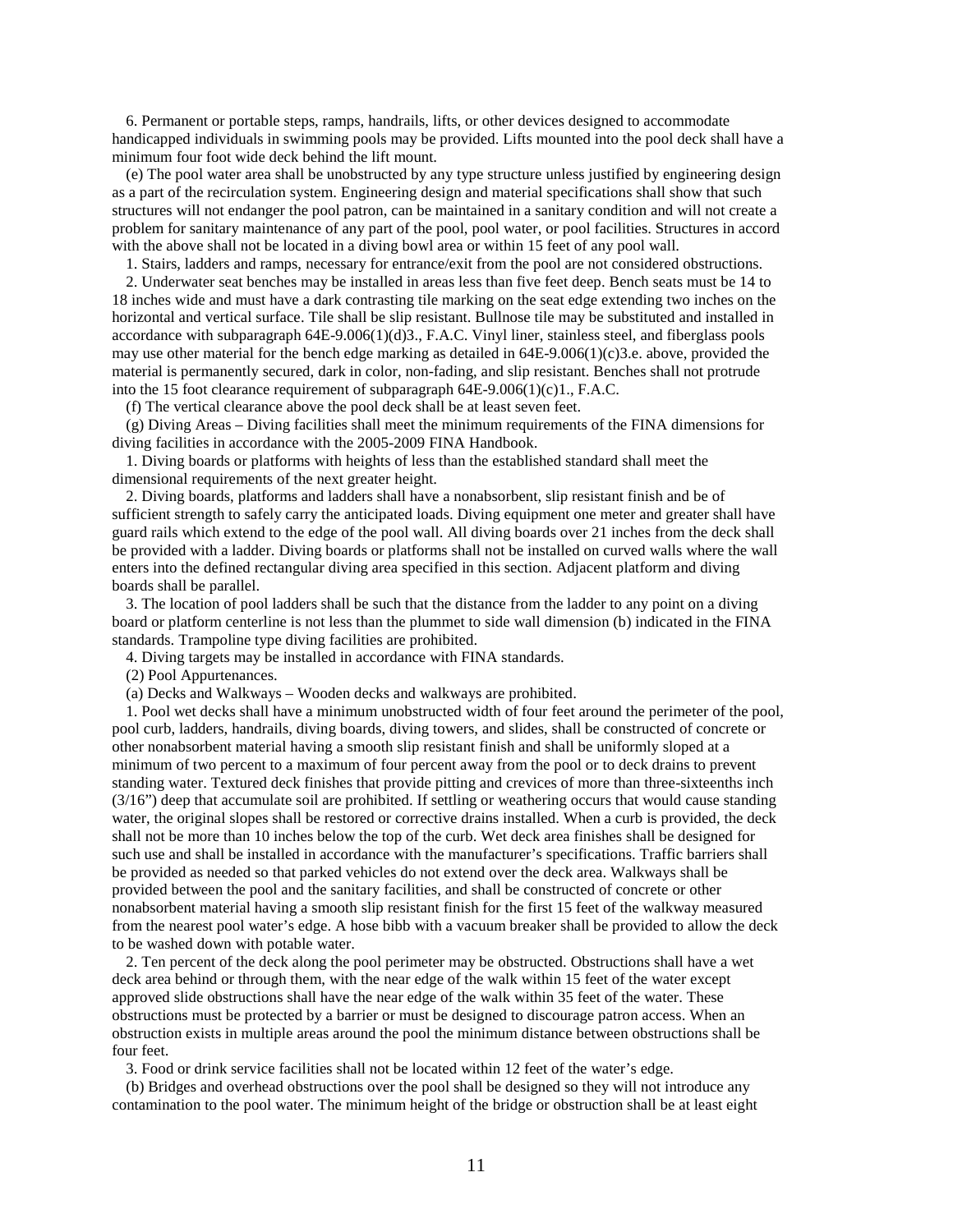feet from the bottom of the pool and at least four feet above the surface of the pool. Minimum 42 inch high handrails shall be provided along each side of the bridge. The walking surfaces shall be constructed of concrete or other nonabsorbent material having a smooth slip resistant finish. Pool coping shall not overhang into the pool more than one and a half inches.

(c) Lighting – Artificial lighting shall be provided at all swimming pools which are to be used at night or which do not have adequate natural lighting so that all portions of the pool, including the bottom, may be readily seen without glare.

1. Outdoor pool lighting – Lighting shall provide a minimum of three foot candles of illumination at the pool water surface and the pool wet deck surface. Underwater lighting shall be a minimum of one-half watt per square foot of pool water surface area.

2. Indoor pool lighting – Lighting shall provide a minimum of 10 foot candles of illumination at the pool water surface and the pool wet deck surface. Underwater lighting shall be a minimum of eight-tenths watt per square foot of pool surface area.

3. Underwater lighting – Underwater lighting shall utilize transformers and low voltage circuits with each underwater light being grounded. The maximum voltage for each light shall be 15 volts and the maximum incandescent lamp size shall be 300 watts. The location of the underwater lights shall be such that the underwater illumination is as uniform as possible and shall not be less than 18 inches below the normal operating water level determined by the centerline of the skimmer or top lip of the gutter. All underwater lights which depend upon submersion for safe operation shall have protection from overheating when not submerged. Underwater lighting requirements can be waived when the overhead lighting provides at least 15 foot candles of illumination at the pool water surface and pool wet deck surface. Alternative lighting systems which use 15 volts or less, or use no electricity in the pool or on the pool deck, such as LED, (light emitting diode) or fiber optic systems, may be utilized if the applicant demonstrates to reasonable certainty that the system development has advanced to the point where the department is convinced that the pool illumination is equal to the requirements in subparagraph 1. and 2. above.

4. Overhead wiring – Overhead service wiring shall not pass within an area extending a distance of 10 feet horizontally away from the inside edge of the pool walls, diving structures, observation stands, towers, or platforms. Allowances for overhead conductor clearances to pools that meet the safety standards in the National Electrical Code may used instead.

(d) Electrical Equipment and Wiring – Electrical equipment wiring and installation including the grounding of pool components shall conform with the National Fire Protection Association 70, National Electrical Code (NEC), 2008 Edition, effective August 15, 2007, and with applicable local codes. The NEC is incorporated by reference in these rules and is available from the National Fire Protection Association, Quincy Massachusetts. A signature shall be provided on form DH916 from the electrical contractor or the electrical inspector certifying of compliance with the National Electrical Code. Where emergency cut-off switches are provided on existing or new pools, the alarm and signage specified in 64E-9.010(16) for spa pools shall be provided within 180 days of effective date of this rule.

(e) Equipment Enclosures, Area or Rooms – Equipment designated by the manufacturer for outdoor use may be located in an equipment area, all other equipment must be located in an equipment room or enclosure. Plastic pipe subject to a period of prolonged sunlight exposure must be coated to protect it from ultraviolet light degradation. An equipment area shall be surrounded with a fence at least four feet high on all sides not confined by a building or equivalent structure. A self-closing and self-latching gate with a locking device shall be provided if necessary for access. An equipment room shall be protected on at least three sides and overhead. The fourth side may be a gate, fence, or open if otherwise protected from unauthorized entrance. Any fence or gate installed shall use members spacing that shall not allow passage of a 4 inch diameter sphere. An equipment enclosure shall be lockable or otherwise protected from unauthorized access. This access security shall be installed on all pool equipment areas by one year from the effective date of this rule for those that do not presently have a similar level of security. The equipment enclosure, area or room floor shall be of concrete or other nonabsorbent material having a smooth slip resistant finish and shall have positive drainage, including a sump pump if necessary. Ancillary equipment, such as a heater, not contained in an equipment enclosure or room shall necessitate an equipment area as described above, which shall also be installed by one year from the effective date of this rule.

1. Ventilation and Access – Equipment enclosures or rooms shall have either forced draft or cross ventilation. All below grade equipment rooms shall have a stairway access with forced draft ventilation or a fully louvered door and powered intake within 6 inches of the floor. Where stairway access is not necessary to carry heavy items into the below grade room or vault, a "ship's ladder" may be used if specified by the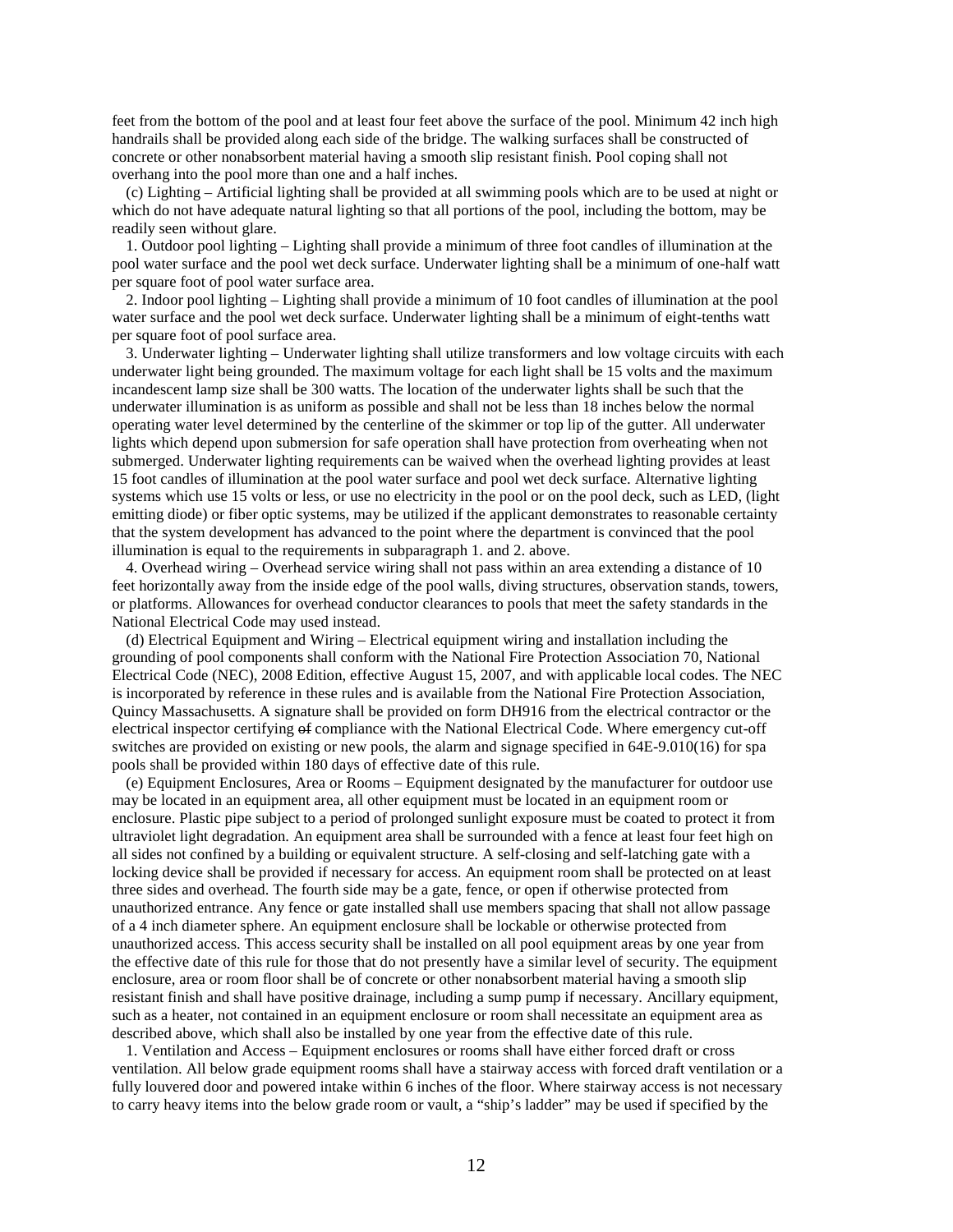design engineer who must consider anticipated workload including equipment removal; and the ladder slope, tread height and width; and construction material of the ladder. The opening to the equipment room or area shall be a minimum of three feet by six feet and shall provide easy access to the equipment. A hose bibb with vacuum breaker shall be located in the equipment room or area.

2. Size and Lighting – The size of the equipment enclosure, room or area shall provide working space to perform routine operations. Clearance shall be provided for all equipment as prescribed by the manufacturer to allow normal maintenance operation and removal without disturbing other piping or equipment. Equipment enclosures, rooms or areas shall not be used for storage of chemicals emitting corrosive fumes or for storage of other items to the extent that entrance to the room for inspection or operation of the equipment is impaired. In rooms with fixed ceilings, the minimum height shall be seven feet. Equipment enclosures, rooms or areas shall be lighted to provide 30 foot candles of illumination at floor level.

(f) Sanitary Facilities – Swimming pools with a bathing load of 20 persons or less may utilize a unisex restroom. Pools with bathing loads of 40 persons or less may utilize two unisex restrooms or meet the requirement on the chart below. Unisex restrooms shall meet all the requirements for materials, drainage and signage as indicated in subparagraphs 64E-9.006(2)(f)2. through 7. below. Each shall include a water closet, a diaper change table, a urinal, and a lavatory. Pools with a bathing load larger than 40 persons shall provide separate sanitary facilities labeled for each sex. The entry doors of all restrooms must be located within a 200 foot walking distance of the nearest water's edge of each pool served by the facilities.

1. Fixtures shall be provided as indicated on the following chart. : The fixture count on this chart is deemed to be adequate for the pool and pool deck area that is up to three times the area of the pool surface provided.

| Size of Pool  | Required Fixture Count |                |          |                  |          |
|---------------|------------------------|----------------|----------|------------------|----------|
| (square feet) |                        | Men's Restroom |          | Women's Restroom |          |
|               | Urinals                | WC.            | Lavatory | <b>WC</b>        | Lavatory |
| 0-2500        |                        |                |          |                  |          |
| 2501-5000     |                        |                |          |                  |          |
| 5001-7500     |                        |                |          | 6                |          |
| 7501-10000    |                        |                |          |                  |          |

An additional set of fixtures shall be provided in the men's restroom for every 7,500 square feet or major fraction thereof for pools greater than 10,000 square feet. Women's restrooms must have a ratio of three to two water closets provided for women to the combined total of water closets and urinals provided for men. Lavatory counts shall be equal.

2. Outside access to facilities shall be provided for bathers at outdoor pools. Where the restrooms are located within an adjacent building and the restroom doors do not open to the outside, the restroom doors shall be within 50 feet of the buildings exterior door. If the restrooms are not visible from any portion of the pool deck, signs shall be posted showing directions to the facilities. These directions shall be legible from any portion of the pool deck and the letters shall be a minimum of one inch high.

3. Sanitary facility floors shall be constructed of concrete or other nonabsorbent materials and shall have a smooth slip resistant finish and shall slope to floor drains. Carpets, duckboards and footbaths are prohibited. The intersection between the floor and walls must be coved where either floor or wall is not made of waterproof materials such as tile or vinyl.

4. Poolside sanitary facilities are not required if all living units are within a 200 foot horizontal radius of the nearest water's edge, are not over three stories in height, unless serviced by an elevator, and are each equipped with private sanitary facilities.

5. A hose bibb with vacuum breaker shall be provided in or within 25 feet of each restroom to allow for ease of cleaning.

6. When multiple fixture sets are required and separate facilities are provided for each sex the fixtures used in ancillary family style restrooms can be used to meet the requirements of subparagraph 64E-9.006 (2)(f)1, F.A.C.

7. One diaper changing tables shall be provided at each restroom. Diaper changing tables are not required at restrooms where all pools served are restricted to adult use only. Swim diapers are recommended for use by children that are not toilet trained. Persons that are ill with diarrhea can not enter the pool.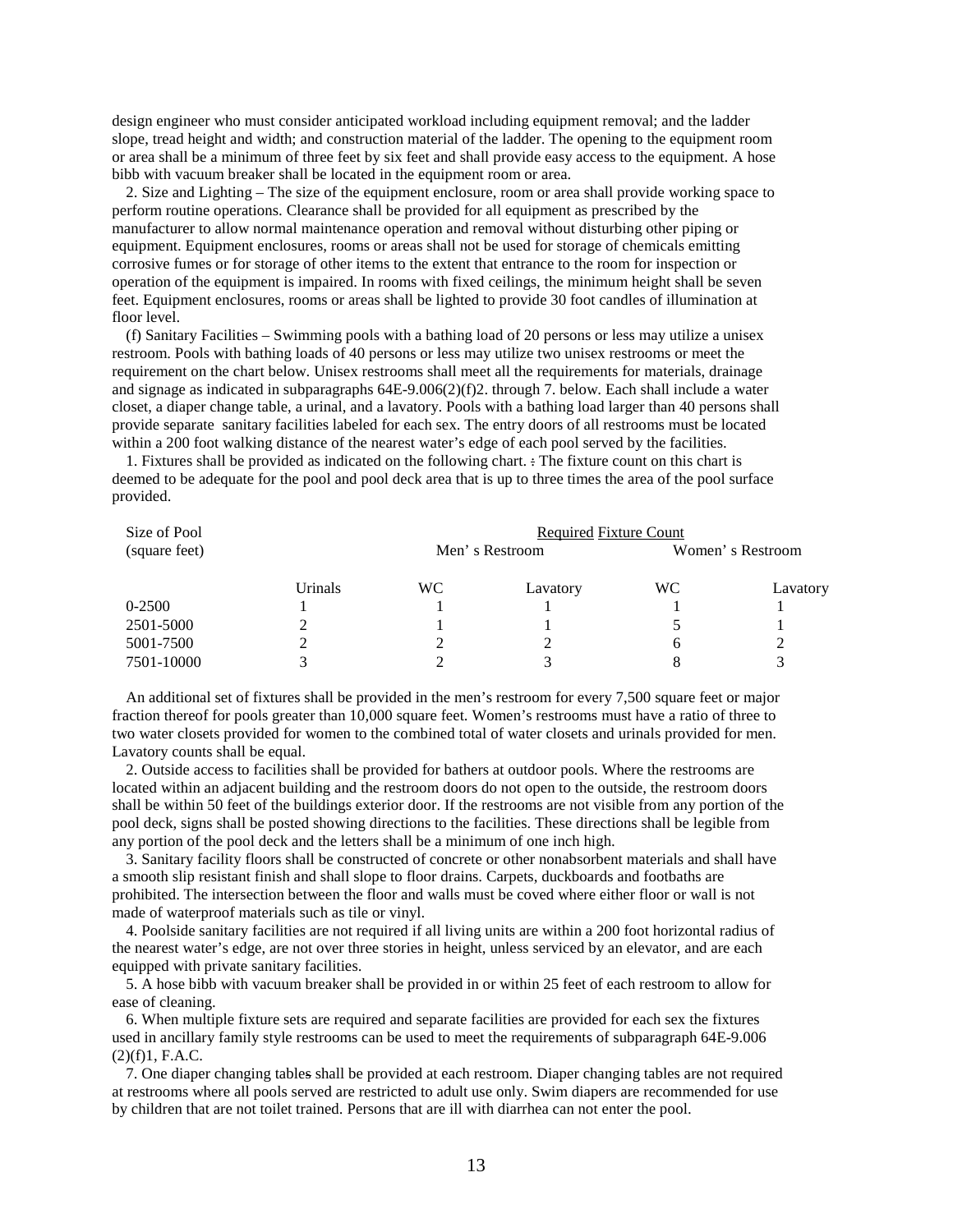(g) Rinse shower – A minimum of one rinse shower shall be provided on the pool deck of all outdoor pools within 20 feet of the nearest pool water's edge.

(h) All public pools shall be surrounded by a minimum 48 inch high fence or other substantial barrier approved by the department. The fence shall be continuous around the perimeter of the pool area that is not otherwise blocked or obstructed by adjacent buildings or structures and shall adjoin with itself or abut to the adjacent members. Access through the barrier or fence from dwelling units such as homes, apartments, motel rooms, and hotel rooms, shall be through self-closing self-latching lockable gates of 48 inch minimal height from the floor or ground with the latch located a minimum of 54 inches from the bottom of the gate or at least 3 inches below the top of the gate on the pool side. If the self-closing self-latching gate is also self-locking and is operated by a key lock, electronic opener, or integral combination lock, then the operable parts of such locks or openers shall be 34 inches minimum and 48 inches maximum above the finished floor or ground. Doored access points from public rooms such as lobbies or club houses need not be through gates. Gates shall open outward away from the pool area. A latched, lockable gate shall be placed in the fence within ten feet of the closest point between the pool and the equipment area for service access.

Instead of a fence, permanent natural or man-made features such as bulkheads, canals, lakes, navigable waterways, etc., adjacent to a pool may be permitted as a barrier when approved by the department. When evaluating such barrier features, the department may perform onsite inspections, and review evidence, such as surveys, aerial photographs, water management agency standards and specifications, and any other similar documentation to verify at minimum, the following: the barrier feature is not subject to natural changes, deviations, or alterations and is capable of providing an equivalent level of protection as that provided by a structure, and the barrier feature clearly impedes, prohibits or restricts access to the pool.

Screened pool enclosures must be hardened on the bottom three feet. Fencing consideration shall be given to the U.S. Consumer Product Safety Commission (CPSC) Publication No. 362, March 2005, guidelines available from CPSC.gov; or the Florida Building Code, 2007 with 2009 amendments, sections 424.2.17.1.1 – 424.2.17.1.8 Safety Covers that comply with ASTM Standard F1346-91 (Reapproved 2003), titled Safety Covers and Labeling Requirements for All Covers for Swimming Pools, Spas and Hot Tubs, and available from ASTM.org , do not satisfy this requirement.

Rulemaking Authority 381.006, 514.021 FS. Law Implemented 381.006, 514.021, 514.03, 514.031, 514.05, 514.06 FS. History–New 10-5-93, Formerly 10D-5.135, Amended 12-27-98, 5-27-04,5-24-09.

### **64E-9.007 Recirculation and Treatment System Requirements**

(1) Recirculation and treatment equipment such as filters, recessed automatic surface skimmers, ionizers, ozone generators, disinfection feeders and chlorine generators must be tested and approved using the NSF/ANSI Standard 50-2007, Circulation System Components and Related Materials for Swimming Pool, Spas/Hot Tubs, dated April, 2007, which is incorporated by reference in these rules. The standard and a list of approved devices is available from www.NSF.org. If standards do not exist for a specific product, the manufacturer must work with NSF or other American National Standards Institute (ANSI) approved agency to develop such standards.

(2) The recirculation system shall be designed to provide a minimum of four turnovers of the pool volume per day. Pools that are less than 1000 square feet at health clubs shall be required to provide eight turnovers per day.

(3) The design pattern of recirculation flow shall be 100 percent through the main drain piping and 100 percent through the perimeter overflow system or 60 percent through the skimmer system.

(a) Perimeter overflow gutters – The lip of the gutter shall be uniformly level with a maximum tolerance of one-fourth inch between the high and low areas. The bottom of the gutter shall be level or slope to the drains. The spacing between drains shall not exceed 10 feet for two inch drains or 15 feet for two and onehalf inch drains, unless hydraulically justified by the design engineer. Gutters may be eliminated along pool edges for no more than fifteen feet and this shall not exceed 10% of the perimeter (at least 90% of the perimeter shall be guttered). In areas where gutters are eliminated, handholds shall be provided within nine inches of the water surface. Handhold design shall be approved by the department prior to construction. The gutter lip shall be tiled with a minimum of 2 inch tile on the pool wall, each a minimum size of one inch on all sides, except that stainless steel gutters are exempt from this requirement.

1. Either recessed type or open type gutters shall be used. Special designs can be approved provided they are within limits of sound engineering practice. Recessed type gutters shall be at least four inches deep and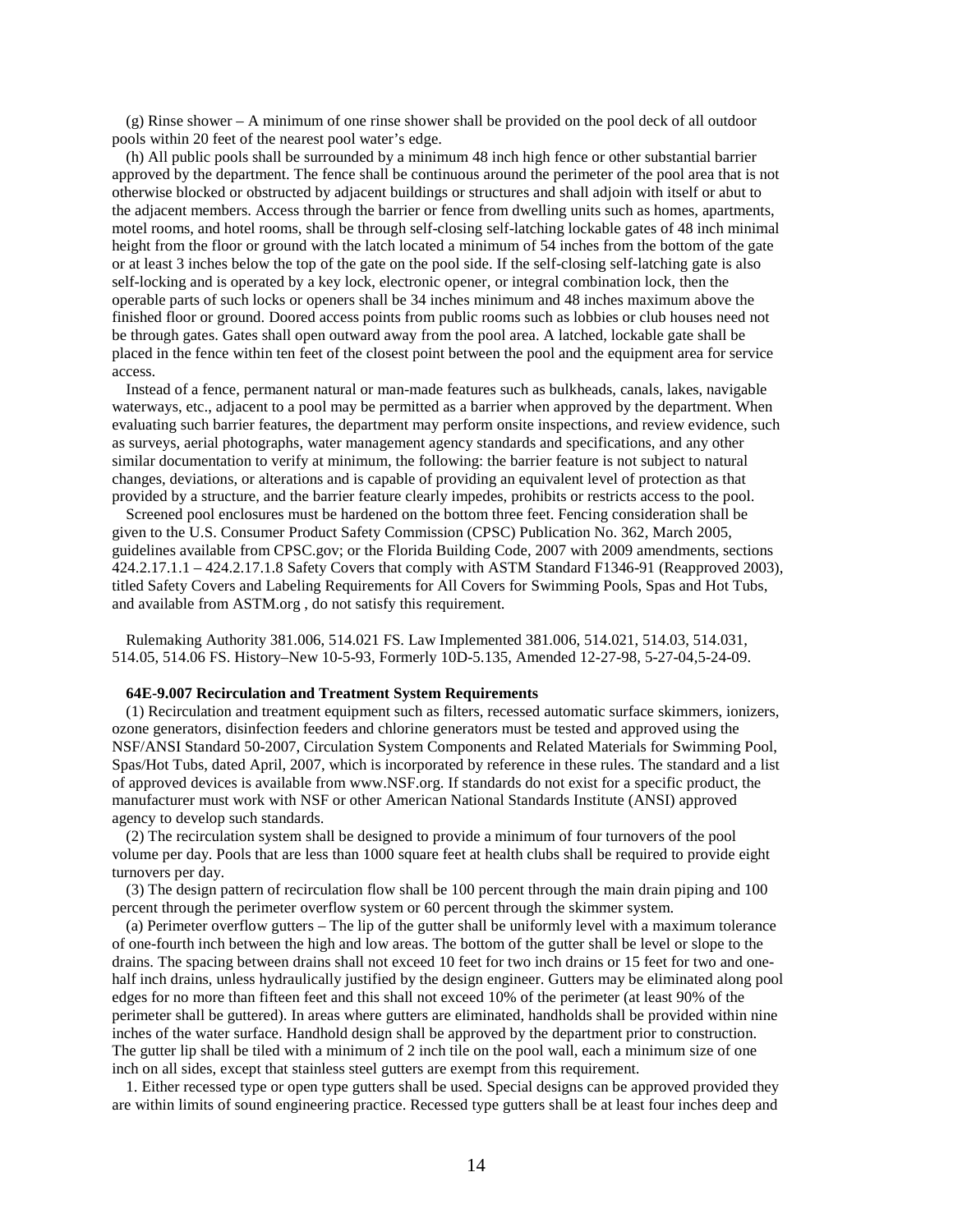four inches wide, and no part of the recessed gutter shall be visible from a position directly above the gutter sighting vertically down the edge of the deck or curb. Open type gutters shall be at least six inches deep and 12 inches wide. The back vertical wall of the gutter shall be tiled with glazed tile, each a minimum size of one inch on all sides. This tile shall be smooth and easily cleanable. The gutter shall slope downward 2 inches, plus or minus 1/4 inch, from the lip to the drains. When open type gutters are located at pool steps and the gutter is used as a step tread, the gutter slope may be reduced to 1 inch in the area of the steps, and this tread shall be tiled with slip resistant tile. The back of the gutter drains shall be located within 3/4 inch of the back vertical wall of the gutter, where the gutter is deepest and shall be flush with the surrounding area or be recessed no more than 3/8 inch.

2. All gutter systems shall discharge into a collector tank.

3. The department shall waive the requirements of tile on stainless steel gutter systems when it can be shown that the surfaces at the waterline and back of the gutter are smooth and easily cleanable.

(b) Recessed Automatic Surface Skimmers – Recessed automatic surface skimmers may be utilized when the pool water surface area is 1,000 square feet or less excluding offset stairs and swimouts and the width of the pool is not over 20 feet.

1. The recessed automatic surface skimmer piping system shall be designed to carry 60 percent of the pool total design flow rate with each skimmer carrying a minimum 30 gallons per minute. One skimmer for every 400 square feet or fraction thereof of pool water surface area shall be provided.

2. Prevailing wind direction and the pool outline shall be considered by the designer in the selection of skimmer locations and the location of skimmers shall be such that the interference of adjacent inlets and skimmers is minimized. Recessed automatic surface skimmers shall be installed so that there is no protrusion into the pool water area. The deck or curb shall provide for a handhold around the entire pool perimeter and shall not be located more than nine inches above the mid point of the opening of the skimmer.

3. Recessed automatic surface skimmers may be installed with an equalizer valve and an equalizer line when the skimmer piping system is connected directly to pump suction. If installed, the equalizer valve shall be a spring loaded vertical check valve which will not allow direct suction on the equalizer line. Float valves are prohibited. The equalizer line inlet shall be installed at least one foot below the normal pool water level and the equalizer line inlet shall be protected by an ASME/ANSI A112.19.8-2007 compliant cover/grate. The equalizer line shall be sized to handle the expected flow with a two inch minimum line size. For existing pools, within 180 days of effective date of this rule, skimmer equalizer lines shall be permanently plugged or ASME/ANSI A112.19.8-2007 compliant covers/grates shall be installed at the inlet.

4. A wall inlet fitting shall be provided directly across from each skimmer.

5. A minimum 6-inch water line tile shall be provided on all pools with automatic skimmer systems, each a minimum size of one inch on all sides. Glazed tile that is smooth and easily cleanable shall be utilized.

(4) Pumps – If the pump or suction piping is located above the water level of the pool, the pump shall be self-priming. Pumps that take suction prior to filtration shall be equipped with a hair and lint strainer. The recirculation pump shall be selected to provide the required recirculation flow against a minimum total dynamic head of 60 feet unless hydraulically justified by the design engineer. Vacuum filter systems pumps shall provide at least 50 feet of total dynamic head. Should the total dynamic head required not be appropriate for a given project, the design engineer shall provide an alternative.

(5) Filters – Filters sized to handle the required recirculation flow shall be provided.

(a) Filter capacities – The maximum filtration rate in gallons per minute per square foot of filter area shall be: fifteen (twenty if so approved utilizing the procedure stated in subsection 64E-9.007(1), F.A.C.) for high rate sand filters, three for rapid sand filters, three-hundred-seventy-five thousandths for pleated cartridge filters and two for Diatomaceous Earth (D.E.) type filters.

(b) Filter Appurtenances.

1. Pressure filter systems shall be equipped with an air relief valve, influent and effluent pressure gauges with minimum face size of two inches reading 0-60 pounds per square inch (psi), and a sight glass when a backwash line is required.

2. Vacuum filter systems shall be equipped with a vacuum gauge which has a two inch face and reads from 0-30 inches of mercury.

3. Precoat – A precoat pot or collector tank shall be provided for D.E. type systems.

(c) Filter tanks and elements – The filter area shall be determined on the basis of effective filtering surfaces with no allowance given for areas of impaired filtration, such as broad supports, folds, or portions which may bridge.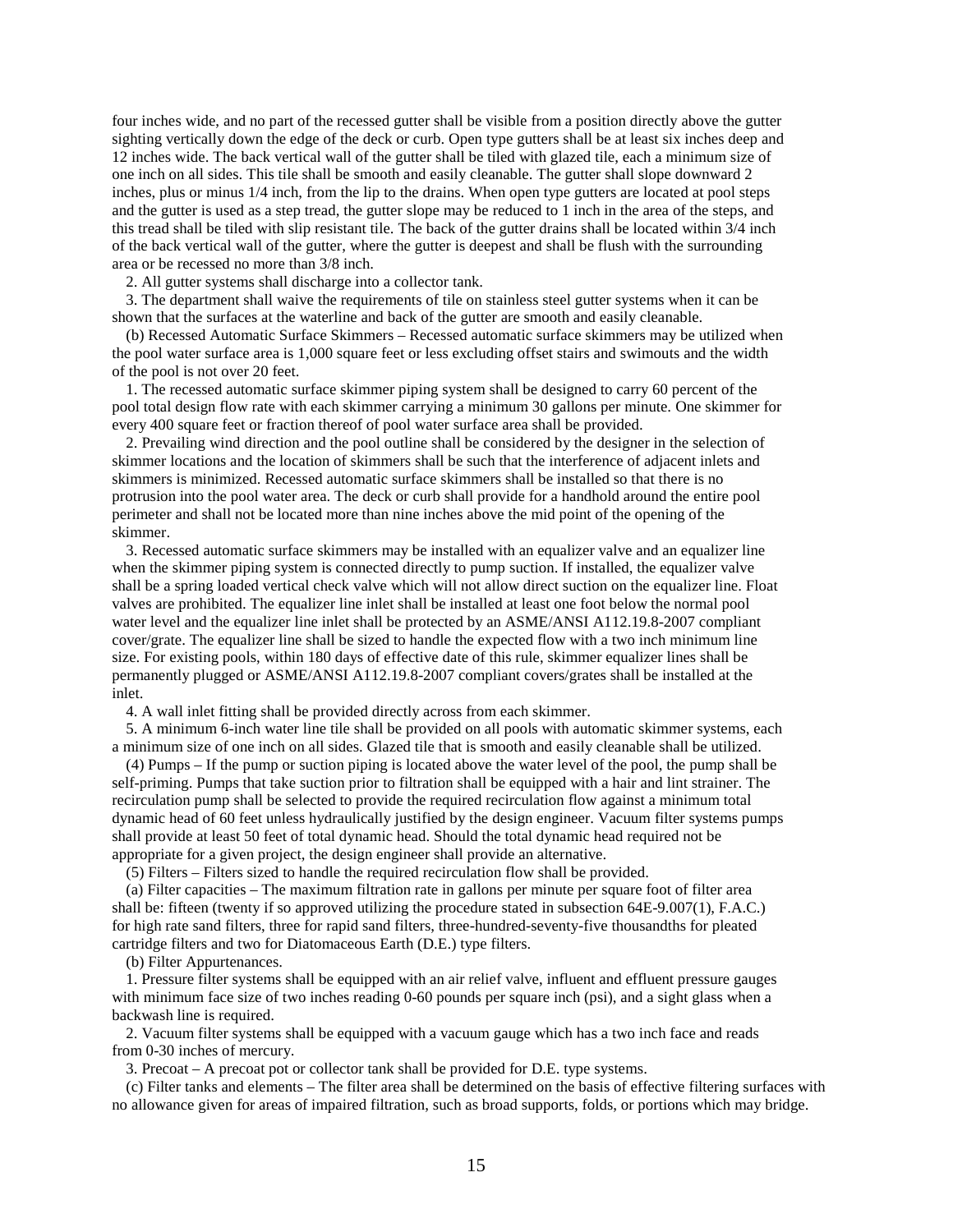D.E. filter elements shall have a minimum one inch clear spacing between elements up to a four square foot effective area. The spacing between filter elements shall increase one-eighth inch for each additional square foot of filter area or fraction thereof above an effective filter area of four square feet. All cartridges used in public pool filters shall be permanently marked with the manufacturer's name, pore size and area in square feet of filter material. All cartridges with end caps shall have the permanent markings on one end cap. Vacuum filter tanks shall have coved intersections between the wall and the floor and the tank floor shall slope to the filter tank drain. The D.E. filter tank and elements shall be installed such that the recirculation flow draw down does not expose the elements to the atmosphere whenever only the main drain valve is open or only the surface overflow gutter system valve is open.

(6) Piping – All plastic pipe used in the recirculation system shall be imprinted with the manufacturer's name and the NSF-pw logo for potable water applications. Size, schedule, and type of pipe shall be included on the drawings.

(7) Valves – Return lines, main drain lines, and surface overflow system lines, shall each have proportioning valves.

(8) Flow Velocity – Pressure piping shall not exceed 10 feet per second, except that precoat lines with higher velocities may be used when necessary for agitation purposes. The flow velocity in suction piping shall not exceed six feet per second except that flow velocities up to 10 feet per second in filter assembly headers will be acceptable. Main drain systems and surface overflow systems which discharge to collector tanks shall be sized with a maximum flow velocity of three feet per second. The filter and vacuuming system shall have the necessary valves and piping to allow filtering to pool, vacuuming to waste, vacuuming to filter, complete drainage of the filter tank, backwashing for sand and pressure D.E. type filters and precoat recirculation for D.E. type filters.

(9) Inlets – All inlets shall be adjustable with wall type inlets being directionally adjustable and floor type inlets having a means of flow adjustment. Floor inlets shall be designed and installed such that they do not protrude above the pool floor and all inlets shall be designed and installed so as not to constitute sharp edges or protrusions hazardous to pool bathers. Floor inlets for vinyl liner and fiberglass pools, shall be smooth with no sharp edges, and shall not extend more than 3/8 inches above the pool floor. Wall inlets shall be installed a minimum of 12 inches below the normal operating water level unless precluded by the pool depth or intended for a specific acceptable purpose.

(a) Pools 30 feet in width or less, with wall inlets only shall have enough inlets such that the inlet spacing does not exceed 20 feet based on the pool water perimeter.

(b) Pools 30 feet in width or less with floor inlets only shall have a number of inlets provided such that the spacing between adjacent inlets does not exceed 20 feet and the spacing between inlets and adjacent walls does not exceed 10 feet.

(c) A combination of wall and floor inlets may be used in pools 30 feet in width or less only if requirements of paragraph (a) or (b) are fully met.

(d) Pools greater than 30 feet in width shall have either floor inlets only, or a combination of floor inlets and wall inlets. Pools with floor inlets only shall have a number of floor inlets provided such that the spacing between adjacent inlets does not exceed 20 feet and the spacing between inlets and an adjacent wall does not exceed 10 feet.

(e) Pools greater than 30 feet in width with a combination of wall and floor inlets shall have the number of wall inlets such that the maximum spacing between the wall inlets is 20 feet and floor inlets are provided for the pool water area beyond a 15 feet perpendicular distance from all walls. The number of floor inlets shall be such that the spacing between adjacent inlets does not exceed 20 feet and the distance from a floor inlet and an adjacent wall does not exceed 25 feet.

(f) The flow rate through each inlet shall not exceed 20 gpm.

(10) Main Drain Outlets – All pools shall be provided with an outlet at the deepest point.

(a) The depth at the outlet must not deviate more than three inches from the side wall depth marking unless designed and approved as such and dual depth markings are used.

(b) Outlets must be covered by a secured grating which requires the use of a tool to remove and whose open area is such that the maximum velocity of water passing through the openings does not exceed one and one-half feet per second at 100 percent of the design recirculation flow.

(c) Multiple outlets, equally spaced from the pool side walls and from each other, shall be installed in pools where the deep portion of the pool is greater than 30 feet in width.

(d) If the area is subject to high ground water, the pool shall be designed to withstand hydraulic uplift or shall be provided with hydrostatic relief devices.

(e) The main drain outlet shall be connected to a collector tank. The capacity of the collector tank shall be at least one minute of the recirculated flow unless justified by the design engineer. Vacuum filter tanks are considered collector tanks.

(f) All pools built without a main drain collector tank must be retrofitted with a properly sized and piped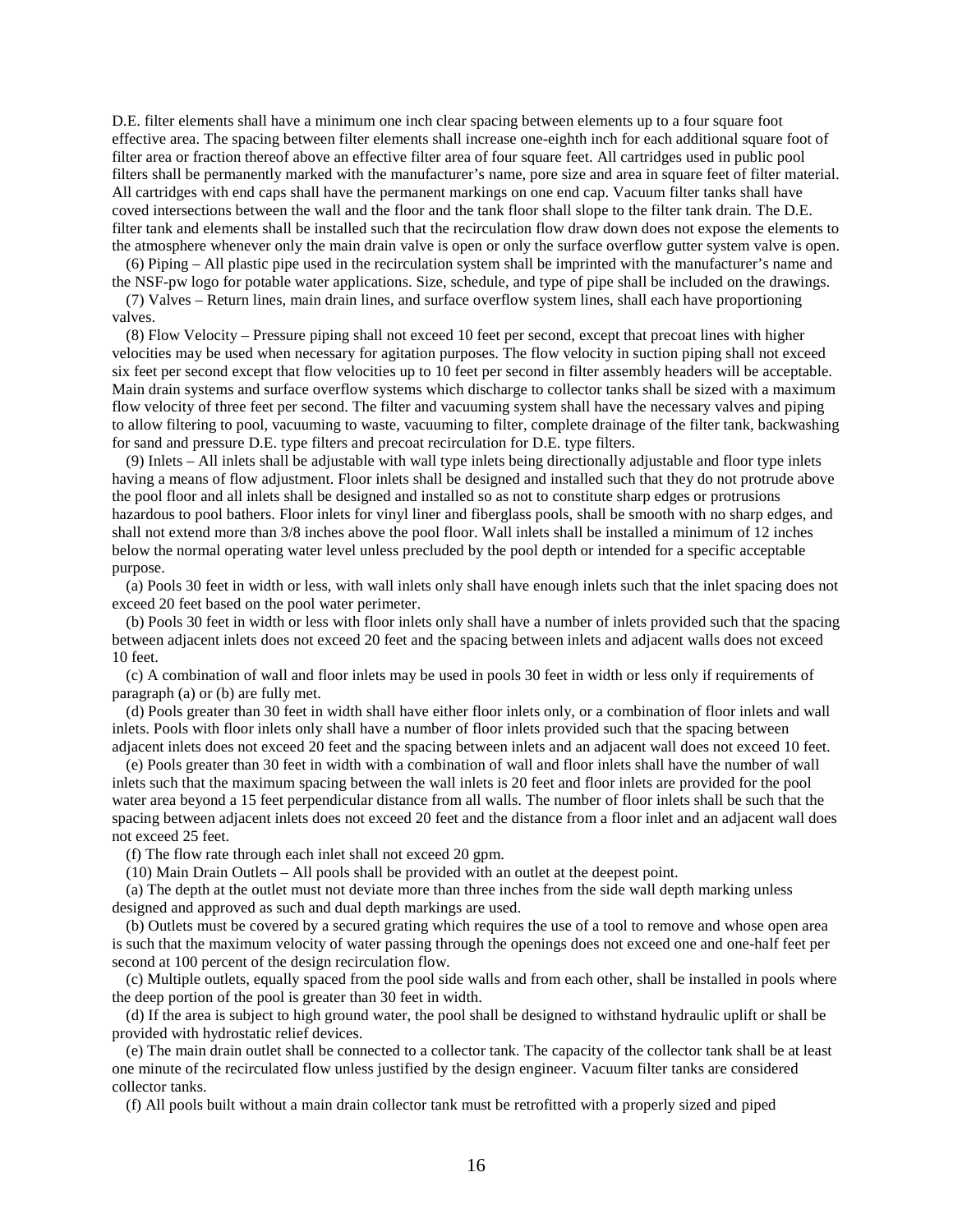collector tank as described in the collector tank definition, the first paragraph of 64E-9.005, 64E-9.007(8), and 64E-9.007(10) on or before the following dates to eliminate direct suction through the main drain.

1. For all pools, including wading pools, except spa type pools, with a main drain grate water depth of 4 feet or less, construction shall be completed on or before one year from the effective date of this rule;

for all spa type pools built before 1977, retrofit by July 1, 2010,

for all spa type pools built between 1977 and 1986, retrofit by July 1, 2011,

for all spa type pools built between 1986 and 1995, retrofit by July 1, 2012

and for all other pools, retrofit by July 1, 2013.

2. All existing public pools with direct suction main drains shall install as soon as possible, but in no case later than 180 days after the effective date of this rule, a main drain cover/grate that meets both the ASME/ANSI A112.19.8-2007 standard for drain covers/grates and the main drain cover/grate 1.5 feet per second water velocity requirement of this rule.

3. A modification permit shall be obtained prior to installation of the collector tank.

4. Pools that cannot be retrofitted by these dates shall be closed on or before these dates.

(g) Main drain covers/grates installed after the effective date of this rule shall comply with the requirements of ASME/ANSI A112.19.8-2007 and the water velocity requirement of this rule.

(11) An automatic and manual water makeup control must be provided to maintain the water level at the lip of the overflow gutter or at the mouth of the recessed automatic surface skimmers and must discharge through an air gap into a fill pipe or collector tank. Over the rim fill spouts are prohibited.

(12) Cleaning system – A portable or plumbed in vacuum cleaning system shall be provided. All vacuum pumps shall be equipped with hair and lint strainers. Recirculation or separate vacuum pumps shall not be used for vacuuming purposes when in excess of 3 horsepower. When the system is plumbed in, the vacuum fittings shall be located to allow cleaning the pool with a 50 foot maximum length of hose. Vacuum fittings shall be mounted no more than 15 inches below the water level, flush with the pool walls, and shall be provided with a spring loaded safety cover which shall be in place at all times. Bag type cleaners which operate as ejectors on potable water supply pressure must be protected by a vacuum breaker. Cleaning devices shall not be used while the pool is open to bathers.

(13) Rate of flow indicators – A rate of flow indicator, reading in gpm, shall be installed on the return line. The rate of flow indicator shall be properly sized for the design flow rate and shall be capable of measuring from onehalf to at least one and one-half times the design flow rate. The clearances upstream and downstream from the rate of flow indicator shall comply with manufacturer's installation specifications.

(14) Heaters – Pool heaters shall comply with nationally recognized standards acceptable to the department and to the design engineer. Pools equipped with heaters shall have a fixed thermometer mounted in the pool recirculation line downstream from the heater outlet. Thermometers mounted on heater outlets do not meet this requirement. A sketch of any proposed heater installation including valves, thermometer, pipe sizes, and material specifications shall be submitted to the department and authorization obtained prior to installation. Piping and influent, effluent and bypass valves which allow isolation or removal of the heater from the system shall be provided. Materials used in solar and other heaters shall be non-toxic and acceptable for use with potable water. Heaters shall not prevent the attainment of the required turnover rate. Heaters shall comply with applicable heating codes. Heater replacement or addition meeting the provisions of this section does not constitute a modification.

(15) Pool waste water disposal – Pool waste water shall be discharged through an air gap; disposal shall be to sanitary sewers, storm sewers, drain fields, or by other means, in accordance with local municipal and building official requirements including obtaining all necessary permits. Each waste line shall have a unique air gap. Waste lines from different sources (e.g. pool, spa, overfill, sump pump) shall not be tied together, but may discharge into a common sump or receptacle after the air gap. Disposal of water from pools using D.E. powder shall be accomplished through separation tanks which are equipped with air bleed valves, bottom drain lines, and isolation valves, or through a settling tank with final disposal being acceptable to local authorities. D.E. separator tanks shall have a capacity as rated by the manufacturer, equal to the square footage of the filter system. All lines shall be sized to handle the expected flow. There shall not be a direct physical connection between any waste or drain line from a pool or recirculation system and any a sewer line. Waste D.E. powder shall be collected and disposed of in a manner acceptable to local authorities and solid waste collectors.

(16) Disinfection and pH adjustment shall be added to the pool recirculation flow using automatic feeders meeting the requirement of NSF/ANSI Standard 50-2007. All chemicals shall be fed into the return line after the pump, heater and filters, unless the feeder was designed by the manufacturer and approved by the NSF to feed to the collector tank or to the suction side of the pump. Feeding chlorinated isocyanurates disinfectant is prohibited in spas, wading pools and interactive water features, and these existing feeders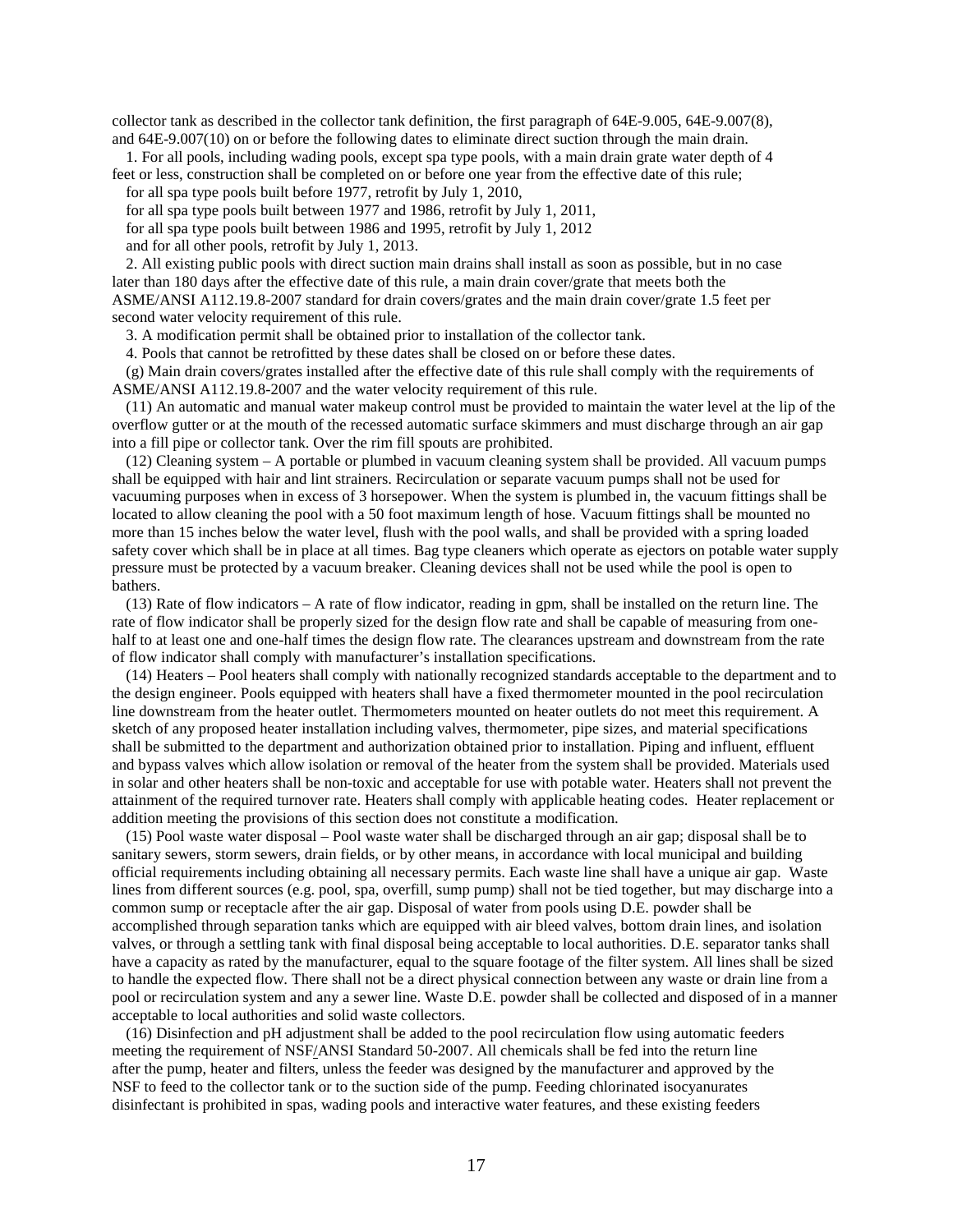shall be replaced with non-isocyanurate chlorinators, or equivalent, with a pH adjustment feeder on or before June 1, 2011. Dual or multiuse feeders can be used if approved for and feeding an acceptable rate of alternate disinfectant.

(a) Gas chlorination – When gas chlorination is utilized, the chlorinator shall be capable of continuously feeding a chlorine dosage of six mg/L to the recirculated flow of the filtration system. The application point for chlorine shall be located in the return line downstream of the filter, recirculation pump, heater, and flow meter, and as far as possible from the pool.

1. Gas chlorinators shall be located in above grade rooms and in areas which are inaccessible to unauthorized persons.

a. Chlorine rooms shall have: continuous forced draft ventilation capable of a minimum of one air change per minute with an exhaust at floor level to the outside, a minimum of 30 foot candles of illumination with the switch located outside and the door shall open out and shall not be located adjacent to the filter room entrance or the pool deck. A shatter-proof gas tight inspection window shall be provided.

b. Chlorine areas shall have a roof and shall be enclosed by a chain-link type fence at least six feet high to allow ventilation and prevent vandalism.

2. A gas mask, or a self-contained breathing apparatus, approved for use in chlorine gas contaminated air, shall be provided and shall be located out of the area of possible contamination.

3. When booster pumps are used with the chlorinator, the pump shall use recirculated pool water supplied via the recirculation filtration system. The booster pump shall be electrically interlocked with the recirculation pump to prevent the feeding of chlorine when the recirculation pump is not operating.

4. A means of weighing chlorine containers shall be provided. When 150 pound cylinders are used, platform type scales shall be provided and shall be capable of weighing a minimum of two full cylinders at one time. The elevation of the scale platform shall be within two inches of the adjacent floor level, and the facilities shall be constructed to allow easy placement of full cylinders on the scales.

5. Each cylinder shall be secured at all times, with 150 pound cylinders maintained in an upright position. A protective cap shall be in place at all times when the cylinder is not connected to the chlorinator.

(b) Hypohalogenation and Electrolytic chlorine generators – The hypohalogenation type feeder and electrolytic chlorine generators shall be adjustable from zero to full range. A rate of flow indicator is required on erosion type feeders. The feeders shall be capable of continuously feeding a dosage of 6 mg/L to the minimum required turnover flow rate of the filtration systems. Solution feeders shall be capable of feeding the above dosage using a ten percent sodium hypochlorite solution, or five percent calcium hypochlorite solution, whichever disinfectant is to be utilized at this facility. To prevent the disinfectant from siphoning or feeding directly into the pool or pool piping under any type failure of the recirculation equipment, an electrical interlock with the recirculation pump shall be incorporated into the system for electrically operated feeders. A flow sensor controller can also be used to turn off the feeders when flow is not sensed. The minimum size of the solution reservoirs shall be at least 50 percent of the maximum daily capacity of the feeder. The solution reservoirs shall be marked to indicate contents.

(c) Feeders for pH adjustment – Feeders for pH adjustment shall be provided on all pools. pH adjustment feeders shall be positive displacement type, shall be adjustable from zero to full range, and shall have an electrical interlock with the circulation pump to prevent discharge when the recirculation pump is not operating. When soda ash is used for pH adjustment, the maximum concentration of soda ash solution to be fed shall not exceed one-half pound soda ash per gallon of water. Feeders for soda ash shall be capable of feeding a minimum of three gallons of the above soda ash solution per pound of gas chlorination capacity. The minimum size of the solution reservoirs shall not be less than 50 percent of the maximum daily capacity of the feeder. The solution reservoirs shall be marked to indicate the contents.

(d) Ozone generating equipment may be used for supplemental water treatment on public swimming pools subject to the conditions of this section.

1. Ozone generating equipment electrical components and wiring shall comply with the requirements of the National Electrical Code and the manufacturer shall provide a certificate of conformance. The process equipment shall be provided with an effective means to alert the user when a component of this equipment is not operating.

2. Ozone generating equipment shall meet the NSF/ANSI Standard 50-2007.

3. The concentration of ozone in the return line to the pool shall not exceed 0.1 mg/L.

4. The injection point for ozone generating equipment shall be located in the pool return line after the filtration and heating equipment, prior to the halogen injection point, and as far as possible from the nearest pool return inlet with a minimum distance of four feet. Injection methods shall include a mixer, contact chamber, or other means of efficiently mixing the ozone with the recirculated water. The injection and mixing equipment shall not prevent the attainment of the required turnover rate of the recirculation system. Ozone generating equipment shall be equipped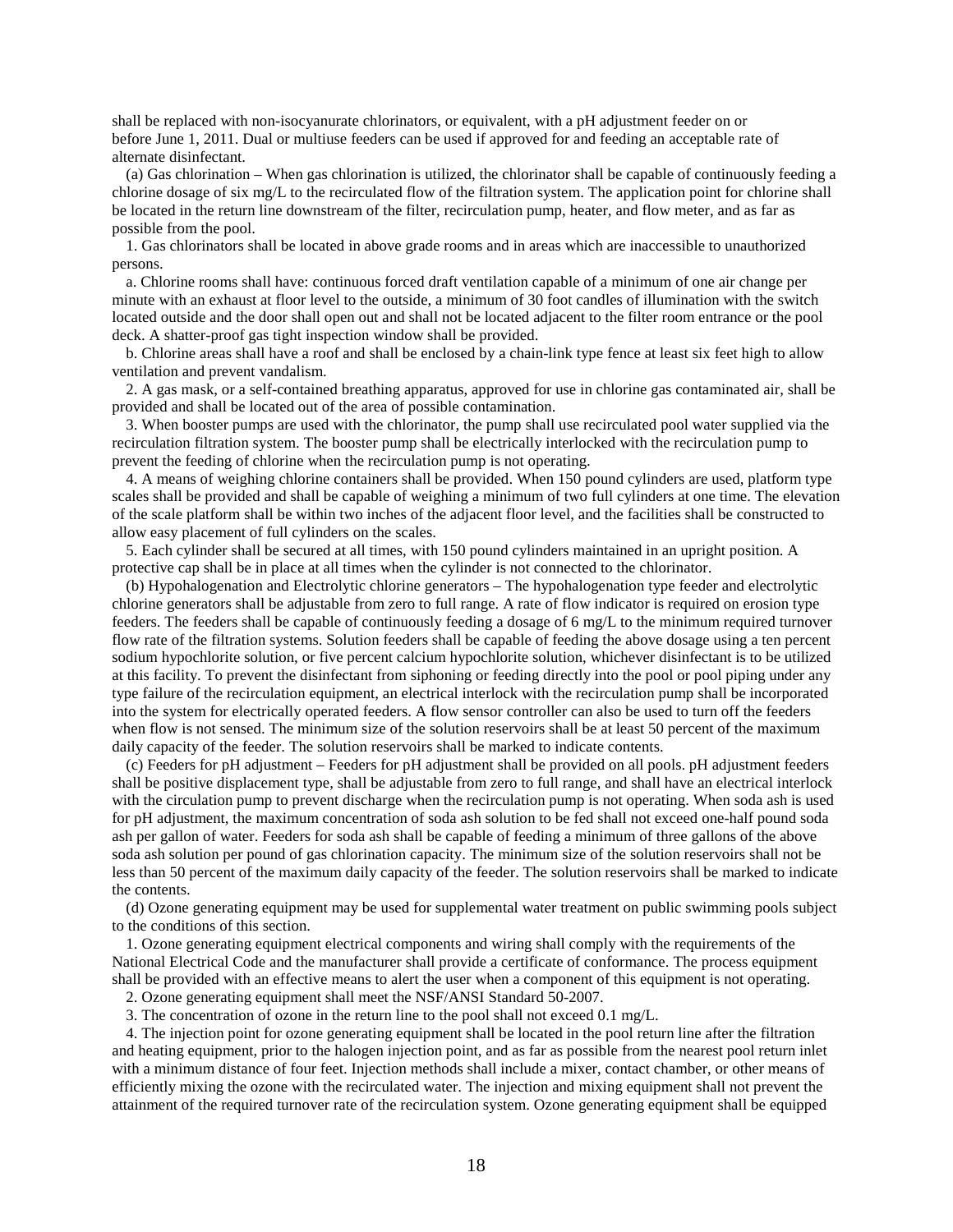with a check valve between the generator and the injection point. Ozone generating equipment shall be equipped with an air flow meter and a means to control the flow. The generator shall be electrically interlocked with the recirculation pump to prevent the feeding of ozone when the recirculation pump is not operating. A flow sensor controller can also be used to turn off the feeder when flow is not sensed.

5. Ventilation requirements – Ozone generating equipment shall be installed in equipment rooms with either forced draft or cross draft ventilation. Below grade equipment rooms with ozone generators shall have forced draft ventilation and all equipment rooms with forced draft ventilation shall have the fan control switch located outside the equipment room door. The exhaust fan intake for forced draft ventilation and at least one vent grille for cross draft ventilation shall be located at floor level.

6. A self-contained breathing apparatus designed and rated by it's manufacturer for use in ozone contaminated air shall be provided when ozone generator installations are capable of exceeding the maximum pool water ozone contact concentration of 0.1 milligrams per liter (mg/L). The self-contained breathing apparatus shall be available at all times and shall be used at times when the maintenance or service personnel have determined that the equipment room ozone concentration exceeds 10 mg/L. Ozone generator installations which require the self-contained breathing apparatus shall also be provided with Draeger type detector tube equipment which is capable of detecting ozone levels of 10 mg/L and greater.

7. In lieu of the above self contained breathing apparatus an ozone detector capable of detecting 1 mg/L may be used. Said detector must be capable of stopping the production of ozone, venting the room and sounding an alarm once ozone is detected.

(e) Ionization units may be used as supplemental water treatment on public pools subject to the condition of this paragraph.

1. Ionization equipment and electrical components and wiring shall comply with the requirements of the National Electrical Code and the manufacturer shall provide a certification of conformance.

2. Ionization equipment shall meet the NSF/ANSI Standard 50-2007, Circulation System Components and Related Materials for Swimming Pools, Spas/Hot Tubs, or equivalent, shall meet UL standards and shall be electrically interlocked with recirculation pump.

(f) Ultraviolet (UV) light disinfectant equipment may be used as supplemental water treatment on public pools (and additional treatment on IWFs) subject to the conditions of this paragraph and manufacturer's specifications. UV is encouraged to be used to eliminate or reduce chlorine resistant pathogens, especially the protozoan *Cryptosporidium.*

1. UV equipment and electrical components and wiring shall comply with the requirements of the National Electrical Code and the manufacturer shall provide a certification of conformance to the department.

2. UV equipment shall meet UL standards and shall be electrically interlocked with recirculation pump(s) on all pools and with feature pump(s) on an IWF such that when the UV equipment fails to produce the required dosage as measured by an automated sensor, the feature pump(s) are disabled so the water features do not operate.

3. UV equipment shall be validated by a capable party that it delivers the required and predicted UV dose at the validated flow, lamp power and water UV transmittance conditions, and has complied with all professional practices summarized in the USEPA Ultraviolet Disinfectant Guidance Manual dated November, 2006, which is publication number EPA 815-R-06-007 available from the department at http://www.floridashealth.org/Environment/water/swim/index.html or at

http://www.epa.gov/safewater/disinfection/lt2/pdfs/guide\_lt2\_uvguidance.pdf.

4. UV equipment shall constantly produce a validated dosage of at least 40 mJ/cm2 (milliJoules per square centimeter) at the end of lamp life.

5. The UV equipment shall not be located in a side stream flow and shall be located to treat all water returning to the pool or water features.

(17) Water features such as waterfalls or fountains in pools may use up to 20% of the return water from the filter system, however all waters used in the feature shall not be counted toward attaining the designed turnover rate. Return piping system shall be designed and capable of handling the additional feature flow when the feature is turned off. Features that require more than 20% of the flow rate shall be supplied by an additional pump that drafts from a suitable collector tank. All water features that utilize water from the pool shall be designed to return the water to the pool. Spray features mounted in the pool deck shall be flush with the pool deck and shall be designed with the safety of the pool patron in mind.

Rulemaking Authority 381.006, 514.021 FS. Law Implemented 381.006, 514.021, 514.03, 514.031,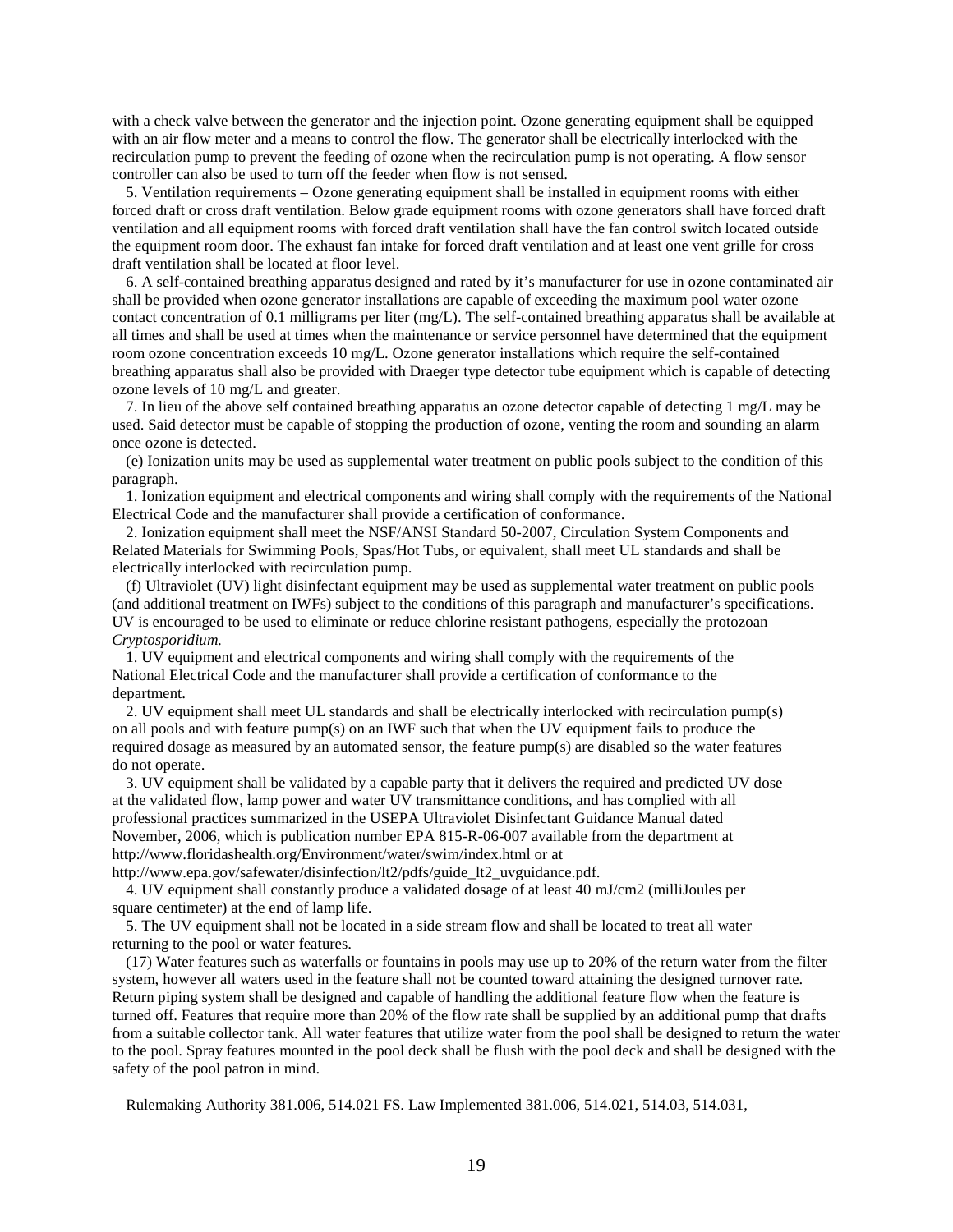# 514.05, 514.06 FS. History–New 10-5-93, Formerly 10D-5.136, Amended 12-27-98, 5-27-04,5-24-09\_.

## **64E-9.008 Supervision and Safety**

(1) All owners, managers, lifeguards or swimming instructors in charge of, or working at, public swimming pools shall be responsible for the supervision and safety of the pool.

(a) Lifeguards or swimming instructors, if provided, shall be in full charge of persons using the pool and shall have authority to enforce all rules. Lifeguards and swimming instructors shall be certified in lifeguarding or swimming instruction, respectively, by the American Red Cross, the YMCA or other equivalent national aquatic training agencies which meet the established standards, objectives and standards of care provided in the American Red Cross or YMCA programs. For the purpose of this rule, the standards found in the 2007 edition of the American Red Cross Lifeguarding Instructors Manual, the 2004 edition of the American Red Cross Water Safety Instructors Manual, the On the Guard II, The YMCA Lifeguard Manual, (2001) Fourth Edition, (YMCA), The Youth and Adult Aquatic Program Manual (1999), and (YMCA) The Parent/Child and Preschool Aquatic Program Manual (1999), are hereby adopted by reference. Swimming instructors of developmentally disabled students shall also be certified in accordance with Chapter 514.072, FS.

(b) Lifeguards and swimming instructors shall also be currently certified in first aid and in adult, child and infant cardiopulmonary resuscitation through the American Red Cross, or the American Heart Association, or the National Safety Council, or the American Academy of Orthopaedic Surgeons, or by Medic First Aid International, Inc., or by American Safety and Health Institute.

(c) Swim coaches are exempted from the swimming instructor certification requirement when training advanced level swimmers for competition.

(d) Verification of equivalence, as required above, shall be the responsibility of the Division Director for Environmental Health or his designee. The department shall form an ad hoc advisory group composed of professionals in the field of aquatics. This group shall consist of five members and shall make recommendations to the department regarding the equivalence of lifeguard or swimming instructor certification programs submitted to the department under paragraph 64E-9.008(1)(a), F.A.C. Members shall be appointed for a period of 3 years with such appointments being staggered so that the terms of no more than two members expire in any one year.

(e) Lifeguard, swimming instructor, cardiopulmonary resuscitation and first aid certificates or photocopies thereof shall be maintained at the pool location and be available for inspection by department personnel at any reasonable hour.

(2) Safety Equipment – All swimming pools shall be provided with a shepherd' s hook securely attached to a one piece pole not less than 16 feet in length, and at least one 18 inch diameter lifesaving ring with sufficient rope attached to reach all parts of the pool from the pool deck. Safety equipment shall be mounted in a conspicuous place and be readily available for use. Pools greater than 50 feet in length shall have multiple units with at least one shepherd' s hook and one lifesaving ring located along each of the longer sides of the pools. Spa pools under 200 square feet of surface area, and interactive water features or wading pools with two feet or less of water depth are exempt from this requirement.

(3) Safety Lines – All pools with a slope transition shall have a safety line as required by subsubparagraph 64E-9.006(1)(c)2.b., F.A.C. The safety line shall be in place at all times unless a lifeguard or instructor is present.

(4) Pool covers and solar blankets shall only be used during times when the pool is closed. Unless the pool cover or solar blanket is secured around the entire perimeter and is designed to support a live load of an adult person, the pool area shall be inaccessible to unauthorized individuals during times of cover or blanket use.

(5) Chemical storage – Chemicals shall be stored in a cool, dry, and well ventilated area under a roof and the area shall be inaccessible to the public. Chemicals which emit corrosive fumes shall not be stored in the equipment room. Empty chemical containers shall be stored and disposed of in such a manner that they are not accessible to the public.

(6) Swimming pool slides shall be installed in accordance with manufacturer's specifications and sound engineering practice. Pools with slides designed for swimming pools are not required to satisfy those of slide plunge pools in subsection 64E-9.011(2), F.A.C., however, the need for increased turnover shall be taken into consideration by the design engineer in determining what constitutes sound engineering.

(7) Rules and regulations – Rules and regulations for bathers shall be posted in minimum 1 inch letters which must be legible from the pool deck, and shall contain the following:

1. No food or beverages in pool or on pool wet deck.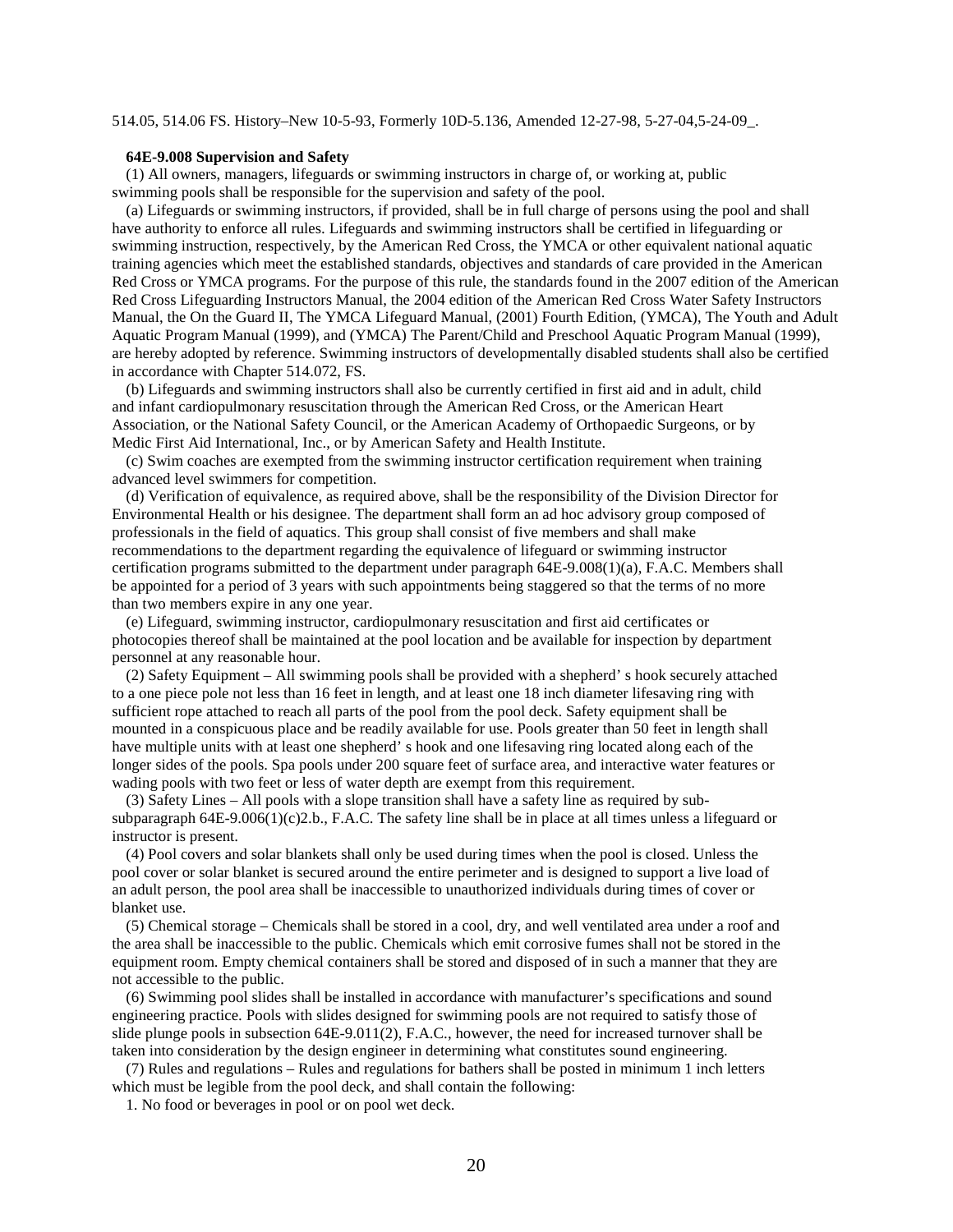2. No glass or animals in the fenced pool area (or 50 feet from unfenced pool).

3. Bathing load: \_\_\_ persons.

4. Pool hours:  $\_\_\_\$ a.m. to  $\_\_\$ p.m.

5. Shower before entering.

Pools of 200 square feet in area or greater without an approved diving well configuration shall have "NO DIVING", in four inch letters included with the above listed pool rules.

6. For new or modified pools submitted for plan approval application on or after the effective date of this rule, their posted sign shall add: Do not swallow the pool water.

(8) Night swimming – Pools shall not be open for swimming at night unless the requirements for lighting as specified in paragraph 64E-9.006(2)(c), F.A.C., are met. Night swimming shall be considered one half hour before sunset to one half hour after sunrise.

(9) Pools with heaters shall have a maximum water temperature of 104º F.

(10) Floating and climb-on devices, objects or toys that are not a part of the approved pool design shall not be tethered in the pool or installed without engineering modification application and department approval.

Rulemaking Authority 381.006, 514.021 FS. Law Implemented 381.0015, 381.006, 514.021, 514.03, 514.031, 514.05, 514.06, 514.071 FS. History–New 10-5-93, Formerly 10D-5.137, Amended 12-27-98, 5- 27-04, 5-24-09.

## **64E-9.009 Wading Pools**

(1) Wading pools shall meet the requirements of Rules 64E-9.001 through 64E-9.008, F.A.C., unless otherwise indicated. Wading pools and associated piping shall not be physically connected to any other swimming pools and have no minimum width dimensions requirements.

(2) Depths – Wading pools shall have a maximum depth of 2 feet. The depth at the perimeter of the pool shall be uniform and shall not exceed 12 inches. However, where department-approved zero depth entry designs are used, this uniform depth requirement must be met only on the remainder of the pool outside the zero depth entry portion. The pool floor shall not be more than 12 inches below the deck unless steps and handrails are provided. Depth and NO DIVING markers are not required on wading pools.

(3) Recirculation – Wading pools shall have a minimum of one turnover every one hour. Lines from main drains shall discharge into a collector tank.

(a) Skimmer equalizer lines when required shall be plumbed into the main drain.

(b) The grate cover shall be sized so as not to allow the flow to exceed 1.5 feet per second (fps) when the equalizer line is operating.

(4) Inlets – Wading pools with 20 feet or less of perimeter shall have a minimum of two equally spaced adjustable inlets.

(5) Emergency drainage – All wading pools shall have drainage to waste without a cross-connection through a quick opening valve to facilitate emptying the wading pool should accidental bowel or other discharge occur.

(6) Vacuuming – Wading pools shall have no provisions for direct suction vacuuming where the vacuum port is in the pool floor or pool wall or accessible to patrons. Wading pools of less than 200 square feet are not required to have a vacuuming method provided. Wading pools 200 square feet or larger shall provide for vacuuming through the skimmer, a portable vacuum system or an alternative approved method that does not involve a direct suction port in the pool. The department recommends that all existing direct suction vacuum apparatus be removed for bather safety.

(7) Wading pool decks – When adjacent to swimming pools within 50 feet, wading pools shall be enclosed and separated from the swimming pool by a barrier or fence of a minimum of 48 inches in height with self-latching and self-closing gates. When adjacent to areas less than one foot deep of zero depth entry pools, the fence or effective barrier is required if the water edges are less than 40 feet apart. Wading pools shall have a minimum 10 foot wide deck around at least 50 percent of their perimeter with the remainder of the perimeter deck being at least four feet wide. There shall be at least 10 feet between adjacent swimming pools and wading pools.

(8) Wading pools are exempt from underwater lighting requirements but do require deck and surface lighting of 10 foot-candles if indoors or 6 foot-candles for outdoor night use. Such illumination shall be provided over the pool water surface and the pool deck surface.

(9) Automated Oxidation Reduction Potential (ORP) and pH controllers with sensing probes shall be provided to assist in maintaining proper disinfection and pH levels.

(10) Should a fecal accident occur, the requirements of 64E-9.004(14) shall be met or the pool may be drained and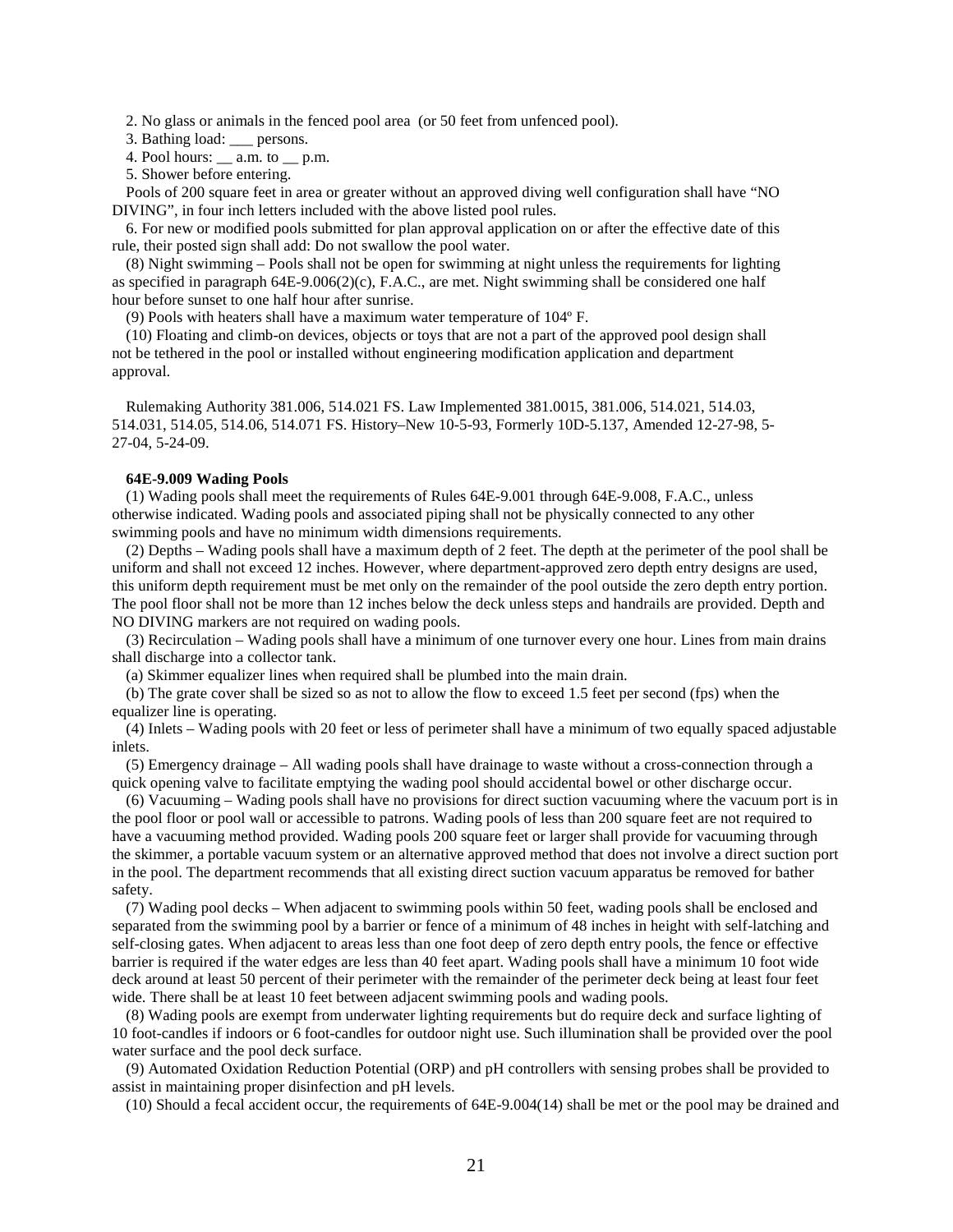both the pool and the filter system and all plumbing shall be properly disinfected.

Rulemaking Authority 381.006, 514.021 FS. Law Implemented 381.006, 514.021 FS. History–New 10- 5-93, Formerly 10D-5.138, Amended 12-27-98, 5-27-04, 5-24-09.

### **64E-9.010 Spa Pools**

(1) Spa pools shall meet the requirements of Rules 64E-9.001 through 64E-9.008, F.A.C., unless specifically indicated otherwise.

(2) The color, pattern or finish of the pool interior shall not obscure the existence or presence of objects or surfaces within the pool.

(3) Water depths – Spa type pools shall have a minimum water depth of 2 1/2 feet and a maximum water depth of 4 feet, except that swim spa pools may have a maximum water depth of 5 feet. Depth markers and NO DIVING markers are not required on spa type pools with 200 or less square feet of water surface area.

(4) Steps and handrails – Steps or ladders shall be provided and shall be located to provide adequate entrance to and exit from the pool. The number of sets of steps or ladders required shall be on the basis of one for each 75 feet, or major fraction thereof, of pool perimeter. Step sets for spa type pools with more than 200 square feet of pool water surface area shall comply with subparagraph 64E-9.006(1)(d)3., F.A.C. Step sets for spa type pools with 200 square feet or less of pool water surface area shall comply with the following: Step treads shall have a minimum width of 10 inches for a minimum continuous tread length of 12 inches. Step riser heights shall not exceed 12 inches. Intermediate treads and risers between the top and bottom treads and risers shall be uniform in width and height, respectively. Contrasting markings on the leading edges of the submerged benches and the intersections of the treads and risers are required to be installed in accordance with subparagraph 64E-9.006(1)(d)3., F.A.C.

(a) Handrails shall be provided for all sets of steps and shall be anchored in the bottom step and in the deck. Handrails shall be located to provide maximum access to the steps and handrails shall extend 28 inches above the pool deck.

(b) Where "figure four" handrails are used, they shall be anchored in the deck and shall extend laterally to any point vertically above the bottom step. Handrails shall be located to provide maximum access to the steps and handrails shall extend 28 inches above the pool deck.

(5) Decks – Decks shall have a minimum four foot wide unobstructed width around the entire pool perimeter except that pools of less than 120 square feet of pool water surface area shall have a minimum four foot wide unobstructed continuous deck around a minimum of 50 percent of the pool perimeter. Decks less than four feet wide shall have barriers to prevent their use. Decks shall not be more than 10 inches below the top of the pool. For pools of 120 square feet or greater, ten percent of the deck along the pool perimeter may be obstructed.

(6) Therapy or jet systems –

(a) The return lines of spa type therapy or jet systems shall be independent of the recirculation-filtration and heating systems.

(b) Therapy or jet pumps shall take suction from the collector tank. Collector tank sizing shall take this additional gallonage into consideration.

(c) Cold plunge spas do not require a therapy or jet system, but do require the installation of a chiller.

(d) Heated systems shall incorporate a 15 minute patron activated timer on the therapy pump circuit.

(7) Filtration system inlets – Spa type pools with less than 20 feet of perimeter shall have a minimum of two equally spaced adjustable inlets.

(8) Filtration recirculation – Spa type pools shall have a minimum of one turnover every 30 minutes. The piping, fittings, and hydraulic requirements shall be in accordance with Rule 64E-9.007, F.A.C. All recirculation lines to and from the pool shall be individually valved with proportional flow type valves in order to control the recirculation flow.

(9) Vacuuming – Spa type pools of over 200 square feet of pool water surface area shall have provisions for vacuuming.

(10) Oils, body lotions, and minerals – Oils, body lotions, and minerals or materials not associated with chemicals used for water chemistry balance, algae control, and disinfection of the water are prohibited in the spa pool.

 $(11)$  Bench seat edges shall be marked in accordance with subparagraph 64E-9.006(1)(e)2., F.A.C. When spa pools are part of a conventional swimming pool, the spa pool area shall be offset from the main pool area with the same water depth as the main pool area. The spa pool shall meet all the spa pool requirements of this chapter, and the deck area at the spa shall be protected by connected 30 inch high stanchions or other impediment acceptable to the department. The deck perimeter at the offset spa area shall not exceed 15 percent of the entire swimming pool perimeter.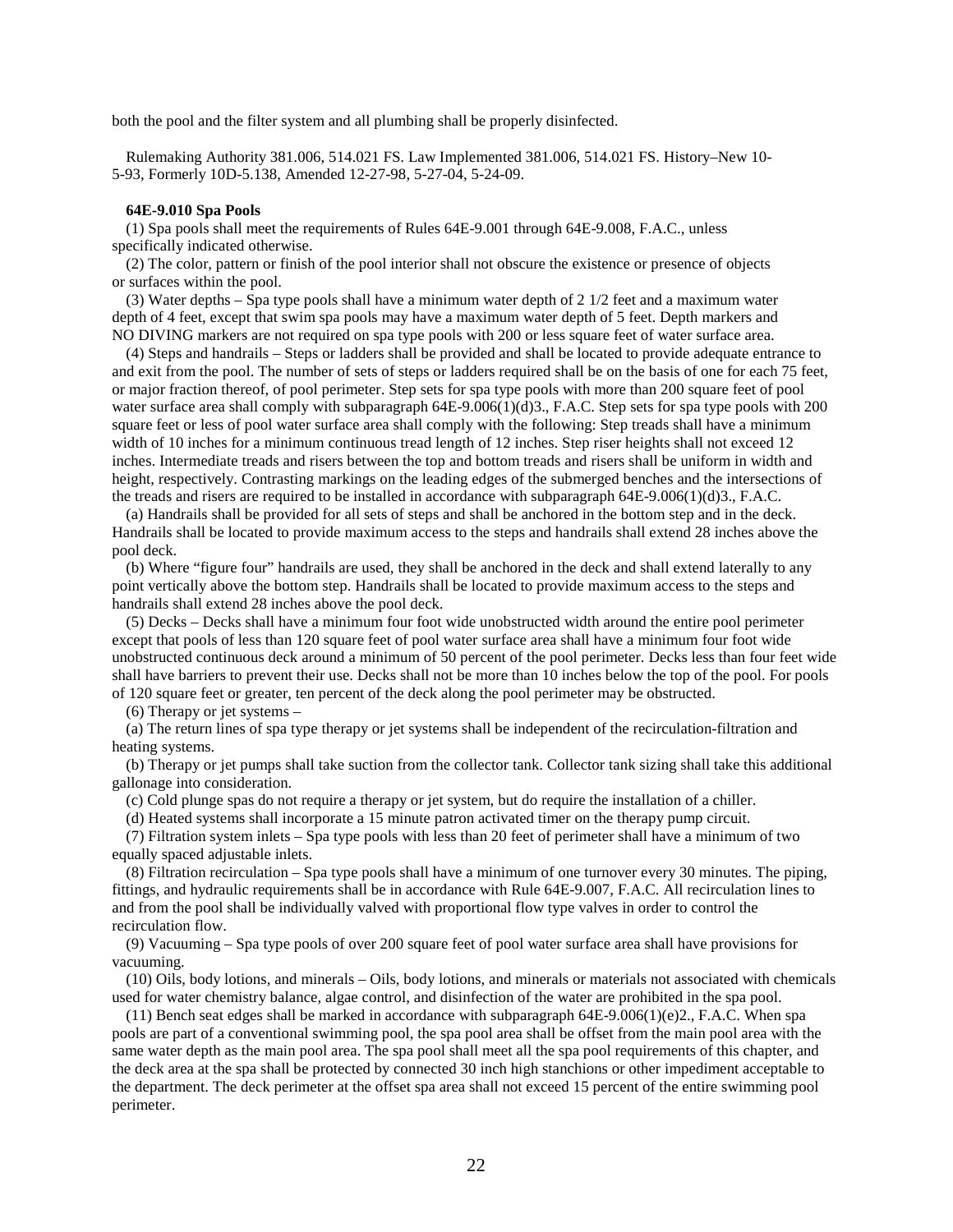(12) Portable and wooden type spa pools are prohibited.

(13) Automated Controllers – Automated Oxidation Reduction Potential (ORP) and pH controllers with sensing probes shall be provided on spa pools to assist in maintaining proper disinfection and pH levels.

(14) In addition to the requirements of subsection 64E-9.008(7), F.A.C., spa pool signs shall include the following:

(a) Maximum water temperature 104º F.

(b) Children under twelve must have adult supervision.

(c) Pregnant women, small children, people with health problems and people using alcohol, narcotics or other drugs that cause drowsiness should not use spa pools without first consulting a doctor.

(d) Maximum use 15 minutes.

(15) A clock shall be visible from the spa pool to assist the patron in meeting the requirement of paragraph 64E-9.010(14)(d), F.A.C., above.

(16) If a spa is equipped with an emergency cut-off or kill switch, provisions for a minimum 80 decibel audible alarm near the spa to sound continuously until deactivated when such device is triggered shall be incorporated. This is to alert pool patrons and operators of a potential public health situation or to indicate that the spa filtration and treatment system may be off. The following additional rule sign shall be visible by the spa which reads "ALARM INDICATES SPA PUMPS OFF. DO NOT USE SPA WHEN ALARM SOUNDS UNTIL ADVISED OTHERWISE." Where emergency cut-off switches are provided on existing or new spa pools, the alarm and signage specified in 64E-9.010(16), F.A.C., above shall be provided within 180 days of effective date of this rule.

(17) Should a fecal accident occur, the requirements of 64E-9.004(14) shall be met or the pool may be drained and both the pool and the filter system and all plumbing shall be properly disinfected.

Rulemaking Authority 381.006, 514.021 FS. Law Implemented 381.006, 386.01, 386.02, 386.03, 386.041, 386.051, 514.011, 514.021, 514.03, 514.031, 514.05, 514.06 FS. History–New 10-5-93, Formerly 10D-5.139, Amended 12-27-98, 5-27-04, 5-24-09.

### **64E-9.011 Water Recreation Attractions and Specialized Pools**

(1) General – Water recreation attraction projects shall be designed and constructed within the limits of sound engineering practice. Design engineers may consult with the department in reference to concepts of design variations and to areas where potential problems may exist. In addition to the requirements of this section, compliance is required with Rules 64E-9.001 through 64E-9.008 and 64E-9.017, F.A.C., of this chapter depending upon the pool design and function. Additionally, all pools listed in this section shall have a two hour turnover rate unless otherwise noted. A lifeguard and/or safety plan shall be submitted with the application for construction of the pools listed below in sections 64E-9.011(2), (3) when climbable structures are planned.

(2) Water slide plunge pools.

(a) Water slide plunge pool – Plunge pools shall be constructed of concrete or other structurally rigid impervious materials with a non-toxic, smooth and slip resistant finish. The plunge pool design shall be as follows:

1. Plunge pool water depth – The minimum plunge pool operating water depth at the slide flume terminus shall be three feet. This depth shall be maintained for a minimum distance of 10 feet in front of the slide terminus from which point the plunge pool floor may have a constant upward slope to allow a minimum water depth of two feet at the base of the steps. The floor slope shall not exceed one foot in 10 feet. The plunge pool water depth shall be commensurate with safety and the ease of exit from the plunge pool.

2. Plunge pool dimension – The plunge pool dimension between any slide flume exit or terminus and the opposite side of the plunge pool shall be a minimum of 20 feet excluding steps.

3. Slide flume terminus.

a. The slide flume terminus shall be designed by the design engineer who can demonstrate to the department's satisfaction that riders will be adequately slowed prior to discharge so as to prevent injury or harm to the rider upon impact with the plunge pool water. The slide terminus shall be flush with the pool wall and located at or below the pool water level.

b. The minimum distance between any plunge pool side wall and the outer edge of any slide terminus shall be five feet. The minimum distance between adjacent slide flumes shall be six feet.

c. A minimum length of slide flume of 10 feet shall be perpendicular to the plunge pool wall at the exit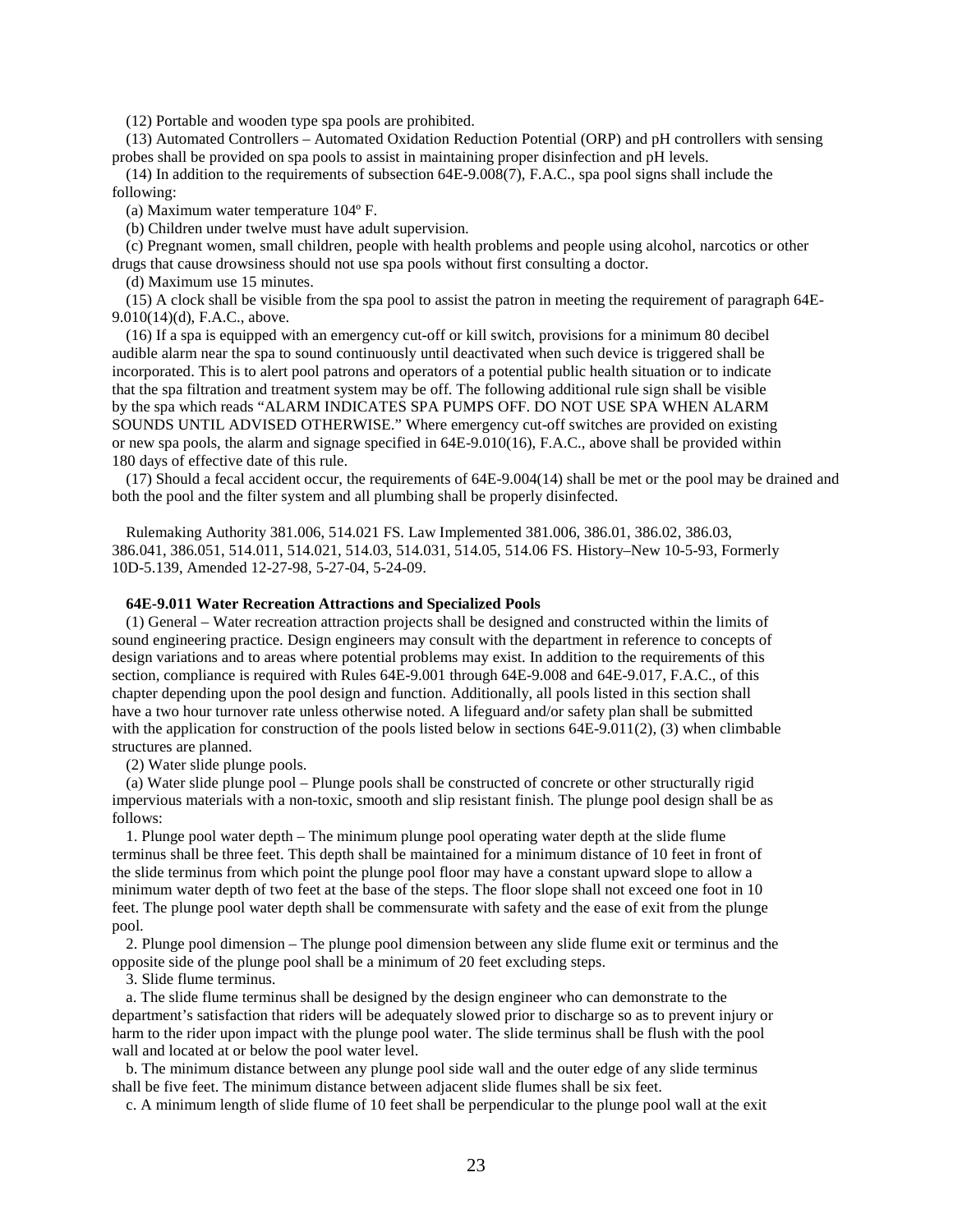end of the flumes.

4. Plunge pool main drains – The plunge pool shall have a minimum of one main drain with separate piping and valve to the filtration system collector tank. The velocity through the openings of the main drain grate shall not exceed one and one-half feet per second at the design flow rate of the recirculation pump. The main drain piping shall be sized to handle 100 percent of the design flow rate of the filtration system with a maximum flow velocity of three feet per second.

5. Plunge pool floor slope – The plunge pool floor shall slope to the main drains and the slope shall not exceed one foot in 10 feet.

6. Plunge pool decks.

a. Width – The minimum width of plunge pool decks along the exit side shall be 10 feet.

b. Slopes – All plunge pool decks shall slope to the plunge pool or pump reservoir or to deck drains which discharge to waste, or other acceptable means. All slopes shall be between two and four percent grade.

(b) Run out lanes –

1. Run out lanes may be utilized in lieu of a plunge pool system provided they are constructed to the slide manufacturers specifications and are approved by the design engineer of record.

2. Five foot wide walkways shall be provided adjacent to run out lanes.

3. Minimum water level indicator markings shall be provided on both sides of the run out trough to insure adequate water for the safe slowing of pool patrons.

4. Water park personnel shall be provided at the top of the slides and at the run out.

(c) Pump reservoirs – Pump reservoirs shall be made of concrete or other impervious material with a smooth slip resistant finish. Pump reservoirs shall be for the slide pump intakes, but where properly sized may also be used as a collector tank for the filter system. Pump reservoir designs shall be as follows:

1. Pump reservoir volume – The minimum reservoir volume shall be equal to three minutes of the combined flow rate in gpm of all filter and slide pumps.

2. Pump reservoir security – Pump reservoirs shall be accessible only to authorized individuals.

3. Pump reservoir maintenance accessibility – Access decks shall be provided for the reservoir such that all areas are accessible for vacuuming, skimming, and maintenance. The decks shall have a minimum width of three feet and shall have a minimum slope of three inches in 10 feet away from the reservoir.

4. Pump reservoir slide pump intakes – The slide pump intakes shall be located in the pump reservoir and shall be designed to allow cleaning without danger of operator entrapment.

5. Pump reservoir main drains – The pump reservoir shall have a minimum of one main drain with separate piping and valve to the filtration system collector tank and the velocity through the openings of the main drain grates shall not exceed one and one-half feet per second at the design flow rate of the filtration system pump. The main drain piping shall be sized to handle 100 percent of design flow rate of the filtration system pump with a maximum flow velocity of three feet per second.

6. The pump reservoir shall be fed by main drains within the plunge pool itself (either in the floor or side wall). They shall have the maximum flow velocity of 1.5 feet per second through the main drain grating and 3 feet per second through piping to the reservoir.

(d) Slide pump check valves – Slide pumps shall have check valves on all discharge lines.

(e) Perimeter overflow gutters or skimmers – Plunge pools and pump reservoirs shall have perimeter overflow gutter system or skimmer which shall be an integral part of the filtration system.

1. Perimeter overflow gutter systems – Perimeter overflow gutter systems shall meet the requirements of paragraph 64E-9.007(3)(a), F.A.C., except that gutters are not required directly under slide flumes or along the weirs which separate plunge pools and pump reservoirs.

2. Surface skimmers – Surface skimmers may be used in lieu of perimeter overflow gutters and shall be appropriately spaced and located according to the structural design. Unless an overflow gutter system is used, surface skimmers shall be provided in the plunge pool and in the pump reservoir and the skimmer system shall be designed to carry 60 percent of the filtration system design flow rate with each skimmer carrying a minimum 30 gallons per minute. All surface skimmers shall meet the requirements for NSF commercial approval as set forth in NSF/ANSI Standard 50-2007, Circulation System Components and Related Materials for Swimming Pools, Spas/Hot Tubs, which is incorporated by reference in these rules, including an equalizer valve in the skimmer and an equalizer line to the pool wall on systems with direct connection to pump suction.

(f) Water slide recirculation – filtration equipment.

1. Recirculation rate – The recirculation-filtration system of water slides shall recirculate and filter a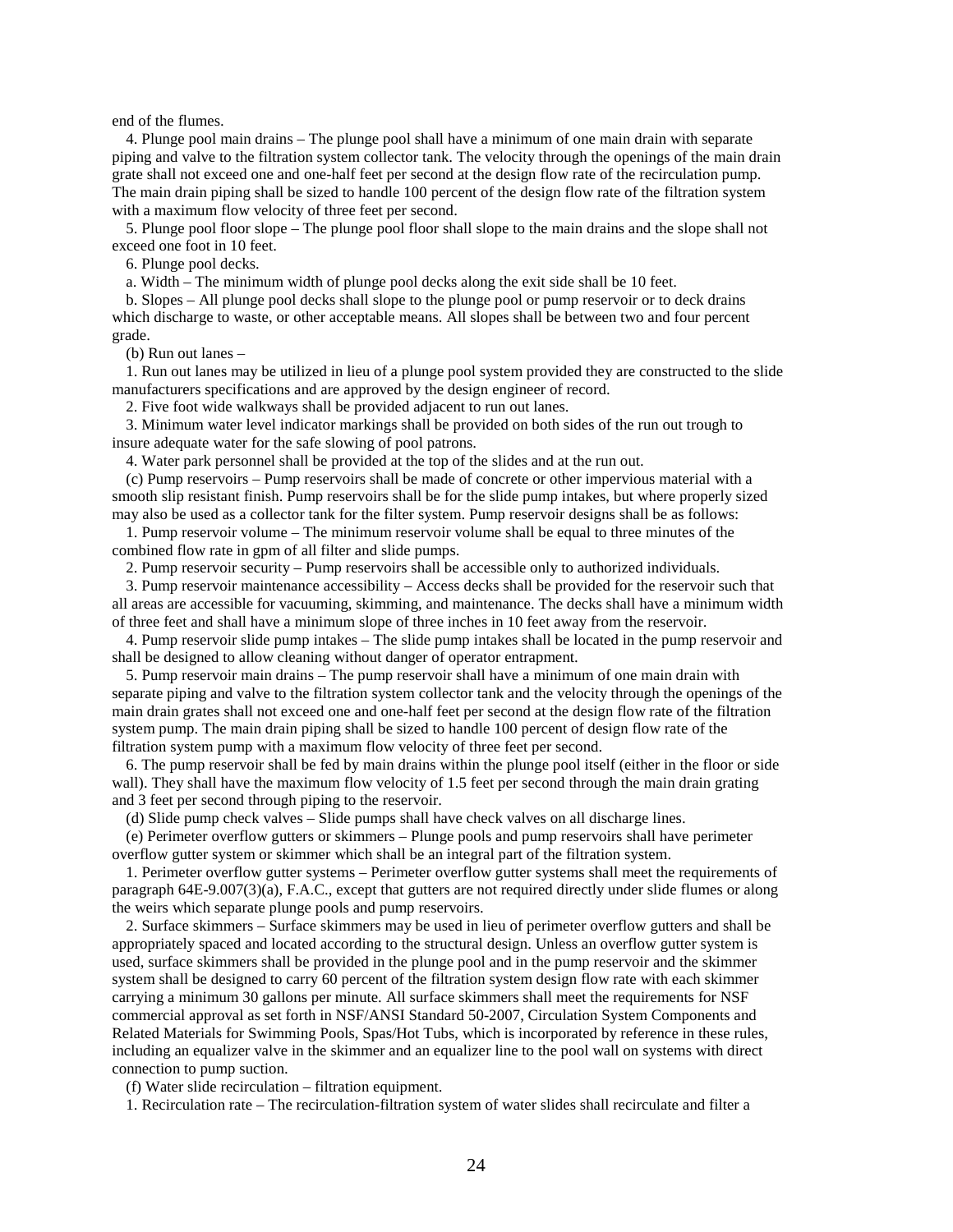water volume equal to the total water volume of the facility in a period of two hours or less.

2. Filter areas – Minimum filter area requirements shall be twice the filter areas specified for the recirculation rates stipulated in paragraph 64E-9.007(5)(a), F.A.C. The filtration system shall be capable of returning the pool water turbidity to five-tenths NTU within eight hours or less after peak bather load.

3. Hair and lint strainer – Any filtration system pump which takes suction directly from the plunge pool and reservoir shall have a minimum eight inch diameter hair and lint strainer on the suction side of the pump.

(g) Disinfection – The disinfection equipment shall be capable of feeding  $12 \text{ mg/L}$  of halogen to the continuous recirculation flow of the filtration system.

(h) Slide design and construction is the responsibility of a professional engineer licensed in Florida and the applicant.

(j) A lockable gate shall be provided at the stair or ladder entrance to the slide.

(j) Upon construction completion, a professional engineer licensed in Florida shall certify that the slide was constructed in accordance with the manufacturer's specifications and is structurally sound.

(3) Water activity pools.

(a) Water activity pools shall be designed and constructed within the limits of sound engineering practice. The design engineer may consult with the department prior to preparation and submission of engineering plans and specifications for water activity pools.

(b) Water activity pools shall be constructed of concrete or other structurally rigid impervious materials with a non-toxic, smooth and slip resistant finish. These pools shall be of such shape, length, width, and design as to be operated and maintained in a safe and sanitary manner.

(c) The recirculation-filtration system of water activity pools shall achieve a minimum of one turnover every two hours for water activity pools over two feet deep, and in one hour for these pools that are two feet deep or less.

(d) Those portions of the activity pool where the water depth will not allow for the proper installation of underwater lighting, shall be provided with six foot candles of lighting on the deck and the water surface.

(e) Fence requirements shall be in accordance with 64E-9.009(7), F.A.C.

(f) Play features with an overhead clearance of less than four feet shall be blocked or barricaded to preclude children becoming entrapped.

(g) In addition to the requirements of subsection 64E-9.008(7), F.A.C., all water activity pool signs shall have the following added in one inch letters within one year of the effective date of this rule.

Do not swallow the pool water, it is recirculated.

Do not use pool if you are ill with diarrhea.

(4) Wave pools.

(a) Wave pools shall be designed and constructed within the limits of sound engineering practice. The design engineer may consult with the department prior to preparation and submission of engineering plans and specifications for wave pools.

(b) Wave pools shall be constructed of concrete or other impervious materials with a smooth slip resistant finish. These pools shall be of such shape and design as to be operated and maintained in a safe and sanitary manner.

(c) The recirculation-filtration system of wave pools shall be capable of a minimum of one turnover every three hours.

(d) Floors shall be sloped in accordance with the manufacturer's or design engineer's specifications, however, they shall not exceed the slope limits of 64E-9.006(1)(c)2.a., F.A.C.

(5) River Rides.

(a) River Rides shall be constructed within the limits of sound engineering practice. The design engineer may consult with the department prior to preparation and submission of engineering plans and specifications for River Rides.

(b) River Rides shall be constructed on concrete or other impervious materials with a non-toxic, smooth and slip resistant finish. These rides shall be of such shape and design as to be operated in a safe and sanitary manner.

(c) The recirculation-filtration system of the River Ride shall be capable of a minimum of one volume turnover every three hours.

(d) The maximum water depth of the River Ride shall not exceed three feet unless justified to the department's satisfaction by the design engineer.

(e) Decking shall be provided at the entrance and exit points as necessary to provide safe patron access but shall not be smaller than 10 feet in width and length. Additional decking along the ride course is not required except that decking shall be required at lifeguard locations and emergency exit points.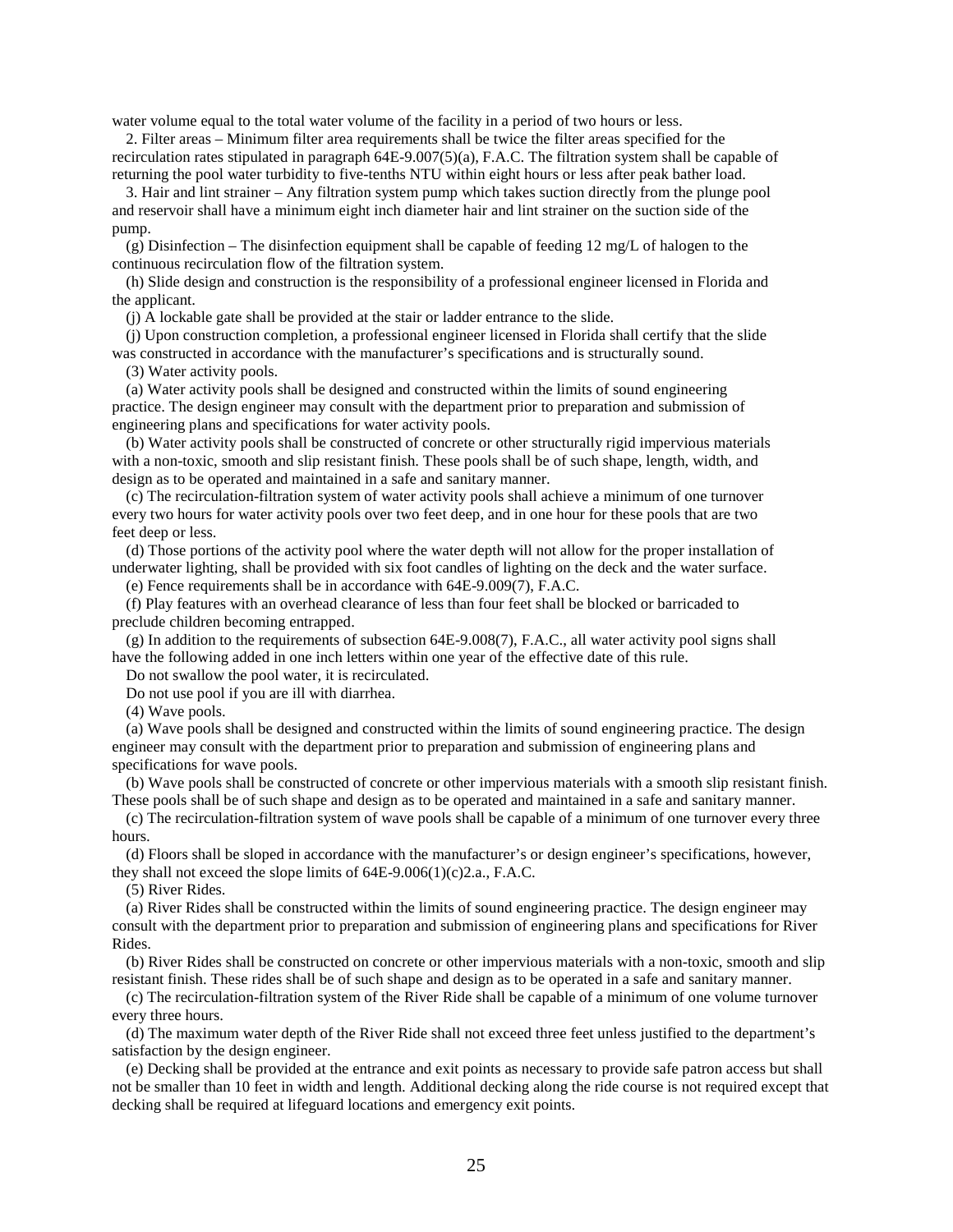(f) Access and exit shall be provided at the start and end of the ride, and additional exit locations shall be located along the ride course as necessary to provide for the safety of the patrons.

(g) Propulsion jets shall be installed in the walls of the river ride. In the alternative, propulsion jets may be installed in the floor if they are covered by a grate that will inhibit entrapment or injury of the pool patrons' feet or limbs.

(6) Zero Depth Entry Pools.

(a) Zero depth entry pools shall have a continuous floor slope from the water edge to the deep end.

(b) The deck level perimeter overflow system with grate shall be provided at the waters edge across the entire zero depth portion of the pool.

(c) The pool deck may slope a maximum of 1 in 12 toward the pool for no more than 5 seven feet, as measured from the overflow system grate outward. Beyond this area the deck shall slope away from the pool in accordance with subparagraph 64E-9.006(2)(a)1., F.A.C.

(d) No-Entry, Shallow Water signs shall be provided along the pool wall edge where the water depth is less than 3 feet deep. No-entry signs shall be slip-resistant tile, shall have 4 inch high letters, shall be located within 2 feet of the pool edge, shall be spaced no more than 15 feet apart and shall be recessed flush with the surrounding area.

(e) Additional inlets shall be provided in areas of less than 18 inches deep. The numbers and location shall be such as to double the flow rate into this area.

(f) The recirculation-filtration system shall be of a minimum of one turnover every two hours in the area of the pool that is three feet deep or less. In the remainder of the pool where the depth is greater than three feet, the system shall have a maximum six hour turnover rate. The design plans submitted by the applicant shall provide the volume of water in the pool area of three feet depth and less, the volume of water in the pool area greater than three feet in depth, and the total volume in the pool for determination of minimum circulation flow. The volume calculations shall provide verification that the correct volume of water is used to determine the minimum flow at the two hour and the six hour flow requirements.

(g) Those portions of the zero depth entry pool, where the water depth will not allow for the proper installation of underwater lighting, shall be provided with 6 foot candles of lighting on the deck and the water.

(h) Play structures in a zero depth entry area (in depth 0-3 feet) may be within 15 feet of the pool walls, but shall comply with sound engineering requirements for the safety of pool patrons.

(7) Special Purpose Pools.

(a) General – Special purpose pool projects may deviate from the requirements of other sections of these rules provided the design and construction are within the limits of sound engineering practice. Only those deviations necessary to accommodate the special usage shall be allowed and all other aspects of the pool shall comply with the requirements of this section and with Rules 64E-9.001 through 64E-9.008, F.A.C. The design engineer may consult with the department prior to preparation and submission of engineering plans for special purpose pools.

(b) A special purpose pool may incorporate ledges which do not overhang into the pool.

(c) The operating permit shall state the purpose for which the pool is to be used.

(8) Interactive Water Features. (IWFs)

(a) Waters discharged from all fountain or spray features shall not pond on the feature floor but shall flow by gravity through a main drain fitting to a collection system which discharges to a collector tank. The minimum size of the collector tank shall be equal to the volume of 3 minutes of the combined flow of all feature pumps and the filter pump. Adequate access shall be provided to the collector tank. Stairs or a ladder shall be provided as needed to ensure safe entry into the tank.

(b) An automatic skimmer system shall be provided in the collector tank. A variable height skimmer may be used or a custom surface skimmer device may be substituted if deemed appropriate by both the design engineer and the department.

(c) Chemical feeders shall be in accordance with Rule 64E-9.007, F.A.C., except that the disinfection feeder shall be capable of feeding 12 mg/L of free chlorine to the filter return piping (based upon a hypothetical 30 minute turnover of the contained volume within the system). Automated Oxidation Reduction Potential (ORP) and pH controllers with sensing probes shall be provided to assist in maintaining proper disinfection and pH levels.

(d) If night operation is proposed, 6 foot candles of light shall be provided on the pool deck and the water feature area. Lighting that may be exposed to the feature pool water shall not exceed 15 volts, shall be installed in accordance with manufacturer's specifications and be approved for such use by UL or NSF.

(e) All electrical work shall comply with the National Electrical Code Edition that is incorporated by reference.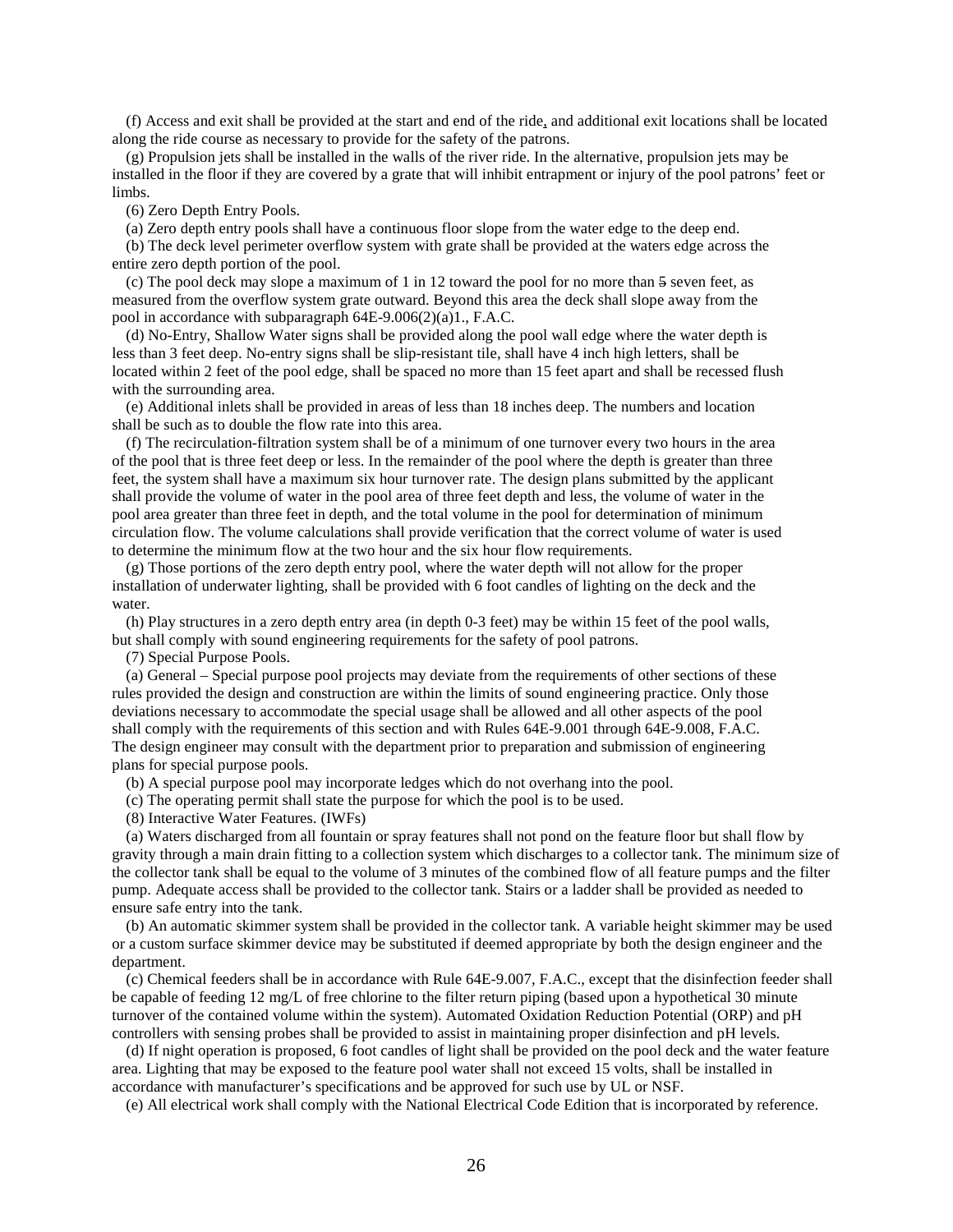(f) Hydraulics.

1. The filter system shall filter and chemically treat all water that is returned to the spray features. The filter system shall draft from the collector tank and return filtered and treated water directly to the spray features. Excess water not required by the spray features shall be returned to the collector tank.

2. Alternatively, the contained volume of the system may be filtered and chemically treated based upon a 30 minute turnover of the contained volume with 100% returned to the collector tank by manifold piping. If this alternative is chosen, all water returned to the spray feature(s) must also be treated with an Ultraviolet (UV) light disinfection equipment to accomplish protozoan destruction in accordance with sound engineering and the requirements at 64E-9.007(16)(f). This alternative must have the ability to feed 6 mg/L free chlorine to the feature water as it is returned to the spray feature. The UV disinfection equipment shall be electrically interconnected such that whenever it fails to produce the required UV dosage, the water spray features pump(s) and flow will be immediately stopped.

3. An automatic water level controller shall be provided.

4. The flow rate through the feature nozzles of the water features shall be such as not to harm the patrons and shall not exceed 20 feet per second unless justified by the design engineer and by the fountain system manufacturer.

5. An overfill waste line with air gap shall be provided.

6. A means of vacuuming and completely draining the tank(s) shall be provided.

7. Where the filter system described in 64E-9.011(8)(f)1. is utilized, a second filter system and disinfection system shall be provided to treat the water in the collector tank when the feature/filter pump is not in operation. Said system shall be capable of filtering the total volume of water in the collector tank in 30 minutes and the disinfection system shall be capable of providing 12 mg/L of disinfectant to this flow rate.

(g) IWFs shall be fenced in the same fashion as wading pools as noted in section 64E-9.009(7), F.A.C. Where the IWF is at least 50 feet from all other pools and is not designed to have any standing water, fencing requirements should be carefully considered by the applicant to control usage, but are not required by rule.

(h) A minimum four foot wide wet deck area shall be provided around all IWFs. The wet deck shall meet the requirements of subparagraph 64E-9.006(2)(a)1., however, up to 50% of the perimeter may be obstructed.

(i) IWFs shall be constructed of concrete or other impervious and structurally rigid material.

(j) In addition to the requirements of subsection 64E-9.008(7), F.A.C., all IWF pool rule signs shall have the following added in one inch letters within one year of the effective date of this rule.

Do not swallow the fountain water, it is recirculated.

Do not use fountain if you are ill with diarrhea.

(k) Floor slopes of an IWF shall be a maximum one foot vertical in ten feet horizontal and a minimum of one foot vertical in fifty feet horizontal.

(9) Water Theme Parks: Shall meet all other aspects of these rules for the features provided.

(a) Rules and regulations for water theme parks shall be posted in minimum 1-inch letters at each entrance to the park and shall contain the following:

1. No food, drink, glass, or animals in the pool or on the pool decks.

2. Park operating hours \_\_\_A.M. to \_\_\_P.M.

3. Shower before entering

4. Do not swallow the pool water

(b) Showers shall be provided at or near the entrance (queue line) to a water recreation attraction.

(c) Water theme parks are exempt from the fencing requirements of subsection 64E-9.006(2)(h), F.A.C., except that pools designed for small children shall be fenced when located within 50 feet of a pool with water depths of 3 feet or more.

(d) Sanitary Facilities within a water theme park shall be as near to the water recreation attractions as prudent to ensure patron use, but not over 200 feet walking distance from any exit of a water attraction.

Rulemaking Authority 381.006, 514.021 FS. Law Implemented 381.006, 514.021, 514.03, 514.031, 514.05, 514.06 FS. History–New 10-5-93, Formerly 10D-5.140, Amended 12-27-98, 5-27-04, 5-24-09.

#### **64E-9.013 Bathing Places**

(1) General – Approval for the development of a public bathing place and a permit to operate a public bathing place shall be obtained from the department.

(2) Development – The following shall be submitted to the department for consideration towards the development of a public bathing place: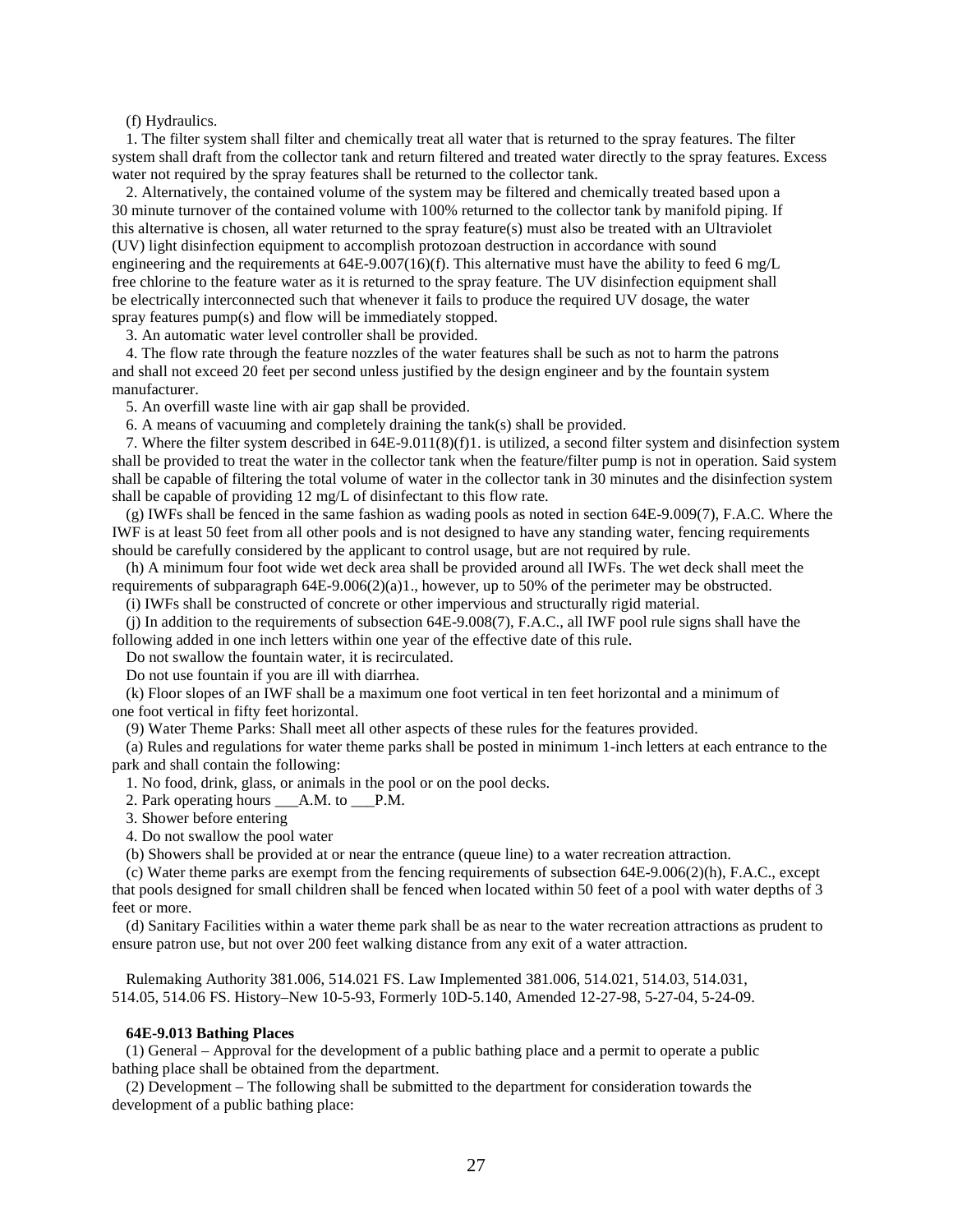(a) Six sets of site plans, prepared by a professional engineer or professional surveyor or mapper which detail the location, contours of the shoreline and bottom, appurtenances such as sanitary facilities, nearby boat docks/mooring facilities, diving or slide facilities, and pertinent details from the sanitary survey. Said professional engineer(s) and surveyors and mappers shall be licensed in the state of Florida under the provision of Chapter 471 or 472, F.S., and shall fulfill the requirements of Section 471.025 or 472.025, F.S.

(b) A sanitary survey identifying potential sources of contamination as exemplified by streams, unsewered residential areas, water and wastewater treatment plants, sewage outfalls, storm drain outfalls, industrial drainage and waste outfalls, agricultural drainage, sanitary landfills, open dumps, animal enclosures, wildlife populations, and potential high erosion areas. The survey shall include consideration of present or possible future pollution of the bathing water from the above potential sources of contamination and from other forms of pollution including bottom deposits, turbidity of water, decaying vegetation, surface runoff, and the anticipated bather load. The survey shall establish that the bathing water has a flow through of a minimum of 500 gallons per anticipated bather per 24 hours, unless the water surface area of the body of water is two acres or more. The bathing load in lakes shall be based on 100 sq. ft. per bather, and only those portions of the lake within the bathing area shall be considered as the basis of the bathing load. Water currents shall not exceed three feet per second. A written report of the sanitary survey shall be submitted to the department and shall include a presentation and evaluation of the findings and a recommendation relative to the development and permitting of the bathing place.

(c) A bacteriological survey shall be submitted to the department and the fecal coliform*, E. coli,* or enterococci densities indicated by this survey shall not exceed the standards of subsection 64E-9.013(4), F.A.C. The survey shall consist of a minimum of three bacteriological samples collected from the proposed bathing area daily for the first three days of each week for three consecutive weeks. Either MPN or MF counts may be utilized. Should the MF method results differ significantly from the MPN method results, the MPN results shall prevail. The bacteriological survey results shall be reviewed in light of the sanitary survey.

(d) Fees as per Rule 64E-9.015, F.A.C.

(e) A legal survey of the property by a registered land surveyor shall be provided.

(f) A water clarity measurement by Secchi disk reading in feet using an 8 inch diameter black and white Secchi disk. Where water clarity does not achieve four feet depth for a period of at least 5 days during the period of operation due to natural water color, the department will consider approval of the bathing area with submittal of a satisfactory lifeguard plan, patron notification plan and materials, swim zone depth demarcation for children and beginners, and other special conditions that would apply to the individual site.

(g) A lifeguard and/or safety plan shall be submitted with the application for development of all new bathing areas.

(3) Operation.

(a) The following must be submitted prior to operation:

1. Six operating permit applications, DH 917.

2. Fees as per Rule 64E-9.015, F.A.C.

(b) Operational water quality – The water shall be free of chemical and physical substances known or suspected of being capable of creating toxic reactions or skin or membrane irritations. Algae and aquatic vegetation shall be controlled so that no hazard to bathers results.

(c) Bacteriological samples shall be collected monthly. A set of two samples shall be collected for every 200 feet of shoreline, the samples shall be taken a foot below the surface in three feet of water and at least 25 feet apart. The samples shall be analyzed by a DOH certified laboratory using EPA approved methods for ambient water and the results submitted to the department within 10 days after the end of the month. Should the test results of these samples exceed the standards in 64E-9.013(4) below, the county health department shall be notified within 24 hours of receipt from the lab, and re-sampling by the permit holder shall be required within 24 hours. All sampling results shall be submitted to the county health department. If 24 hour resampling is not possible for any reason, then the bathing place shall be closed immediately to swimming based upon these initial results during the time period waiting for re-sampling results. If the 24 hour confirmation samples reveal an exceedance of the standards, the bathing place shall be closed immediately to swimming until additional testing reveals the water meets single sample standards again. If a pollution source is identified, that source shall be eliminated before reopening the bathing area.

(d) Inspections – county health departments shall perform two inspections per year which shall include:

1. A site inspection in light of the original sanitary survey, changed natural conditions, changed use conditions, and originally permitted facilities.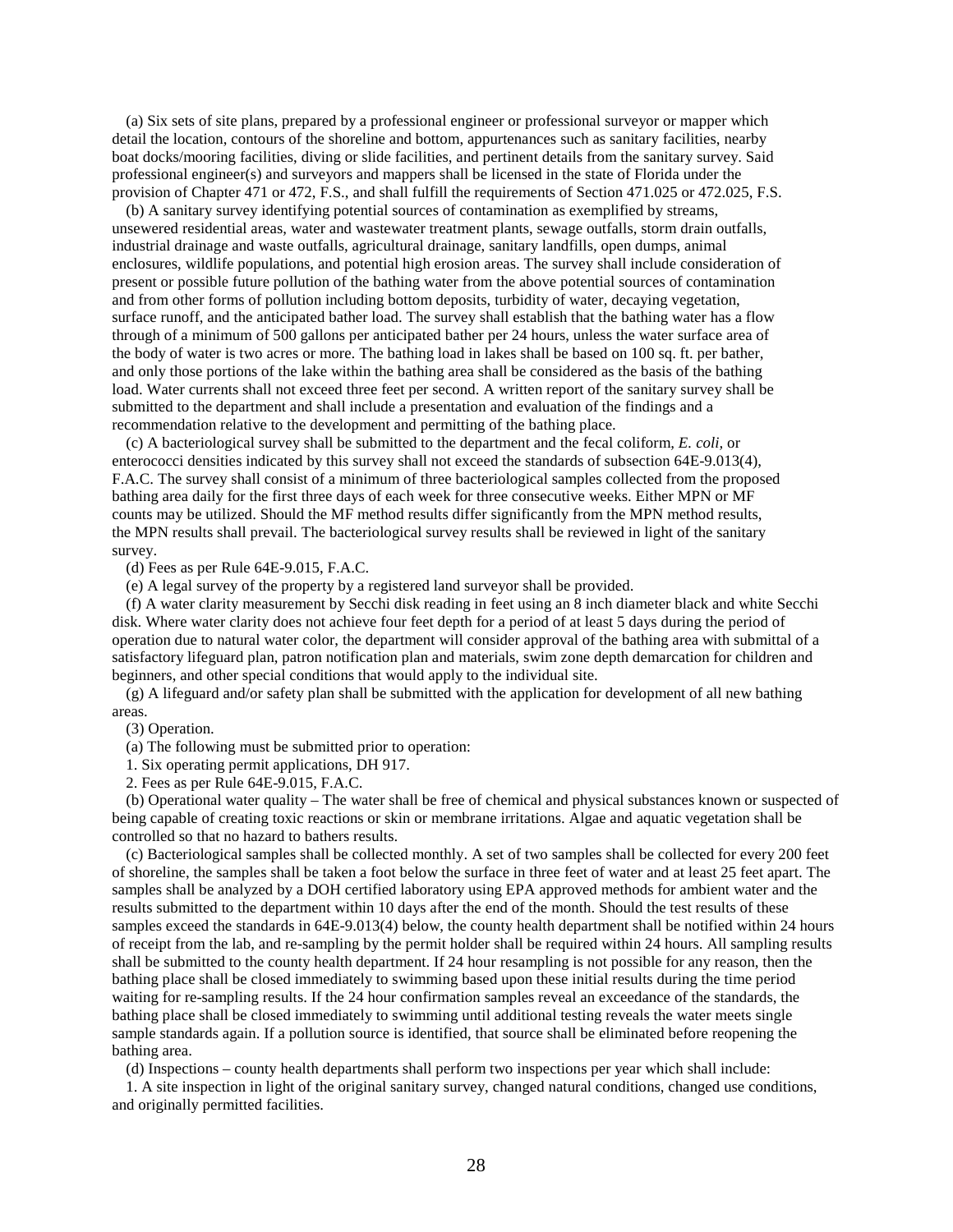2. A bacteriological test consisting of the normal monthly sampling requirement. The fecal coliform, *E. coli* or enterococci density must not exceed the single sample standards of subsection 64E-9.013(4), F.A.C.

3. A water clarity test shall be performed wherein an 8'' black and white secchi disk shall be visible to a minimum depth of four feet.

4. The bathing place shall be temporarily closed or swimming prohibited, as appropriate, by the owner or the department if inspection reveals water clarity violations, unsafe bacterial test results, or immediate hazards to health or safety such as, but not limited to sewage in water, broken glass, dangerous wildlife, hazardous structural or electrical conditions, toxic algal blooms, or other serious disease agents present.

5. The bathing load shall be calculated on one bather per 25 square feet of surface area in areas of less than four feet of depth and one bather per 75 square feet of surface area where the water depth exceeds four feet,

(e) Trash and garbage receptacles shall be provided and said trash disposed of at least weekly.

(f) Muck or silt shall not be present from the shoreline to a depth of five feet and aquatic vegetation shall be controlled.

(g) Site specific signage shall be provided. The bathing load shall be posted and due consideration shall be given to safety guidelines such as steep slope, diving areas, deep water, underwater obstruction, dangerous wildlife, or lifeguard not on duty. Additional signage shall be provided if the bathing area is longer than 300 feet.

(h) Restrooms, platforms, diving boards, docks, beaches and walkways shall be kept clean and in good repair. Diving areas shall be readily identified, and shall have adequate water depth for safe diving based on the depth requirements of the FINA standards previously adopted herein. Shallow areas shall not be utilized for diving and shall be so marked.

(i) Glass items and domestic animals are prohibited in the bathing area and on the adjacent beach area.

(j) Sanitary facilities shall be provided and shall be as near to the bathing area as prudent to ensure patron use.

1. Women's restrooms shall have a fixture set including a water closet and a lavatory.

2. Men's restrooms shall have a fixture set including a urinal, a water closet and a lavatory.

3. Additional restroom fixture shall be provided based on stated usage. A second water closet, urinal and lavatory shall be provided in the men's restroom if the stated usage exceeds 50 patrons, but is less than 150 patrons. Another urinal, water closet and lavatory shall be provided for each additional 100 patrons. The number of water closets in the women's restroom shall be based on a three to two ratio with three water closets being provided in the women's restroom for every two fixtures in the men's restroom. For this purpose of establishing the men's restroom fixture count, both water closets and urinals shall be included. The number of lavatories in the women's restroom shall match the number in the men's restroom.

4. Restroom floors shall be impervious, slip resistant and slope to floor drains.

(4) Bacteriological Standards – Either fecal coliform, *E. coli, or* enterococci bacteria shall be tested for, at the option of the permit holder. All samples tested will be considered to determine compliance, unless found to be invalid by the certified lab or county health department. The enterococci density shall not exceed an average of 33 colony forming units (CFU) per 100 mL of water, nor exceed 61 per 100 mL of water in any single sample; or the *E. coli* density shall not exceed an average of 126 CFU per 100 mL of water, nor exceed 235 CFU 800 per 100 mL of water in any single sample; or the fecal coliform shall not exceed an average of 200 CFU per 100 mL of water, nor 400 per 100 mL of water in 10 percent of the samples, nor 800 CFU per 100 mL of water in a single sample. This average shall be expressed as geometric means using at least 5 samples per 30 day period.

Rulemaking Authority 381.006, 514.021 FS. Law Implemented 381.006, 514.021, 514.03, 514.031, 514.04, 514.05, 514.06 FS. History–New 10-5-93, Formerly 10D-5.142, Amended 12-27-98, 5-27-04, 5- 24-09.

## **64E-9.015 Fee Schedule**

(1) Plan review:

- (a) Original construction -
- 1. Pools of 25,000 gallons or less \$350.00
- 2. Pools greater than 25,000 gallons \$500.00
- (b) Modifications of Approved Construction Plans \$150.00
- (c) Modification of existing pools \$150.00
- (d) Original development of bathing places \$275.00
- (e) Modification of existing bathing places \$100.00
- (2) Authorization and Operating Permit Issuance for Swimming Pools and Bathing Places
- (a) Initial Operating Permit \$150.00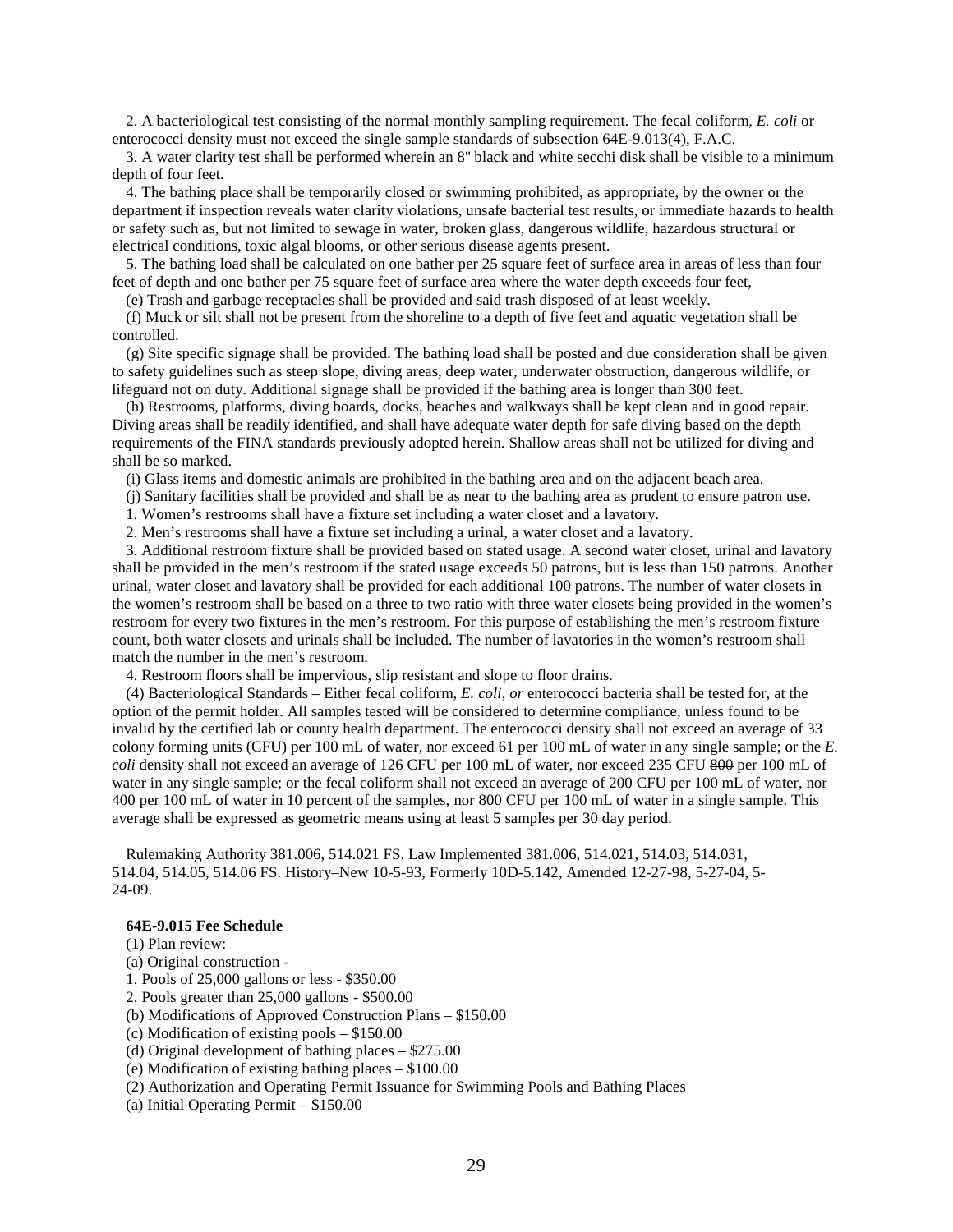(b) Operating Permits as indicated below:

(c) Original Operating Permit – Full annual renewal fee if the authorization was issued from July 1st to December 31st; one half the annual fee if the authorization was issued from January 1st to June 30th.

(d) Annual renewal of operating permits, use form DH4063:

1. Pools greater than 25,000 gallons and bathing places – \$250.00

2. Pools of 25,000 gallons or less – \$125.00

3. Exempted condominiums/ cooperatives with over 32 units – \$50.00

4. Non-routine inspection (no charge for first reinspection) - \$40.00

(3) All fees collected pursuant to this subsection shall be deposited in the Public Swimming Pool and Bathing Place Trust Fund under a unique revenue code within the individual county public health fund to be used to meet the cost of carrying out that portion of the Public Swimming Pool and Bathing Place Program described in this chapter. Ten percent of each fee collected by the county public health unit pursuant to Rule 64E-9.015, F.A.C., shall be transferred to a special account set up by the department's State Health Office to offset the headquarters' cost of providing technical, monitoring, training, standardization, quality assurance and administrative assistance for this program.

(4) Fee payment is not required for a replacement copy of an operating permit or reissuance of an operating permit due to change of ownership or name.

(5) Variances- Review of application for variance- \$300.00

Rulemaking Authority 381.006, 514.021, 514.033 FS. Law Implemented 514.021, 514.03, 514.031, 514.033 FS. History–New 10-5-93, Formerly 10D-5.144, Amended 12-27-98, 5-27-04, 5-24-09.

# **64E-9.016 Variances**

A variance from requirements of these rules may be requested by the pool owner or their representative to relieve or prevent hardship only in cases involving deviations from the rule, when it is shown that the hardship was not caused intentionally by the action of the applicant, where no reasonable alternative exists and the health and safety of the pool patrons is not at risk. Application for variance shall be submitted through the county health department utilizing DOH Form 4080. Each application can be accompanied by supportive materials such as drawings, pictures or manufacturers specifications. Applications must be received at least 30 days prior to the scheduled meeting of the Governor's Swimming Pool Advisory Board, which normally meets on the second Wednesday of each odd-numbered month.

Rulemaking Authority 381.006, 514.0115, 514.021 FS. Law Implemented 514.0115, 514.021, 514.028, 514.051, 514.06 FS. History–New 10-5-93, Formerly 10D-5.145, Amended 12-27-98, 5-24-09.

### **64E-9.017 Enforcement**

Any public pool can be immediately posted closed by the department as not being in compliance with Chapter 64E-9, F.A.C., whenever any of the following conditions occur:

(1)(a) The disinfectant level is below the minimum or above the maximum that is prescribed in subparagraph 64E-9.004(1)(d)2., F.A.C.

(b) The pH of the pool water is below 7.2 or above 7.8.

(c) The clarity of the pool water is such that the main drain grate is not readily visible from the pool deck.

(d) The recirculation system or disinfection feeding equipment is missing or not functioning.

(e) A main drain grate is missing, unsecured, improperly secured, damaged, or does not meet the requirements of 64E-9.007(10)(f)2. by the time allowed.

(f) Operation without a valid permit.

(g) Direct suction exists on the main drain or other outlets, except vacuum fittings, automatic surface skimmer(s), and their equalizer grates provided the flow velocity through the grate does not exceed 1.5 feet per second, or the corrective actions specified in 64E-9.007(3)(b) and (10)(f) are not completed by dates specified.

(h) Any other conditions which endangers the health, safety, or welfare of persons using the pool, which may include, but is not limited to: a drowning hazard, broken glass, sharp edged or broken tile or metal, fecal accident(s), electrical code violation, or severe biological growth. The division or department may attach a sign that states "Pool Closed. This pool is not in compliance with Chapter 64E-9, F.A.C., and may endanger the health, safety or welfare of persons using this facility". With the department's permission, the pool operator may remove signs from the pool area immediately following correction of the cited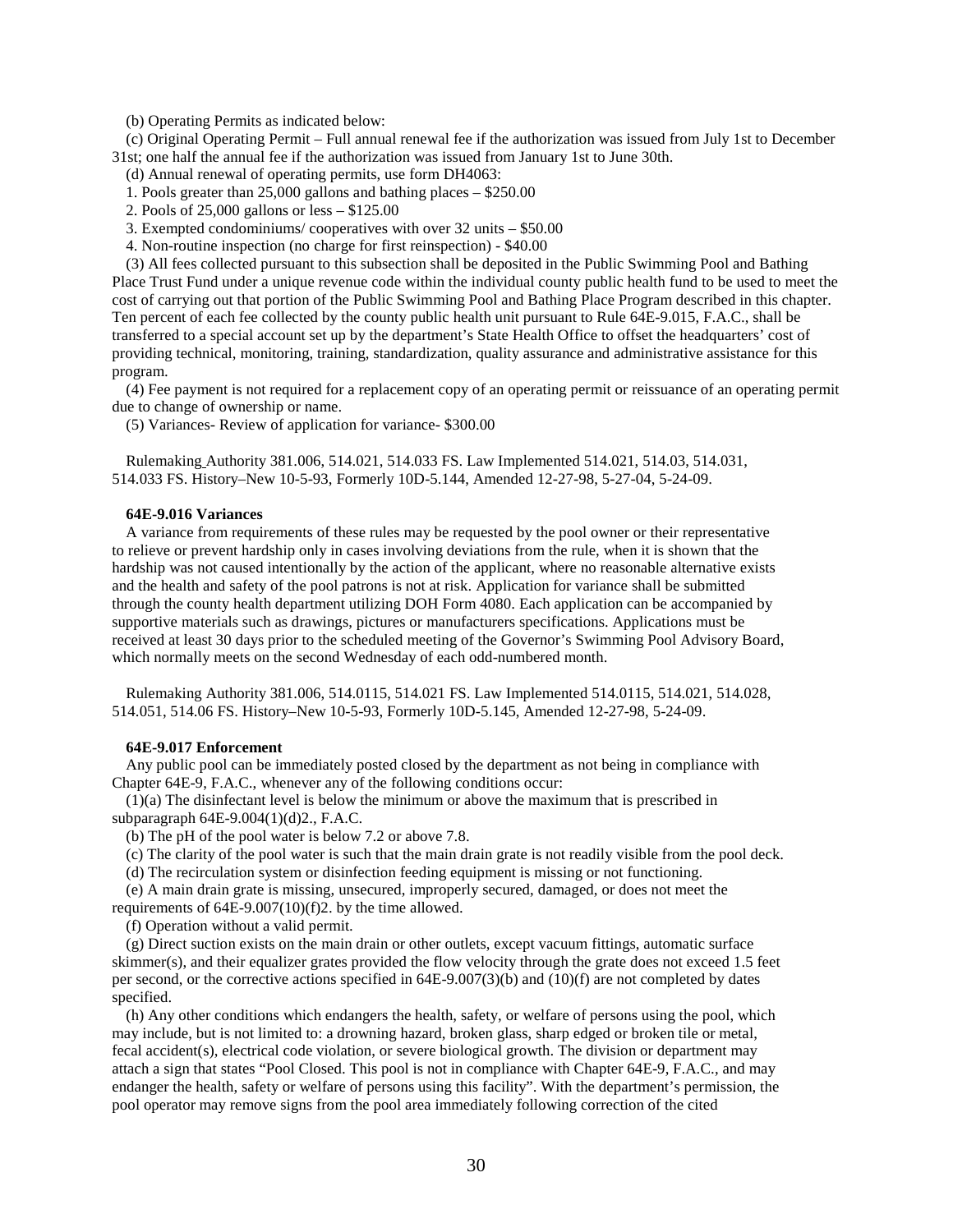deficiencies provided the county health department is notified of this action.

(2) Correction of Unauthorized Modifications

(a) When it is discovered that a pool has been modified from the department approved plans and application, corrective construction and replacement shall be allowed to occur to bring the pool into compliance with the plans and applications as approved without the requirement for a modification permit, unless any of the following exist:

1. Critical conditions identified in 64E-9.017(1)(d) and (g) above are discovered.

2. The original approved plans and application are not available for verification.

3. The extent of the unauthorized modification cannot be readily determined by the department or the design engineer.

4. The corrective construction or replacement will place the pool in violation of current pool construction rules.

5. The construction requires concrete work or placement of underground pipes.

6. Other unsanitary or unsafe conditions apparent to the department or the design engineer.

(b) Whenever any of the conditions numbered 1 through 6 above exist, the owner shall make application to the department with form DH 914 pursuant to 64E-9.005(1) for a modification permit to authorize any construction required to restore the condition of the pool to an approved or original condition.

Rulemaking Authority 381.006, 514.021, 514.05 FS. Law Implemented 381.006, 514.021, 514.04, 514.05, 514.06 FS. History–New 10-5-93, Formerly 10D-5.146, Amended 12-27-98, 5-27-04, 5-24-09.

### **64E-9.018 Public Pool Service Technician Certification**

An individual who services a public pool by maintaining the cleanliness, water quality and chemical balance of public pools shall be certified. To be certified an individual must demonstrate knowledge of public pools. Examples of such knowledge include: pool cleaning, general pool maintenance, make-up water supply, bacteriological, chemical and physical quality of water and water purification, testing, treatment, and disinfection procedures. To ensure that the pool technicians are knowledgeable, said technician shall attend a training course of national recognition that is approved by the department of at least 16 hours in length and shall pass a test acceptable to the department. Certification is conferred upon an individual and is nontransferable. Certification does not imply any licensure and specifically not that of contractor as regulated by the Department of Business and Professional Regulation under Section 489.105(3)(j), (k), or (l), F.S. A certified pool technician may not affect the structural integrity of the pool or equipment, and shall not delegate work to others, including employees, that are not themselves certified under this section, or otherwise exempt from this provision per Chapter 514, F.S.

(1) Training shall include the following study topics for the hours indicated:

- (a) Swimming pool calculations 1 hour;
- (b) Filter type and filtration circulation 4 hours;
- (c) Water chemistry balancing  $&$  testing 5 hours;
- (d) Spas and warm water pools 1 hour;
- (e) Pool and spa maintenance 2 hours;
- (f) Operational and safety requirements 2 hours; and
- (g) State health code Chapter 64E-9, F.A.C., 1 hour.

(2) Course materials must be provided that cover the required topics in detail. The course approval shall be contingent upon their meeting the items listed in subsection (1) above and the subjects listed in Section 514.075, F.S. The test approval shall be contingent upon all of the questions being related to the subject areas listed in subsection (1) above and the subjects listed in Section 514.075, F.S., with at least 10% of the questions from the subject areas in paragraphs (1)(a) through (f) above, and the remaining 40% covering any of the seven pool subject areas listed in rule or Section 514.075, F.S. The minimum passing score for the test shall be no less than 70% correct for all questions. There shall be a minimum of 50 questions.

(3) Any individual or organization requesting the department to review their courses for compliance with the requirements of this rule, must submit copies of their training materials to the department prior to providing that training within the state. A copy of the test to be given, answers to the test questions, and a statement indicating the length of time a classroom topic will be conducted shall be included. The department shall review the materials and inform the applicant of its findings within 60 days from receipt of all training materials.

(4) The department shall deem certified any individual who has been proven certified by a course of